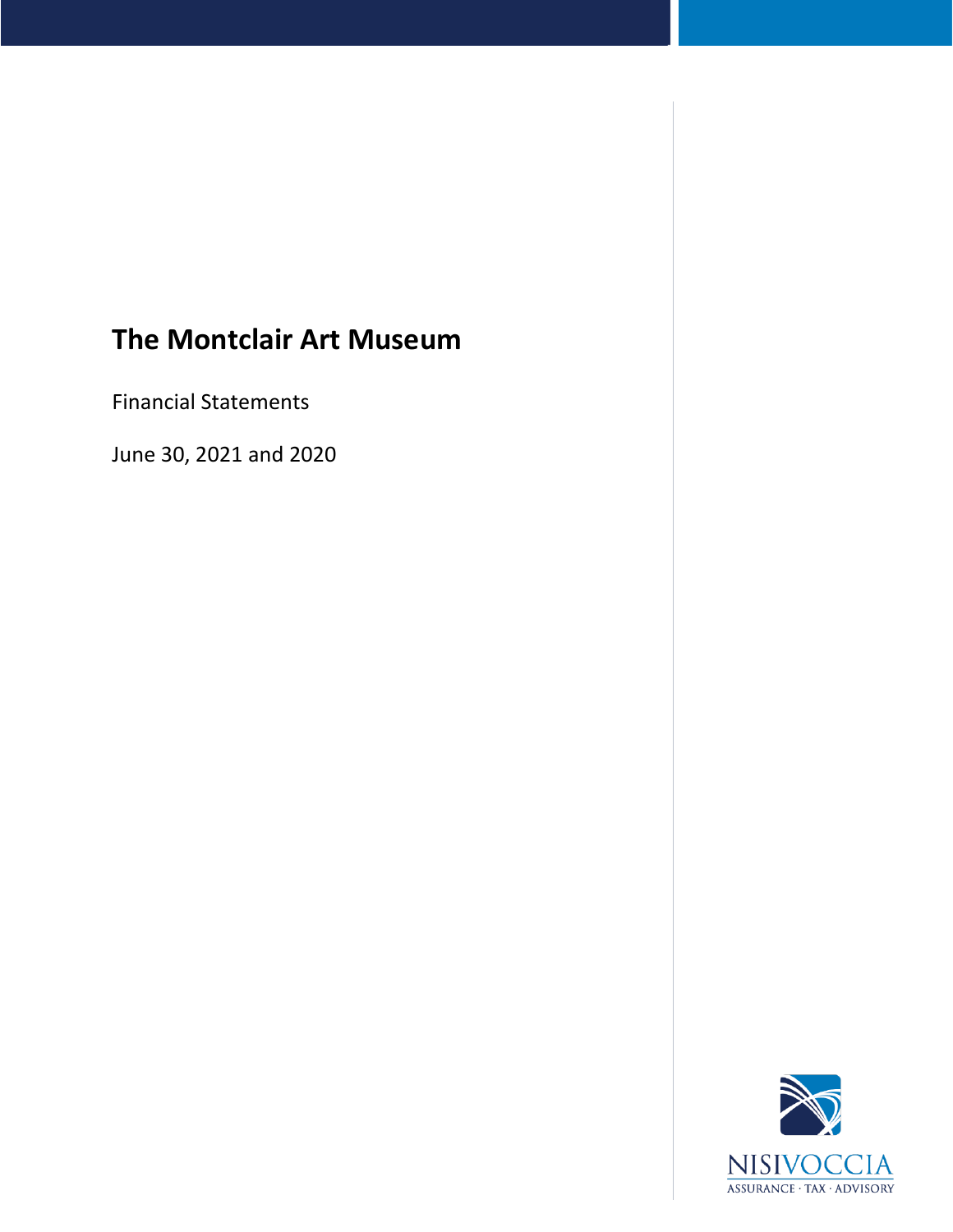|                                                                                                                                                                                                                          | Page No. |
|--------------------------------------------------------------------------------------------------------------------------------------------------------------------------------------------------------------------------|----------|
| Independent Auditors' Report                                                                                                                                                                                             | 1        |
| <b>Financial Statements</b>                                                                                                                                                                                              |          |
| <b>Statement of Financial Position</b>                                                                                                                                                                                   | 3        |
| <b>Statement of Activities</b>                                                                                                                                                                                           | 4        |
| <b>Statement of Functional Expenses</b>                                                                                                                                                                                  | 6        |
| <b>Statement of Cash Flows</b>                                                                                                                                                                                           | 8        |
| Notes to the Financial Statements                                                                                                                                                                                        | 9        |
| <b>Supplementary Information</b>                                                                                                                                                                                         |          |
| Schedules of Expenditures of Federal and State Awards                                                                                                                                                                    | 30       |
| Notes to the Schedules of Expenditures of Federal and State Awards                                                                                                                                                       | 32       |
| Independent Auditors' Report on Internal Control Over Financial Reporting and on<br>Compliance and Other Matters Based on an Audit of Financial Statements Performed in<br>Accordance with Government Auditing Standards | 33       |
| Schedule of Findings and Responses                                                                                                                                                                                       | 35       |
| Summary Schedule of Prior Year Findings                                                                                                                                                                                  | 36       |
| Independent Auditors' Report on the New Jersey State Council of the Arts Final Report                                                                                                                                    | 37       |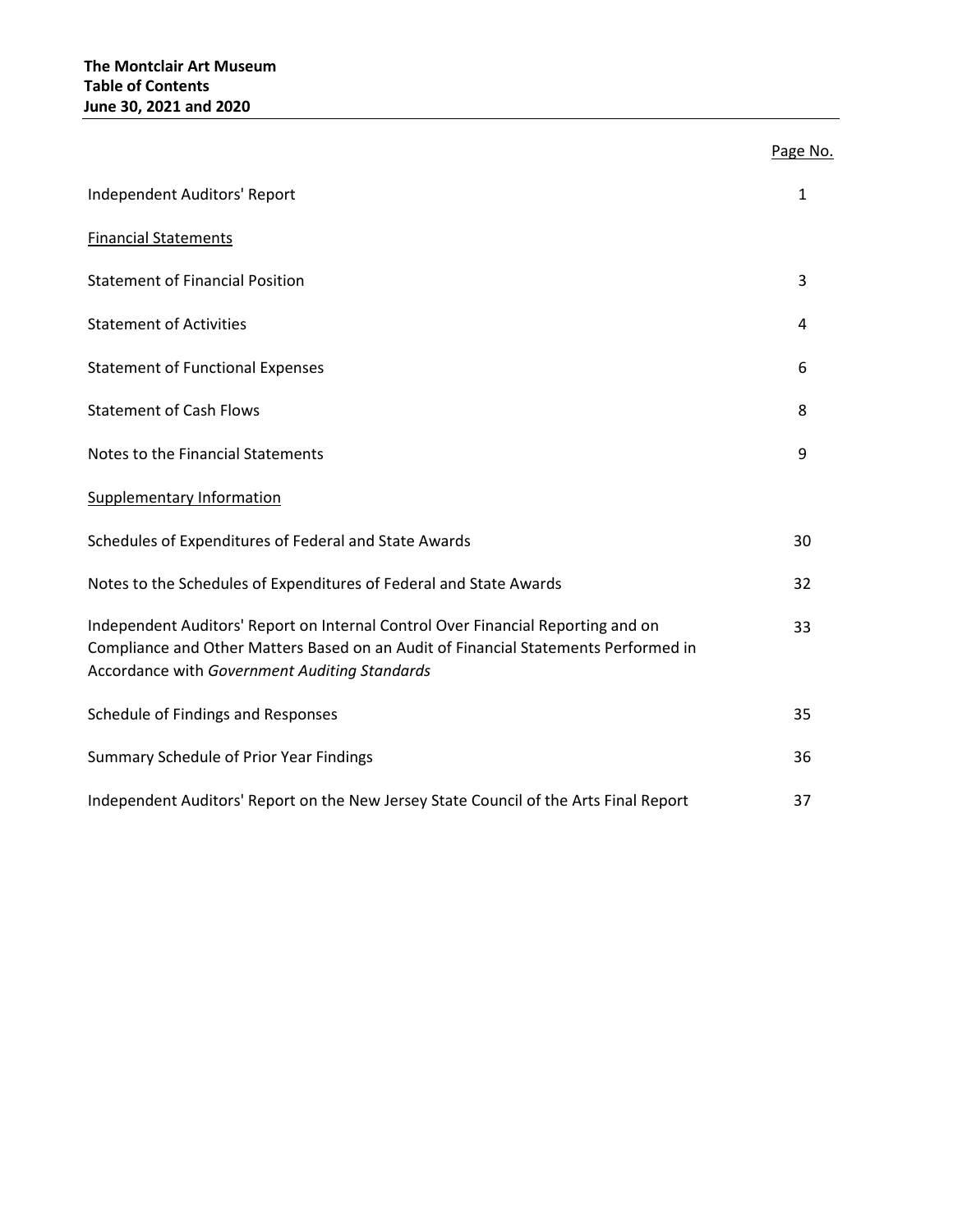

200 Valley Road, Suite 300 Mt. Arlington, NJ 07856 973.298.8500

11 Lawrence Road Newton, NJ 07860 973.383.6699

nisivoccia.com

Independent Member **BKR** International

# Independent Auditors' Report

To the Board of Trustees of The Montclair Art Museum Montclair, NJ 07042

## *Report on Financial Statements*

We have audited the accompanying financial statements of The Montclair Art Museum (a nonprofit organization) (the "Museum") which comprise the statement of financial position as of June 30, 2021 and 2020, and the related statements of activities, functional expenses, and cash flows for the years then ended, and the related notes to the financial statements.

# *Management's Responsibility for the Financial Statements*

Management is responsible for the preparation and fair presentation of these financial statements in accordance with accounting principles generally accepted in the United States of America; this includes the design, implementation, and maintenance of internal control relevant to the preparation and fair presentation of financial statements that are free from material misstatement, whether due to fraud or error.

# *Auditors' Responsibility*

Our responsibility is to express an opinion on these financial statements based on our audits. We conducted our audits in accordance with auditing standards generally accepted in the United States of America and the standards applicable to financial audits contained in *Government Auditing Standards*, issued by the Comptroller General of the United States. Those standards require that we plan and perform the audit to obtain reasonable assurance about whether the financial statements are free from material misstatement.

An audit involves performing procedures to obtain audit evidence about the amounts and disclosures in the financial statements. The procedures selected depend on the auditors' judgment, including the assessment of the risks of material misstatement of the financial statements, whether due to fraud or error. In making those risk assessments, the auditor considers internal control relevant to the Museum's preparation and fair presentation of the financial statements in order to design audit procedures that are appropriate in the circumstances, but not for the purpose of expressing an opinion on the effectiveness of The Museum's internal control. Accordingly, we express no such opinion. An audit also includes evaluating the appropriateness of accounting policies used and the reasonableness of significant accounting estimates made by management, as well as evaluating the overall presentation of the financial statements.

We believe that the audit evidence we have obtained is sufficient and appropriate to provide a basis for our audit opinion.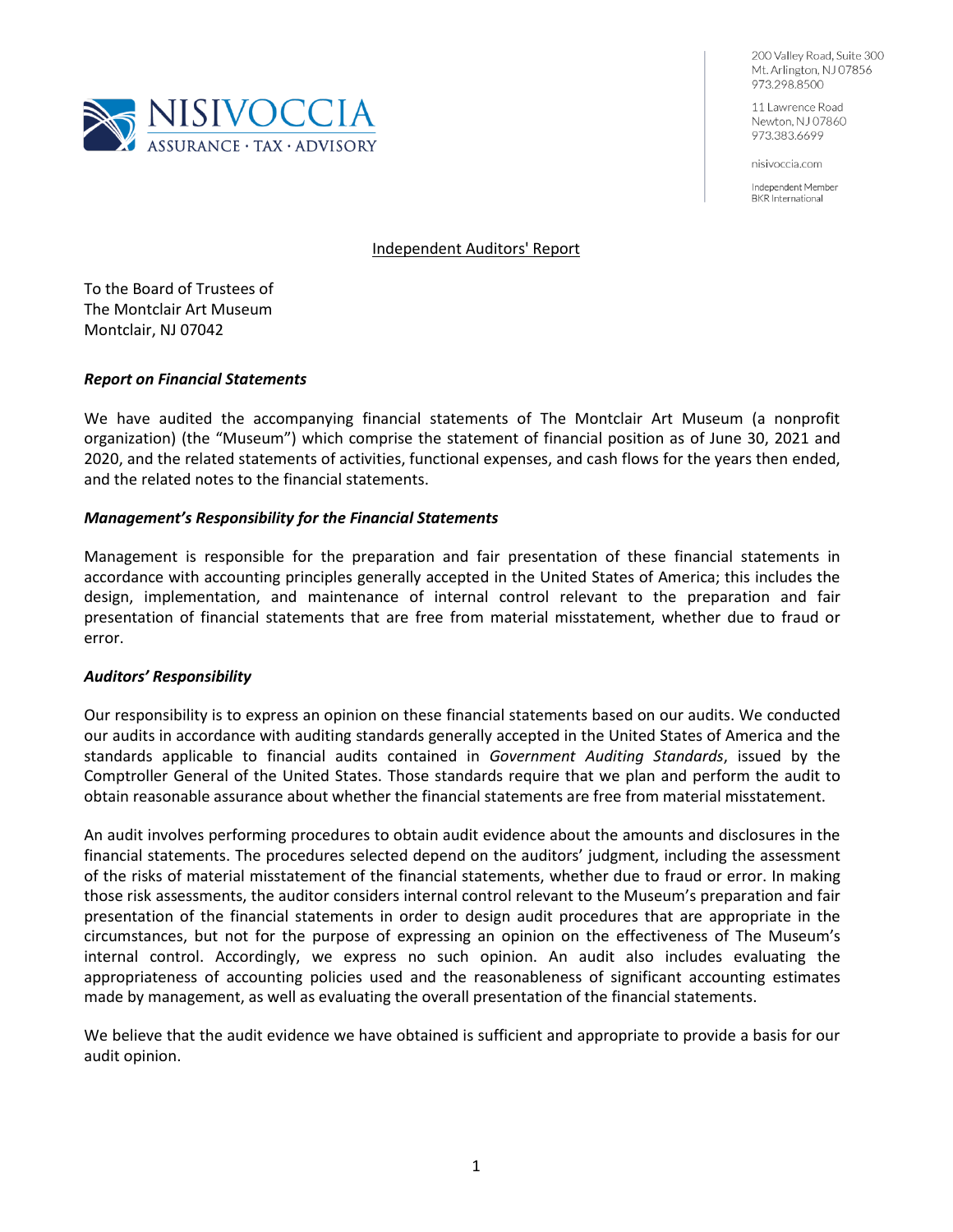# **To the Board of Trustees of The Montclair Art Museum**

# *Opinion*

In our opinion, the financial statements referred to above present fairly, in all material respects, the financial position of The Montclair Art Museum as of June 30, 2021 and 2020 and the changes in its net assets and its cash flows for the years then ended in conformity with accounting principles generally accepted in the United States of America.

# *Other Matters*

# *Report on Supplementary Information*

Our audit was conducted for the purpose of forming an opinion on the financial statements as a whole. The accompanying schedules of expenditures of federal and state awards are presented for purposes of additional analysis as required by Title 2 U.S. *Code of Federal Regulations* (CFR) Part 200, *Uniform Administrative Requirements, Cost Principles, and Audit Requirements for Federal Awards* and New Jersey State Circular 15-08-OMB, *Single Audit Policy for Recipients of Federal Grants and State Aid*, and are not a required part of the financial statements. Such information is the responsibility of management and was derived from and relates directly to the underlying accounting and other records used to prepare the financial statements. The information has been subjected to the auditing procedures applied in the audit of the financial statements and certain additional procedures, including comparing and reconciling such information directly to the underlying accounting and other records used to prepare the financial statements or to the financial statements themselves, and other additional procedures in accordance with auditing standards generally accepted in the United States of America. In our opinion, the information is fairly stated, in all material respects, in relation to the financial statements as a whole.

# **Other Reporting Required by** *Government Auditing Standards*

In accordance with *Government Auditing Standards*, we have also issued our report dated September 30, 2021, on our consideration of The Montclair Art Museum's internal control over financial reporting and on our tests of its compliance with certain provisions of laws, regulations, contracts and grant agreements and other matters. The purpose of that report is solely to describe the scope of our testing of internal control over financial reporting and compliance and the results of that testing, and not to provide an opinion on the effectiveness of internal control over financial reporting or on compliance. That report is an integral part of an audit performed in accordance with *Government Auditing Standards* in considering The Montclair Art Museum's internal control over financial reporting and compliance.

Mt. Arlington, New Jersey September 30, 2021

Nisivoccia 11P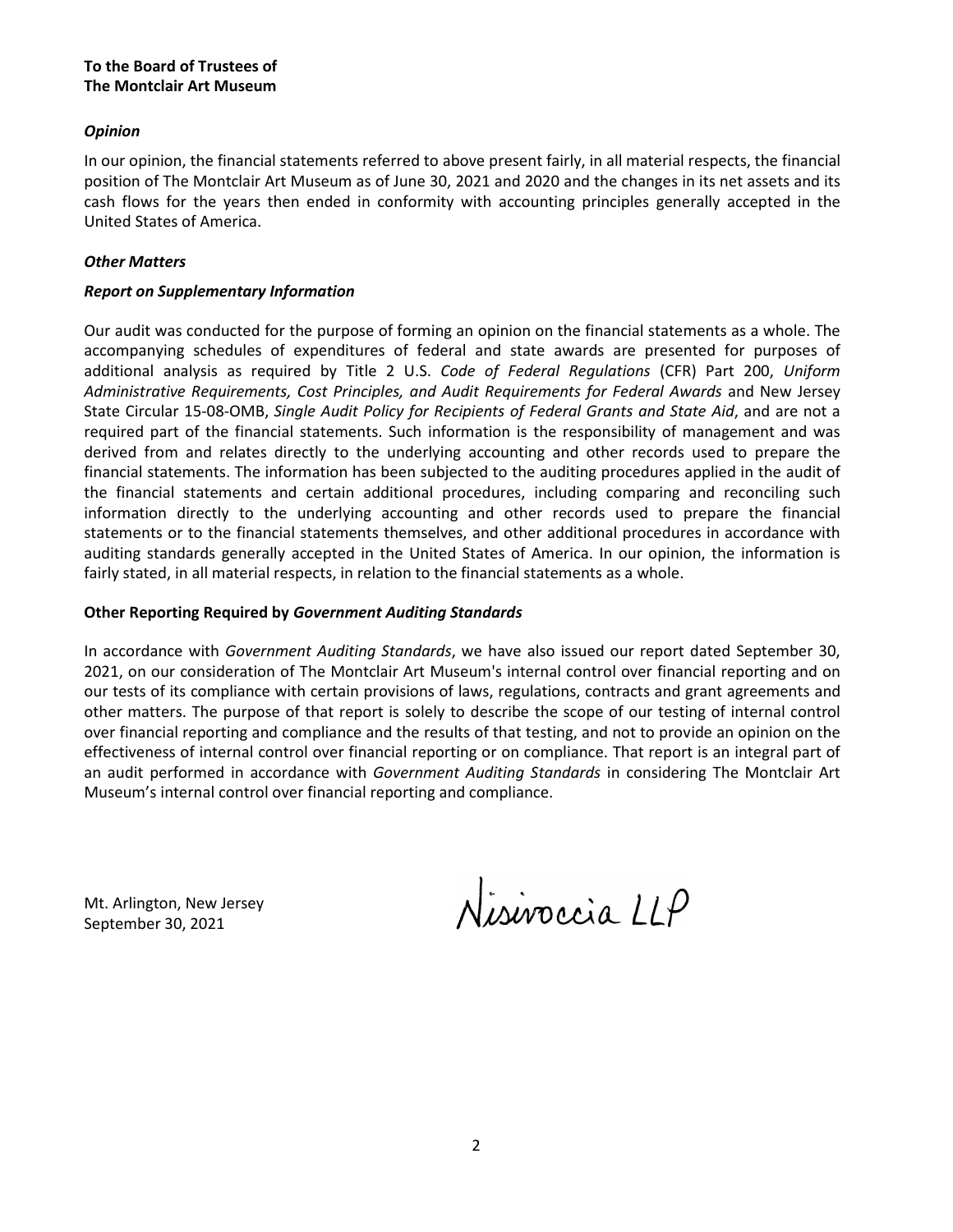|                                                                       |     | 2021       |     | 2020       |
|-----------------------------------------------------------------------|-----|------------|-----|------------|
| <b>ASSETS</b>                                                         |     |            |     |            |
| Cash and cash equivalents                                             | \$  | 1,680,063  | \$  | 2,175,535  |
| Cash - restricted                                                     |     | 131,217    |     | 128,305    |
| Accounts receivable                                                   |     | 4,254      |     | 5,833      |
| Inventories, catalogs and brochures                                   |     | 41,433     |     | 48,974     |
| Grants receivable                                                     |     | 170,964    |     | 227,676    |
| Pledges receivable, net                                               |     | 486,773    |     | 747,368    |
| Prepaid expenses and other current assets                             |     | 70,277     |     | 45,599     |
| Investments, at market value                                          |     | 11,454,148 |     | 9,420,523  |
| Investments, at market value - restricted                             |     | 1,211,021  |     | 960,330    |
| Buildings, grounds and equipment, at cost,                            |     |            |     |            |
| net of accumulated depreciation                                       |     | 8,785,116  |     | 9,258,622  |
| Total assets                                                          |     | 24,035,266 | -\$ | 23,018,765 |
| <b>LIABILITIES AND NET ASSETS</b>                                     |     |            |     |            |
| Liabilities:                                                          |     |            |     |            |
| Accounts payable and accrued expenses                                 | \$  | 210,124    | \$  | 186,604    |
| Deferred revenue                                                      |     | 298,898    |     | 143,801    |
| Note payable                                                          |     | 9,880      |     | 14,820     |
| Refundable advance                                                    |     | 486,807    |     | 486,807    |
| Economic Development Authority Bonds, net of deferred financing costs |     | 2,889,864  |     | 3,102,412  |
| <b>Total liabilities</b>                                              |     | 3,895,573  |     | 3,934,444  |
| Net assets:                                                           |     |            |     |            |
| Without donor restrictions:                                           |     |            |     |            |
| Undesignated                                                          |     | 13,894,770 |     | 12,407,201 |
| Board designated                                                      |     | 3,908,710  |     | 4,241,626  |
| Total net assets without donor restrictions                           |     | 17,803,480 |     | 16,648,827 |
| With donor restrictions                                               |     | 2,336,213  |     | 2,435,494  |
| Total net assets                                                      |     | 20,139,693 |     | 19,084,321 |
| Total liabilities and net assets                                      | \$. | 24,035,266 | \$  | 23,018,765 |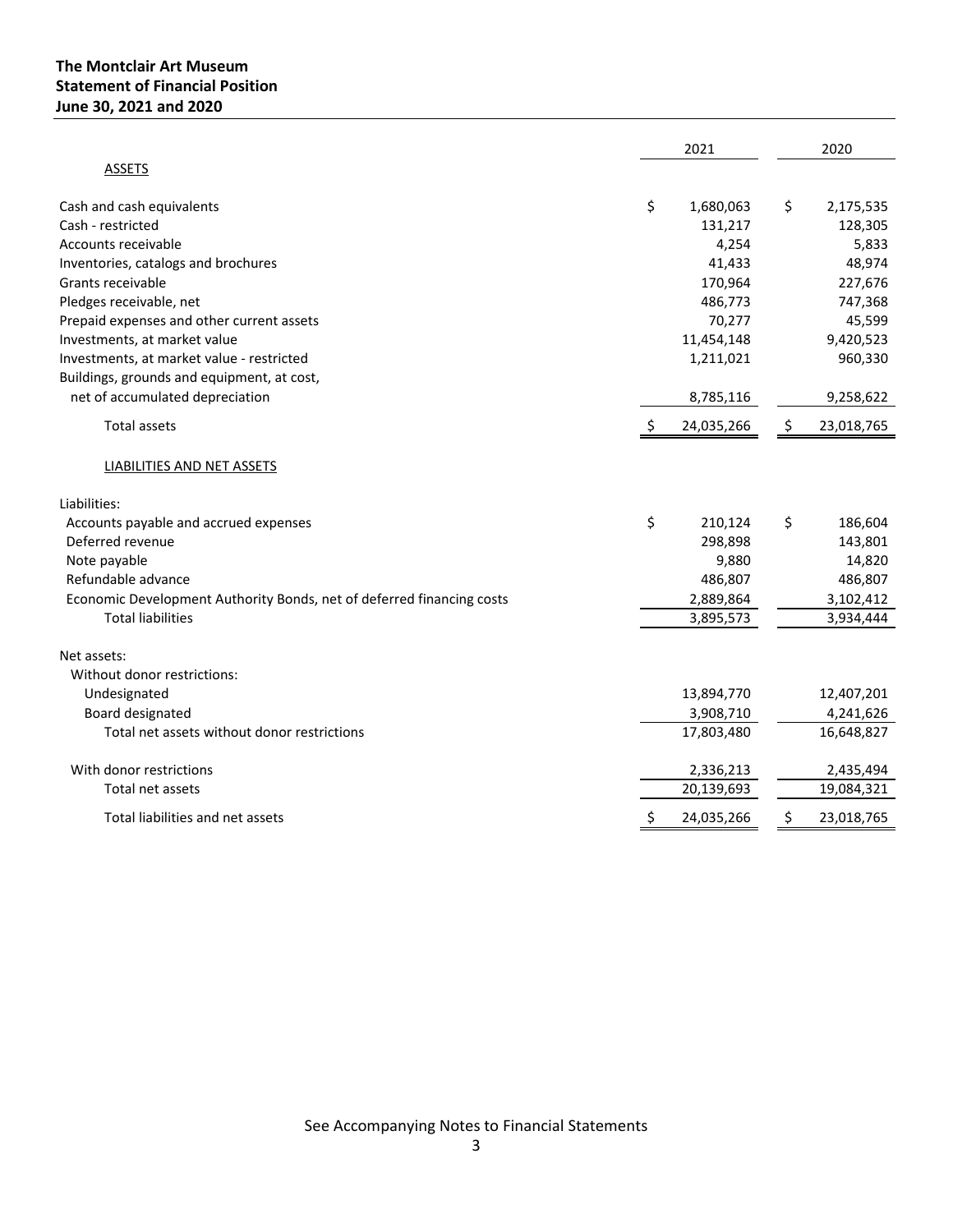# **The Montclair Art Museum Statement of Activities Year Ended June 30, 2021**

|                                             | <b>Net Assets</b><br>Without Donor<br>Restriction | Net Assets With<br>Donor<br>Restriction | Total             |
|---------------------------------------------|---------------------------------------------------|-----------------------------------------|-------------------|
| Support, revenue and gains:                 |                                                   |                                         |                   |
| Grants                                      | \$<br>692,328                                     | \$<br>16,000                            | \$<br>708,328     |
| Government grant - PPP loan forgiveness     | 492,324                                           |                                         | 492,324           |
| Donations                                   | 657,982                                           | 57,522                                  | 715,504           |
| Membership dues                             | 300,631                                           | 1,500                                   | 302,131           |
| Art school tuition                          | 300,354                                           |                                         | 300,354           |
| <b>Education programs</b>                   | 54,537                                            |                                         | 54,537            |
| Curatorial programs                         | 2,210                                             |                                         | 2,210             |
| Admission fees                              | 61,374                                            |                                         | 61,374            |
| Special events                              | 506,050                                           | 75,000                                  | 581,050           |
| Income from investments                     | 240,766                                           | 13,770                                  | 254,536           |
| Net realized and unrealized                 |                                                   |                                         |                   |
| gain on investments                         | 2,124,835                                         | 227,639                                 | 2,352,474         |
| Sales of merchandise, net                   | 10,549                                            |                                         | 10,549            |
| Rental income                               | 24,970                                            |                                         | 24,970            |
| Other revenue                               | 1,857                                             |                                         | 1,857             |
| Net assets released from restrictions       | 480,712                                           | (480, 712)                              |                   |
| Total support, revenue and gains            | 5,951,479                                         | (89, 281)                               | 5,862,198         |
| Expenses:                                   |                                                   |                                         |                   |
| Program services:                           |                                                   |                                         |                   |
| Curatorial                                  | 1,345,745                                         |                                         | 1,345,745         |
| Education                                   | 1,412,462                                         |                                         | 1,412,462         |
| Membership                                  | 164,722                                           |                                         | 164,722           |
| Store                                       | 260,568                                           |                                         | 260,568           |
| Total program services                      | 3,183,497                                         |                                         | 3,183,497         |
| Supporting services:                        |                                                   |                                         |                   |
| Management                                  | 512,305                                           |                                         | 512,305           |
| Fundraising                                 | 760,102                                           |                                         | 760,102           |
| Total supporting services                   | 1,272,407                                         |                                         | 1,272,407         |
| <b>Total expenses</b>                       | 4,455,904                                         |                                         | 4,455,904         |
| Change in net assets before changes         |                                                   |                                         |                   |
| related to collection items not capitalized | 1,495,575                                         | (89, 281)                               | 1,406,294         |
| Net proceeds from acquisition               |                                                   |                                         |                   |
| of collection items                         | (350, 922)                                        |                                         | (350, 922)        |
| Change in net assets                        | 1,144,653                                         | (89, 281)                               | 1,055,372         |
| Net assets, beginning of year               | 16,648,827                                        | 2,435,494                               | 19,084,321        |
| Transfer of net assets                      | 10,000                                            | (10,000)                                |                   |
| Net assets, end of year                     | 17,803,480<br>\$                                  | 2,336,213<br>S                          | 20,139,693<br>\$. |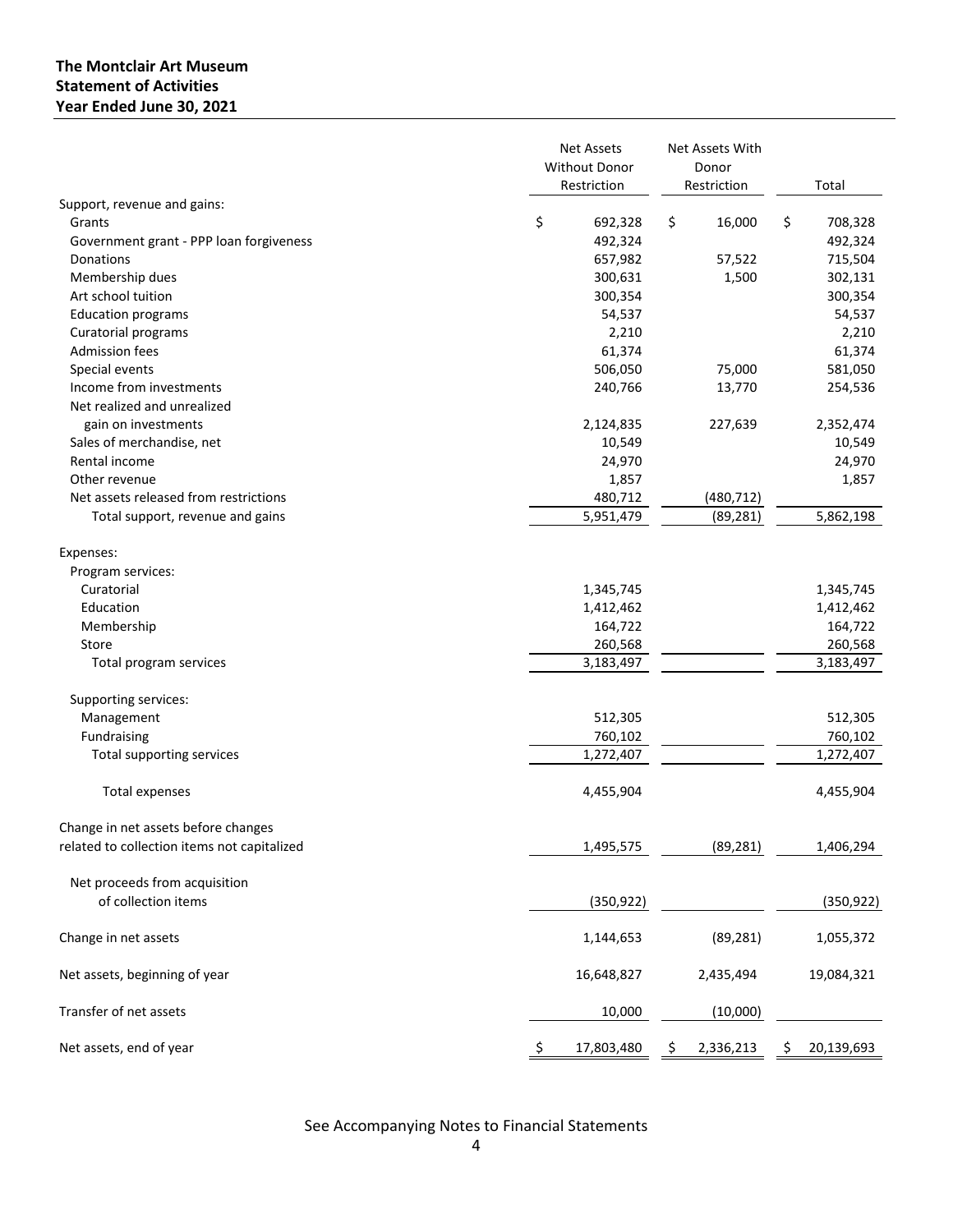# **The Montclair Art Museum Statement of Activities Year Ended June 30, 2020**

|                                                      |    | <b>Net Assets</b><br>Without Donor<br>Restriction |    | Net Assets With<br>Donor<br>Restriction |    | Total      |  |
|------------------------------------------------------|----|---------------------------------------------------|----|-----------------------------------------|----|------------|--|
| Support, revenue and gains:                          |    |                                                   |    |                                         |    |            |  |
| Grants                                               | \$ | 529,969                                           | \$ | 302,573                                 | \$ | 832,542    |  |
| Donations                                            |    | 825,884                                           |    | 525,939                                 |    | 1,351,823  |  |
| Membership dues                                      |    | 340,869                                           |    |                                         |    | 340,869    |  |
| Art school tuition                                   |    | 648,621                                           |    |                                         |    | 648,621    |  |
| <b>Education programs</b>                            |    | 57,712                                            |    |                                         |    | 57,712     |  |
| Curatorial programs                                  |    | 8,918                                             |    |                                         |    | 8,918      |  |
| <b>Admission fees</b>                                |    | 58,831                                            |    |                                         |    | 58,831     |  |
| Special events                                       |    | 422,192                                           |    | 5,000                                   |    | 427,192    |  |
| Income from investments                              |    | 260,842                                           |    | 16,899                                  |    | 277,741    |  |
| Net realized and unrealized                          |    |                                                   |    |                                         |    |            |  |
| gain on investments                                  |    | 234,341                                           |    | 32,526                                  |    | 266,867    |  |
| Sales of merchandise, net                            |    | 17,639                                            |    |                                         |    | 17,639     |  |
| Rental income                                        |    | 76,577                                            |    |                                         |    | 76,577     |  |
| Other revenue                                        |    | 4,250                                             |    |                                         |    | 4,250      |  |
| Net assets released from restrictions                |    | 481,472                                           |    | (481, 472)                              |    |            |  |
| Total support, revenue and gains                     |    | 3,968,117                                         |    | 401,465                                 |    | 4,369,582  |  |
| Expenses:                                            |    |                                                   |    |                                         |    |            |  |
| Program services:                                    |    |                                                   |    |                                         |    |            |  |
| Curatorial                                           |    | 1,319,924                                         |    |                                         |    | 1,319,924  |  |
| Education                                            |    | 1,568,925                                         |    |                                         |    | 1,568,925  |  |
| Membership                                           |    | 180,566                                           |    |                                         |    | 180,566    |  |
| Store                                                |    | 257,780                                           |    |                                         |    | 257,780    |  |
| Total program services                               |    | 3,327,195                                         |    |                                         |    | 3,327,195  |  |
| Supporting services:                                 |    |                                                   |    |                                         |    |            |  |
| Management                                           |    | 615,249                                           |    |                                         |    | 615,249    |  |
| Fundraising                                          |    | 708,328                                           |    |                                         |    | 708,328    |  |
| Total supporting services                            |    | 1,323,577                                         |    |                                         |    | 1,323,577  |  |
| <b>Total expenses</b>                                |    | 4,650,772                                         |    |                                         |    | 4,650,772  |  |
| Change in net assets before changes                  |    |                                                   |    |                                         |    |            |  |
| related to collection items not capitalized          |    | (682, 655)                                        |    | 401,465                                 |    | (281, 190) |  |
| Net proceeds from acquisition<br>of collection items |    | (20, 400)                                         |    |                                         |    | (20, 400)  |  |
| Change in net assets                                 |    | (703, 055)                                        |    | 401,465                                 |    | (301, 590) |  |
| Net assets, beginning of year                        |    | 17,351,882                                        |    | 2,034,029                               |    | 19,385,911 |  |
| Net assets, end of year                              | Ş  | 16,648,827                                        | \$ | 2,435,494                               | Ş  | 19,084,321 |  |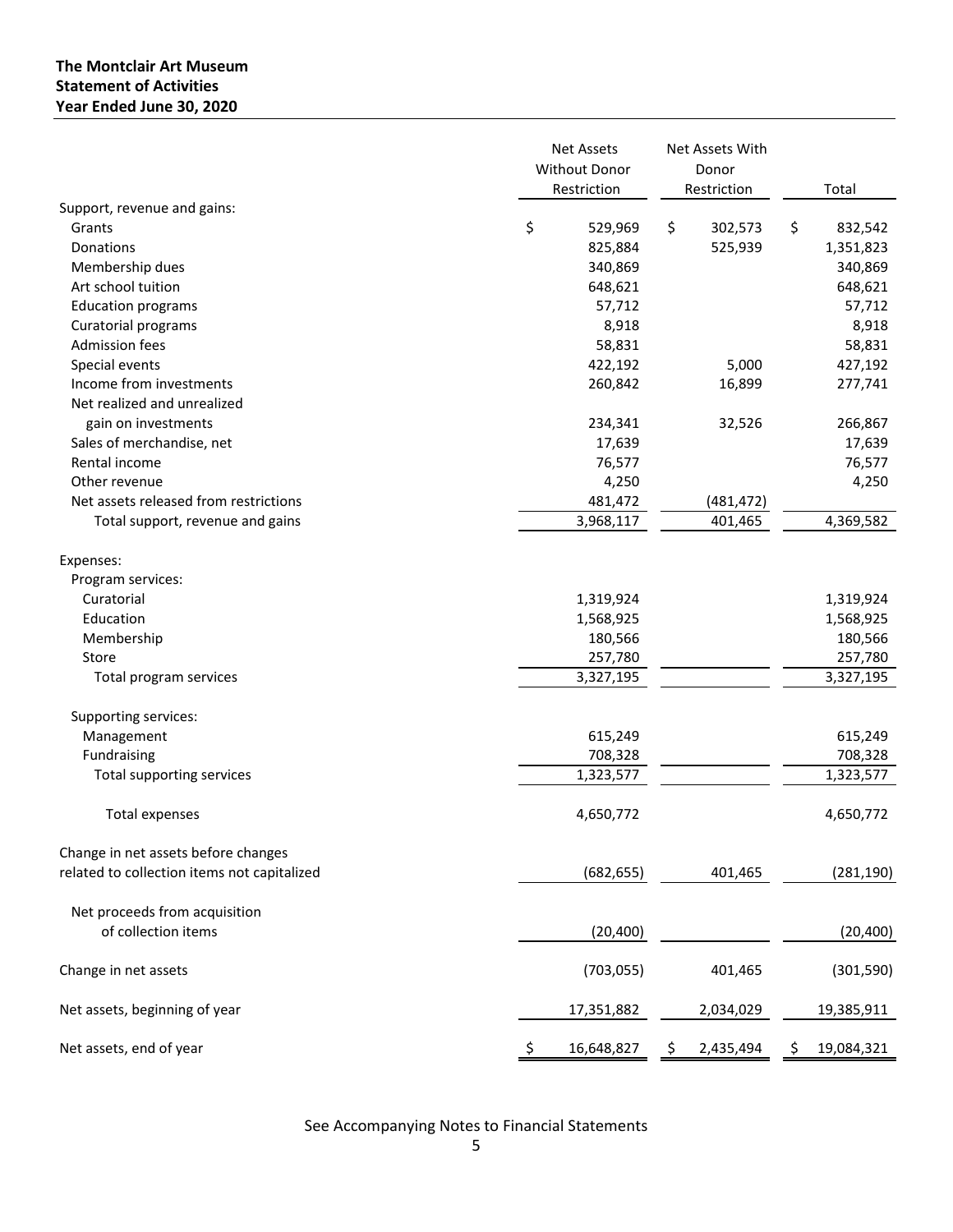# **The Montclair Art Museum Statement of Functional Expenses Year Ended June 30, 2021**

|                                                      |     |            |    |             |     | Program Services: |   |           |             | <b>Supporting Services:</b> |            |     |             |    |             |                 |
|------------------------------------------------------|-----|------------|----|-------------|-----|-------------------|---|-----------|-------------|-----------------------------|------------|-----|-------------|----|-------------|-----------------|
|                                                      |     | Curatorial |    | Education   |     | Membership        |   | Store     | Total       |                             | Management |     | Fundraising |    | Total       | Total           |
| Salaries and wages                                   | \$  | 606,498    | Ś. | 638,754     | \$  | 30,250            | Ś | 99,367    | \$1,374,869 | Ś.                          | 233,969    | Ś.  | 427,660     | Ś. | 661,629     | \$<br>2,036,498 |
| Other employee benefits                              |     | 59,330     |    | 57,957      |     | 5,640             |   | 21,627    | 144,554     |                             | 8,764      |     | 35,199      |    | 43,963      | 188,517         |
| Payroll taxes                                        |     | 50,630     |    | 56,931      |     | 3,042             |   | 7,411     | 118,014     |                             | 21,910     |     | 34,244      |    | 56,154      | 174,168         |
| Total personnel services                             |     | 716,458    |    | 753,642     |     | 38,932            |   | 128,405   | 1,637,437   |                             | 264,643    |     | 497,103     |    | 761,746     | 2,399,183       |
| Facilities, equipment and telephone                  |     | 158,375    |    | 187,847     |     | 32,053            |   | 40,855    | 419,130     |                             | 25,847     |     | 17,010      |    | 42,857      | 461,987         |
| Insurance                                            |     | 57,062     |    | 30,512      |     | 5,656             |   | 7,069     | 100,299     |                             | 14,592     |     | 5,052       |    | 19,644      | 119,943         |
| Interest and other financing fees                    |     |            |    |             |     |                   |   |           |             |                             | 121,913    |     |             |    | 121,913     | 121,913         |
| Marketing, printing, photography<br>and publications |     | 14,535     |    | 19,203      |     | 14,968            |   | 3,164     | 51,870      |                             | 316        |     | 1,959       |    | 2,275       | 54,145          |
| Miscellaneous                                        |     | 7,208      |    | 6,649       |     | 1,408             |   | 1,541     | 16,806      |                             | 14,526     |     | 3,238       |    | 17,764      | 34,570          |
| Postage, shipping and transportation                 |     | 40,624     |    | 4,987       |     | 6,787             |   | 339       | 52,737      |                             | 115        |     | 2,104       |    | 2,219       | 54,956          |
| Professional and other services                      |     | 120,400    |    | 160,611     |     | 14,716            |   | 19,109    | 314,836     |                             | 62,866     |     | 38,068      |    | 100,934     | 415,770         |
| Special events                                       |     |            |    |             |     |                   |   |           |             |                             |            |     | 169,680     |    | 169,680     | 169,680         |
| Supplies and special program supplies                |     | 23,374     |    | 41,302      |     | 8,660             |   | 8,159     | 81,495      |                             | 2,294      |     | 20,695      |    | 22,989      | 104,484         |
| Total expenses before depreciation                   |     | 1,138,036  |    | 1,204,753   |     | 123,180           |   | 208,641   | 2,674,610   |                             | 507,112    |     | 754,909     |    | 1,262,021   | 3,936,631       |
| Depreciation                                         |     | 207,709    |    | 207,709     |     | 41,542            |   | 51,927    | 508,887     |                             | 5,193      |     | 5,193       |    | 10,386      | 519,273         |
| Total expenses                                       | \$. | 1,345,745  |    | \$1,412,462 | \$. | 164,722           |   | \$260,568 | \$3,183,497 |                             | 512,305    | \$. | 760,102     |    | \$1,272,407 | \$4,455,904     |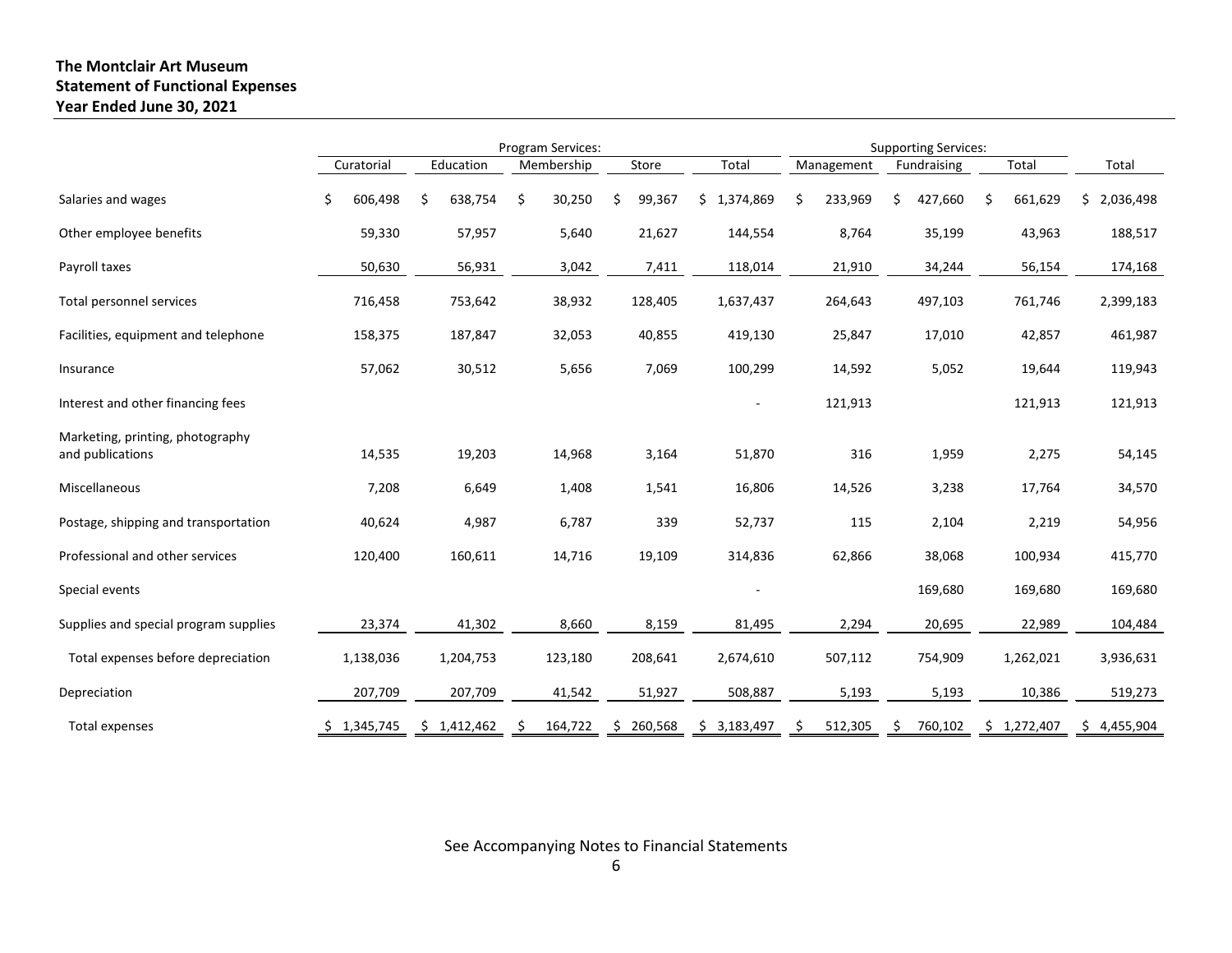# **The Montclair Art Museum Statement of Functional Expenses Year Ended June 30, 2020**

|                                                      | <b>Program Services:</b> |               |               |               |             | <b>Supporting Services:</b> |               |               |                 |
|------------------------------------------------------|--------------------------|---------------|---------------|---------------|-------------|-----------------------------|---------------|---------------|-----------------|
|                                                      | Curatorial               | Education     | Membership    | Store         | Total       | Management                  | Fundraising   | Total         | Total           |
| Salaries and wages                                   | \$<br>514,787            | 703,980<br>\$ | \$<br>28,939  | \$107,884     | \$1,355,590 | \$<br>221,157               | \$<br>403,434 | 624,591<br>\$ | 1,980,181<br>\$ |
| Pension plan contributions                           | 3,908                    | 4,068         |               | 175           | 8,151       | 1,778                       | 4,021         | 5,799         | 13,950          |
| Other employee benefits                              | 63,332                   | 47,548        | 4,264         | 13,303        | 128,447     | 11,977                      | 35,261        | 47,238        | 175,685         |
| Payroll taxes                                        | 44,869                   | 63,857        | 2,989         | 8,852         | 120,567     | 21,558                      | 33,682        | 55,240        | 175,807         |
| Total personnel services                             | 626,896                  | 819,453       | 36,192        | 130,214       | 1,612,755   | 256,470                     | 476,398       | 732,868       | 2,345,623       |
| Facilities, equipment and telephone                  | 135,881                  | 158,838       | 27,594        | 35,359        | 357,672     | 27,488                      | 17,769        | 45,257        | 402,929         |
| Insurance                                            | 64,914                   | 38,464        | 7,063         | 8,828         | 119,269     | 15,634                      | 7,011         | 22,645        | 141,914         |
| Interest and other financing fees                    |                          |               |               |               |             | 121,977                     |               | 121,977       | 121,977         |
| Marketing, printing, photography<br>and publications | 15,296                   | 29,887        | 12,225        | 1,841         | 59,249      | 184                         | 3,898         | 4,082         | 63,331          |
| Miscellaneous                                        | 8,937                    | 7,525         | 1,940         | 1,524         | 19,926      | 70,305                      | 1,590         | 71,895        | 91,821          |
| Postage, shipping and transportation                 | 33,087                   | 10,117        | 8,299         | 319           | 51,822      | 492                         | 1,915         | 2,407         | 54,229          |
| Professional and other services                      | 163,279                  | 241,771       | 19,641        | 22,954        | 447,645     | 95,619                      | 48,671        | 144,290       | 591,935         |
| Special events                                       |                          |               |               |               |             |                             | 71,613        | 71,613        | 71,613          |
| Supplies and special program supplies                | 62,706                   | 53,942        | 25,826        | 4,509         | 146,983     | 21,857                      | 74,240        | 96,097        | 243,080         |
| Total expenses before depreciation                   | 1,110,996                | 1,359,997     | 138,780       | 205,548       | 2,815,321   | 610,026                     | 703,105       | 1,313,131     | 4,128,452       |
| Depreciation                                         | 208,928                  | 208,928       | 41,786        | 52,232        | 511,874     | 5,223                       | 5,223         | 10,446        | 522,320         |
| Total expenses                                       | \$1,319,924              | \$1,568,925   | 180,566<br>\$ | 257,780<br>\$ | \$3,327,195 | 615,249<br>Ş                | 708,328<br>Ş  | \$1,323,577   | \$4,650,772     |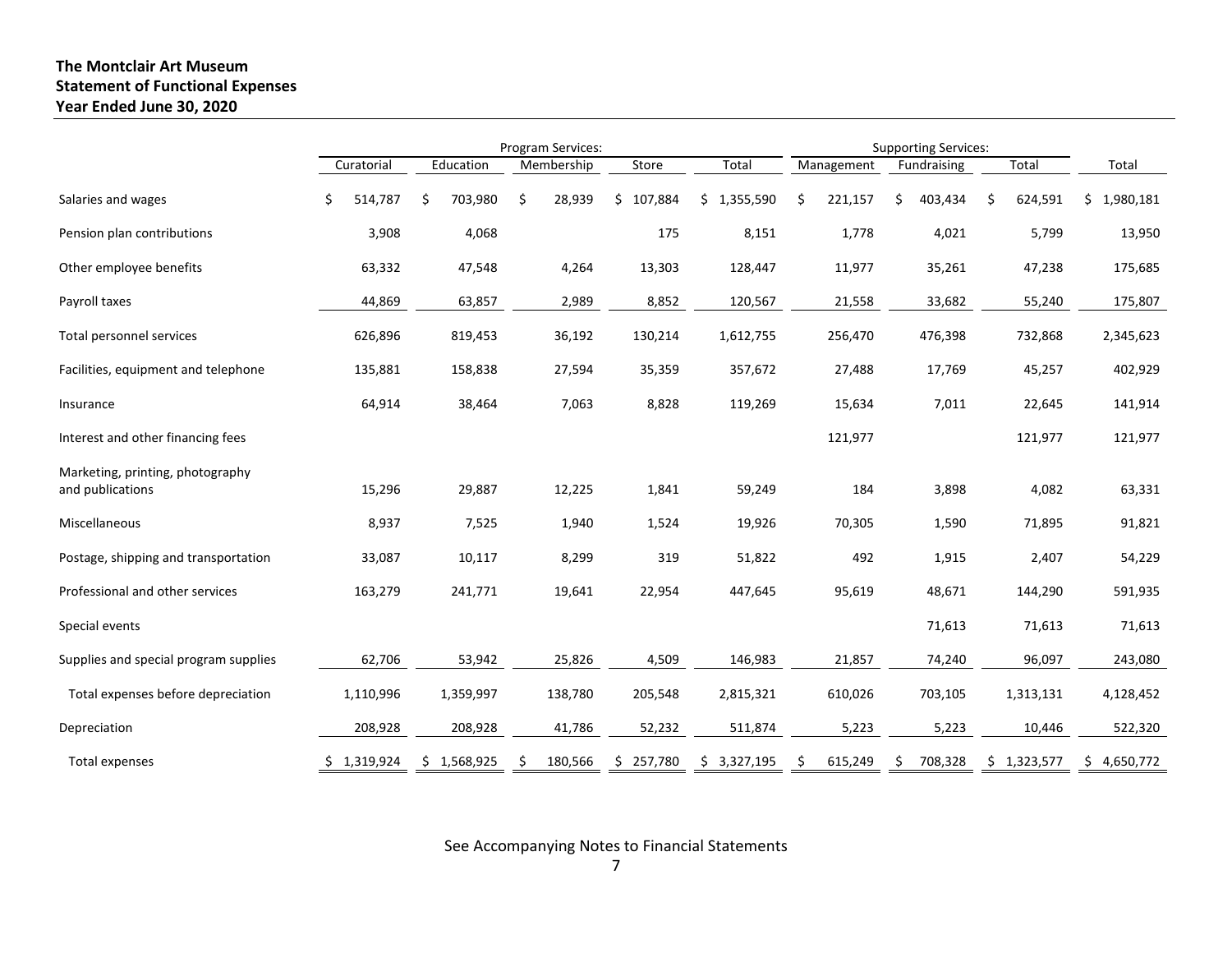# **The Montclair Art Museum Statement of Cash Flows Years Ended June 30, 2021 and 2020**

|                                                                                             | 2021                                | 2020             |
|---------------------------------------------------------------------------------------------|-------------------------------------|------------------|
| Cash flows from operating activities:                                                       |                                     |                  |
| Change in net assets                                                                        | \$<br>1,055,372                     | \$<br>(301, 590) |
| Adjustments to reconcile change in net assets to<br>net cash used in operating activities:  |                                     |                  |
| Depreciation                                                                                |                                     |                  |
| Amortization of bond financing costs charged to interest expense                            | 519,273<br>8,183                    | 522,320<br>8,183 |
|                                                                                             |                                     | (4, 378)         |
| Net present value amortization adjustment                                                   | (1,069)                             |                  |
| Change in allowance for bad debt                                                            | (7, 787)                            | (3, 281)         |
| Net realized and unrealized gain on investments                                             | (2,352,474)                         | (266, 867)       |
| Interest and dividends restricted for permanent investment                                  | (1, 312)                            | (1,430)          |
| Donated securities                                                                          | (42, 330)                           | (46, 477)        |
| Donated gifts in kind                                                                       | (7, 425)                            | (2, 351)         |
| Government grant - PPP loan forgiveness                                                     | (486, 807)                          |                  |
| Changes in operating assets and liabilities:                                                |                                     |                  |
| Accounts receivable                                                                         | 1,579                               | 30,695           |
| Inventories, catalogs and brochures                                                         | 7,541                               | 536              |
| Grants receivable                                                                           | 56,712                              | (129, 796)       |
| Pledges receivable                                                                          | 269,451                             | (145, 393)       |
| Prepaid expenses and other current assets                                                   | (24, 678)                           | 18,187           |
| Accounts payable and accrued expenses                                                       | 23,520                              | (80, 565)        |
| Deferred revenue                                                                            | 155,097                             | (175,009)        |
| Refundable advance                                                                          | 486,807                             | 486,807          |
| Net cash used in operating activities                                                       | (340, 347)                          | (90, 409)        |
| Cash flows from investing activities:                                                       |                                     |                  |
| Capital expenditures                                                                        | (38, 342)                           | (37, 939)        |
| Acquisition of investments                                                                  | (5,854,939)                         | (3,607,137)      |
| Proceeds from maturity/sale of investments                                                  | 5,965,427                           | 5,257,798        |
| Net cash provided by investing activities                                                   | 72,146                              | 1,612,722        |
| Cash flows from financing activities:                                                       |                                     |                  |
| Payments for bond-related financing costs                                                   | (1,500)                             |                  |
| Principal repayments of bonds payable                                                       | (219, 231)                          | (170, 452)       |
| Principal repayments of note payable                                                        | (4,940)                             | (4,940)          |
| Interest and dividends restricted for permanent reinvestment                                | 1,312                               | 1,430            |
| Net cash used in financing activities                                                       | (224, 359)                          | (173, 962)       |
|                                                                                             |                                     |                  |
| Net increase (decrease) in cash, cash equivalents, and restricted cash                      | (492, 560)                          | 1,348,351        |
| Cash, cash equivalents, and restricted cash, beginning of year                              | 2,303,840                           | 955,489          |
| Cash, cash equivalents, and restricted cash, end of year                                    | 1,811,280<br>-\$                    | 2,303,840<br>S   |
| Supplemental disclosure of cash flow information:<br>Cash paid during the year for interest | \$<br>113,730                       | 113,794<br>Ş     |
| Supplemental disclosures of noncash activity:                                               |                                     |                  |
| Unrealized gain on investments                                                              | 1,163,050                           | 249,222          |
| Donated securities                                                                          | $\boldsymbol{\mathsf{S}}$<br>42,330 | \$<br>46,477     |
| Donated gifts in kind                                                                       | \$<br>7,425                         | \$<br>2,351      |
|                                                                                             |                                     |                  |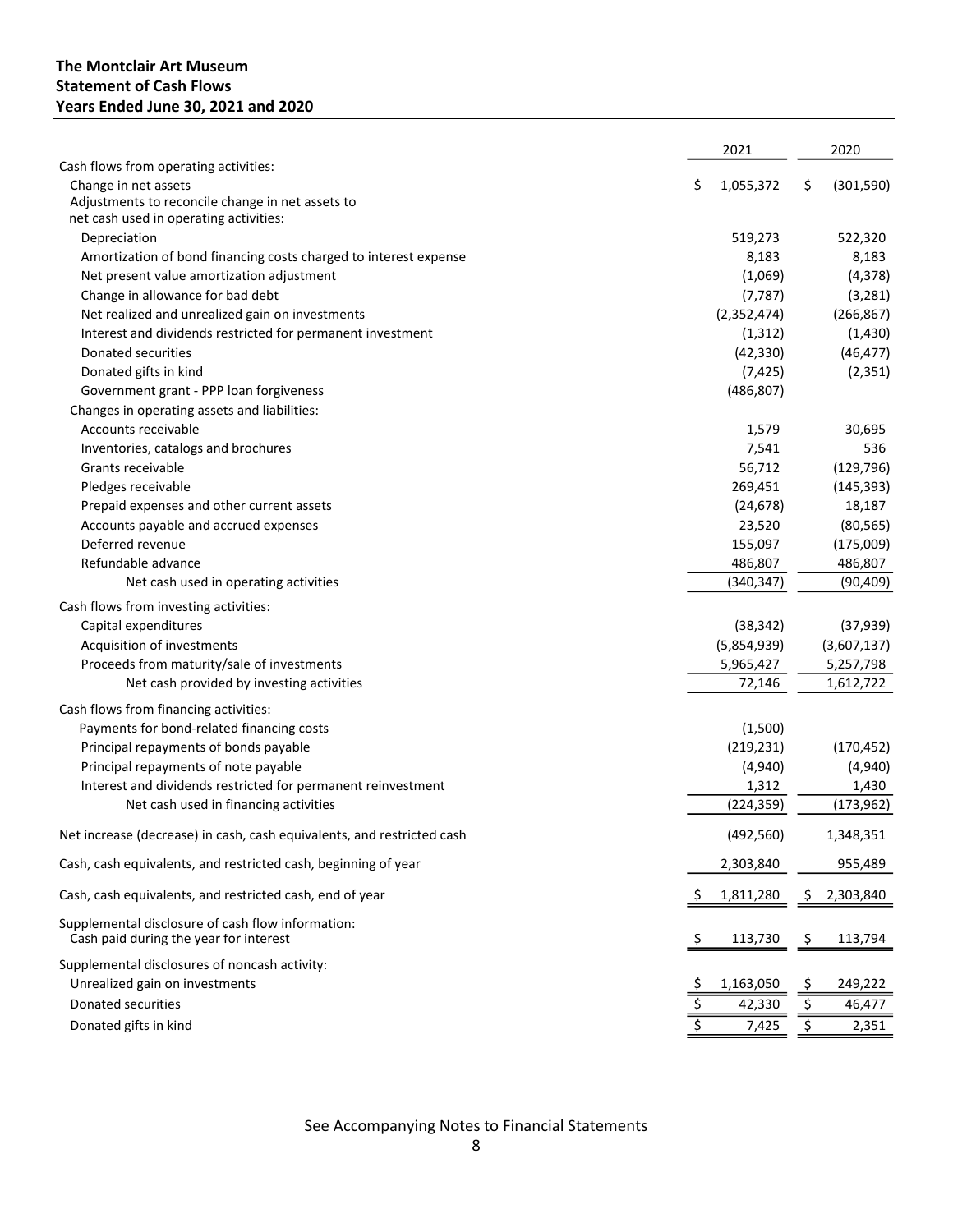#### 1. Organization and Summary of Significant Accounting Policies

#### **Organization**

The Montclair Art Museum (the "Museum" or "MAM") is a private, not-for-profit corporation founded in 1914, located in Montclair, New Jersey.

#### Mission Statement

The Montclair Art Museum, together with its Vance Wall Art Education Center, engages our diverse community through distinctive exhibitions, educational programs, and collections of American and Native American art. Our mission is to inspire and engage people of all ages in their experience with art, including the rich inter-cultural and global connections throughout American history, and the continuing relevance of art to contemporary life.

#### Vision, Values and Diversity Statement

After over 100 years of service, MAM is recognized as the leading American art museum and community art school in Northern New Jersey. As an organization, we value artistic inspiration, diversity of voices, individual and group creativity, and recognize the importance of the arts to a civil, inclusive and forward-thinking society. We strive to maintain an environment that fosters productivity, creativity, and individual satisfaction by celebrating the diversity of race, gender, nationality, age, religion, sexual orientation, and physical abilities. During our second century, we will invigorate our collections and curatorial presentations; expand our educational service and audience; support artists, their work and connections; pursue productive institutional partnerships; and embrace new media and technology. We will also secure MAM's financial stability and preserve its art and facilities in a prudent and sustainable way.

#### 2. Summary of Significant Accounting Policies

The financial statements of the Museum have been prepared on the accrual basis of accounting in accordance with U.S. generally accepted accounting principles. Significant accounting policies are described below:

#### Financial Statement Presentation

The Museum's financial statements are prepared in accordance with Financial Accounting Standards Board (FASB) Accounting Standards Codification (ASC), *Financial Statements of Not-for-Profit Organizations*. The standard requires that information regarding the Museum's financial position, activities, and cash flows be reported in two classes of net assets: net assets without donor restrictions and net assets with donor restrictions based upon the existence or absence of donor-imposed restrictions.

Accordingly, net assets of the Museum and changes therein are classified and reported as follows:

Net assets without donor restrictions are comprised of net assets available for use in general operations and not subject to donor (or certain grantor) restrictions. The governing board has designated, from net assets without donor restrictions, net assets in the amounts of \$3,908,710 and \$4,241,626 as of June 30, 2021 and 2020, respectively, to be held for specific purposes and board-designated endowment.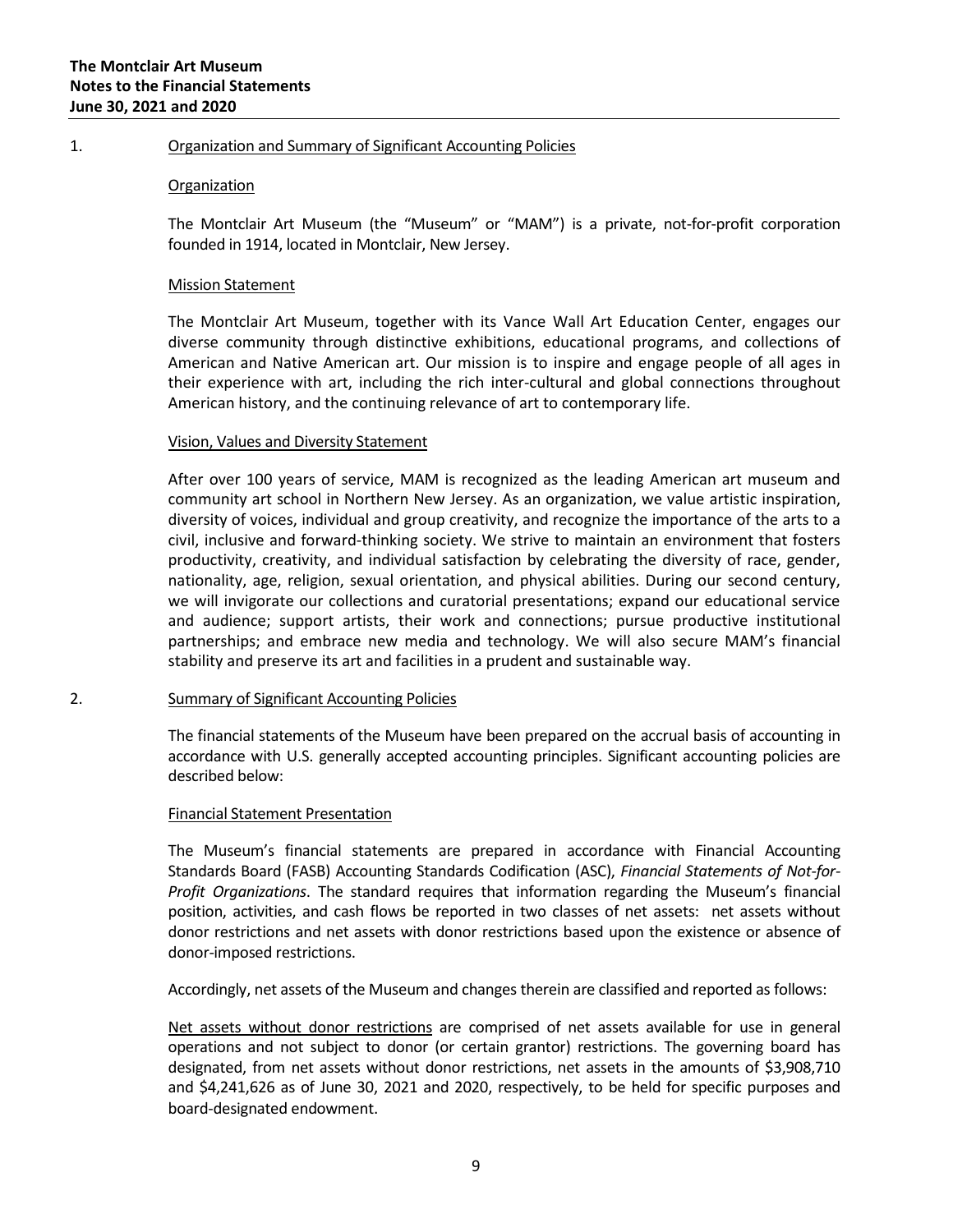Net assets with donor restrictions represent amounts with donor or certain grantor-imposed restrictions. Some donor-imposed restrictions are temporary in nature, such as those that will be met by the passage of time or other events specified by the donor. Other donor-imposed restrictions are perpetual in nature, where the donor stipulates that resources be maintained in perpetuity. Donor-imposed restrictions are released when a restriction expires, that is, when the stipulated time has elapsed, when the stipulated purpose for which the resource was restricted has been fulfilled, or both.

#### Art Collections

The collections, which were acquired through purchases and contributions since the Museum's inception, are not recognized as assets on the statement of financial position. Purchases of collection items are recorded as decreases in net assets without donor restrictions in the year in which the items are acquired or as net assets with donor restrictions if the assets used to purchase the items are restricted by donors. Contributed collection items are not reflected on the financial statements. Proceeds from deaccessions or insurance recoveries are reflected as increases in the appropriate net asset classes. The Museum's policy for the use of proceeds of deaccessioned collection items is solely for the acquisition of collection items and not for the direct care of existing collections.

## Revenue and Support Recognition

Revenue is measured based on consideration specified in a contract with a customer. This occurs with the transfer of control of the sale at a specific point in time. The Museum recognizes program income when the services are provided. Membership dues, which are nonrefundable, are comprised of an exchange element based on the fair value of benefits provided, and a contribution element for the difference between the total dues paid and the exchange element. The Museum recognizes the exchange portion of membership dues over the period, and the contribution portion immediately. With the exception of goods and services provided in connection with membership dues, which are transferred over the period to which the dues relate, all goods and services are transferred at a point in time. The Museum records special events revenue equal to the fair value of direct benefits to donors, and contribution revenue for the excess received when the event takes place. There are no multi-year contracts and performance obligations are typically satisfied within one year or less.

The Museum recognizes contributions and pledges when cash, securities or other assets, an unconditional promise to give, or notification of a beneficial interest is received. Conditional promises to give, that is, those with a measurable performance or other barrier, and a right of return, are not recognized until the conditions on which they depend have been substantially met. Federal and state contracts and grants of the Museum are conditioned upon certain performance requirements.

A portion of the Museum's revenue is derived from cost-reimbursable federal and state contracts and grants, which are conditioned upon certain performance requirements and/or the incurrence of allowable qualifying expenses. Amounts received are recognized as revenue when the Museum has incurred expenditures in compliance with specific contract or grant provisions. Amounts received prior to incurring qualifying expenditures are reported as deferred revenue in the statement of financial position.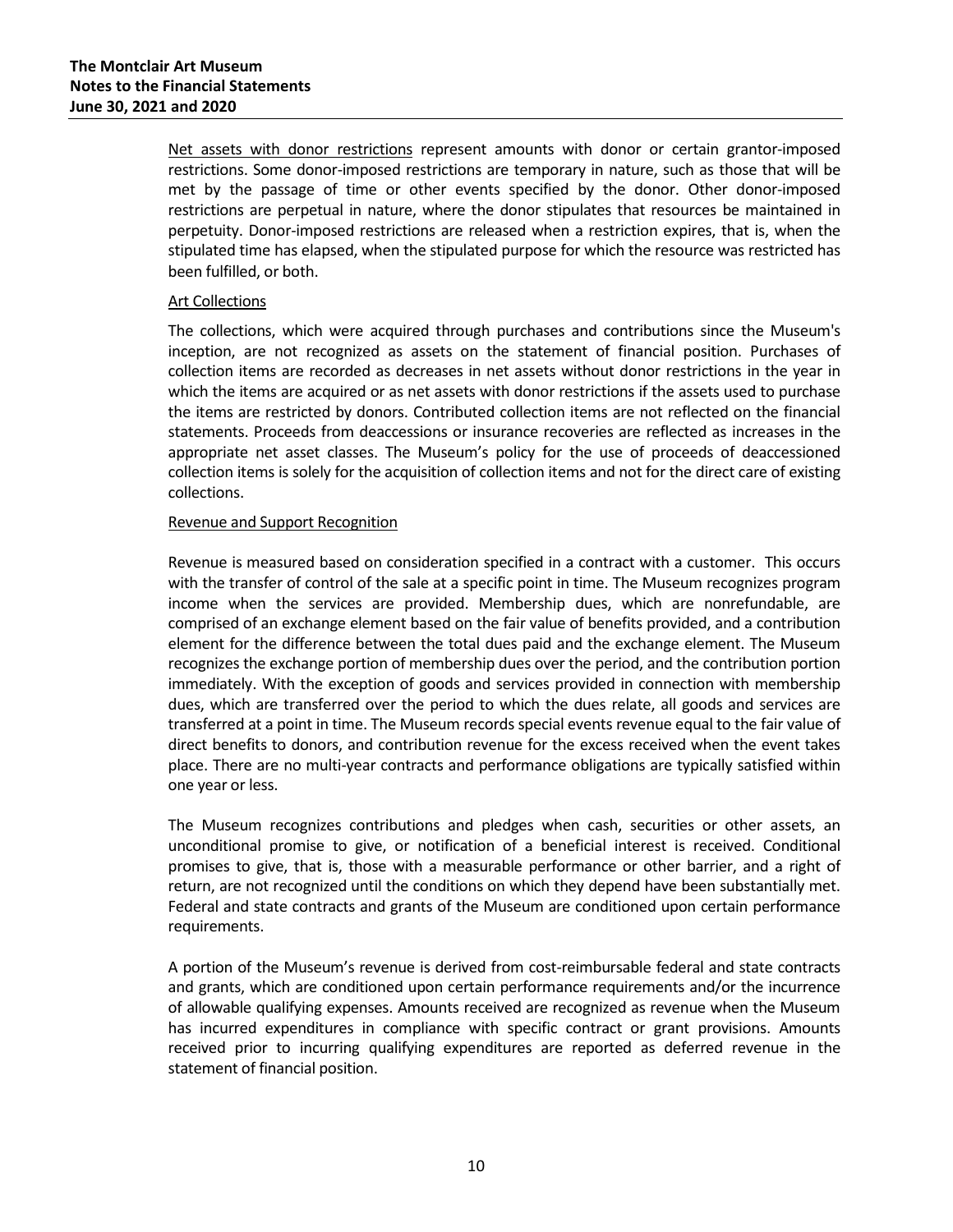#### Disaggregation of Revenue

In the following table, revenue is disaggregated by timing of satisfaction of performance obligations for the years ended June 30, 2021and 2020:

|                                   | 2021        | 2020    |
|-----------------------------------|-------------|---------|
| Performance obligations satisfied |             |         |
| at a point in time                | \$1,017,888 | 922,036 |
| Performance obligations satisfied |             |         |
| over time                         | 302,131     | 340,869 |

Revenue from performance obligations satisfied at a point in time is comprised of program fees from the Museum's various programs such as art school tuition, education programs, curatorial programs, admission fees, as well as gift shop sales made at the Museum and the Museum's fundraising efforts. Revenue from performance obligations satisfied over time is comprised of membership dues.

## Deferred Revenue

Deferred revenue is comprised of amounts received for program events which will be recognized as income in future periods when the services are performed or the event occurs. The Museum's Yard School of Art tuition fees received in the current fiscal year for the next semester are deferred until the instruction commences, since the Museum recognizes tuition revenue in the period in which the related instruction is performed.

The following table provides information about significant changes in deferred revenue for the years ended June 30, 2021 and 2020:

|                                                                                                                                           | 2021 |            |  | 2020 |            |  |
|-------------------------------------------------------------------------------------------------------------------------------------------|------|------------|--|------|------------|--|
| Deferred revenue, beginning of year                                                                                                       |      | 143.801    |  | S.   | 318,810    |  |
| Revenue recognized that was included in deferred<br>revenue at the beginning of year<br>Increase in deferred revenue due to cash received |      | (143, 801) |  |      | (318, 810) |  |
| during the period                                                                                                                         |      | 298,898    |  |      | 143,801    |  |
| Deferred revenue, end of year                                                                                                             |      | 298,898    |  |      | 143,801    |  |

# Cash Equivalents and Restricted Cash

Cash equivalents are short-term, highly liquid investments that are readily convertible to known amounts of cash and mature within three months or less. The Museum has \$131,217 and \$128,305 of restricted cash as of June 30, 2021 and 2020, respectively. The funds are restricted for educational and curatorial program activities.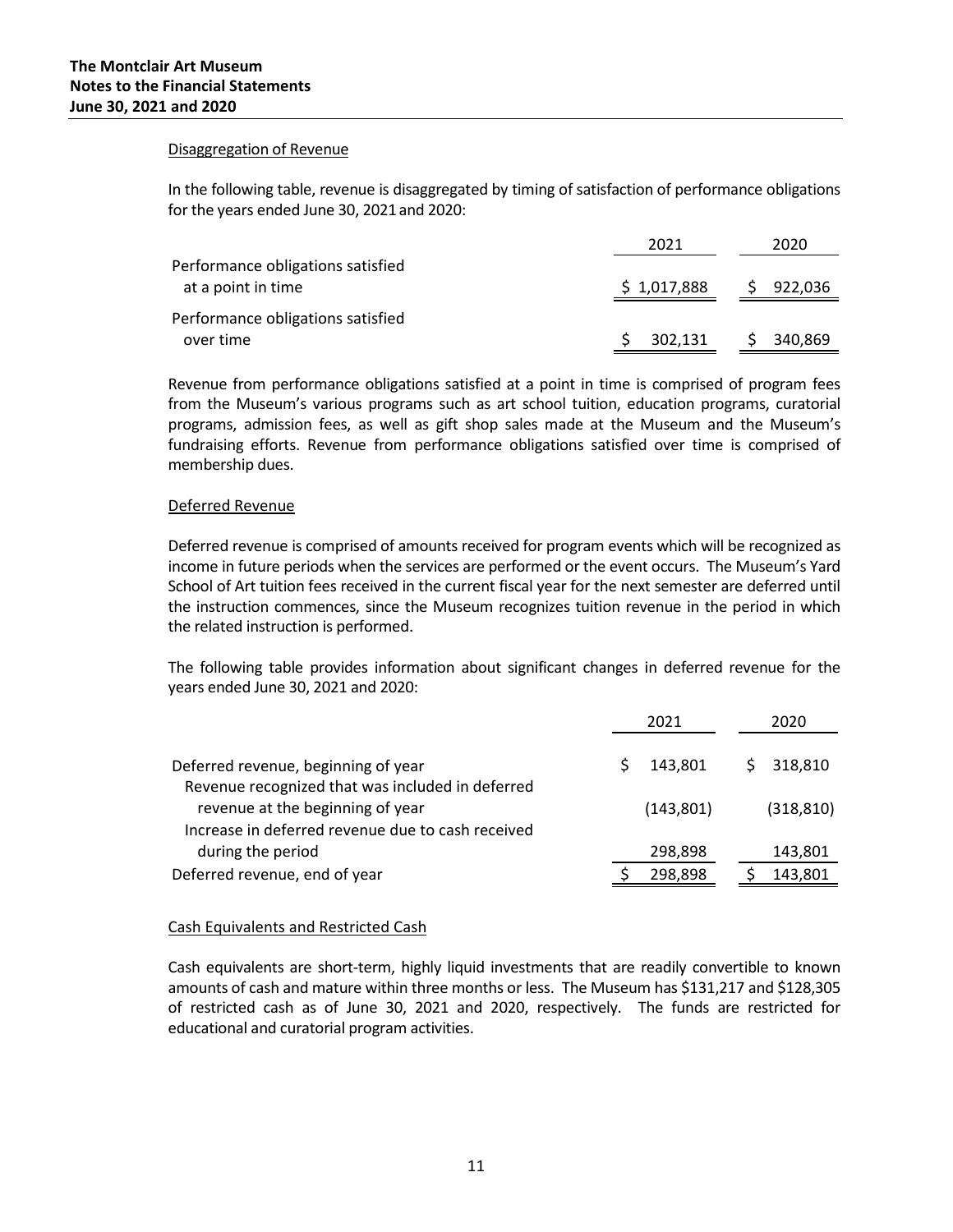The following table provides a reconciliation of cash, cash equivalents, and restricted cash reported within the statement of financial position to the sum of the corresponding amounts within the statement of cash flows for the years ended June 30, 2021 and 2020:

|                           | 2021        | 2020        |
|---------------------------|-------------|-------------|
|                           |             |             |
| Cash and cash equivalents | \$1,680,063 | \$2,175,535 |
| Cash - restricted         | 131,217     | 128,305     |
| Total                     | 1,811,280   | \$2,303,840 |

## Inventories

Inventories are comprised principally of merchandise available for sale in the gift shop located on the premises. At June 30, 2021 and 2020, the Museum has stated inventories prospectively at the lower of cost or net realizable value. Inventories amounted to \$41,433 and \$48,974 at June 30, 2021 and 2020, respectively.

# Accounts, Grants, and Pledges Receivable, Allowances for Uncollectible Accounts, and Provision for Discount to Net Present Value and Uncollectible Pledges

Accounts, grants, and pledges receivable are stated at the amounts management expects to collect from outstanding balances. Management provides for probable uncollectible amounts through a charge to expense and a credit to a valuation allowance based on its assessment of the current status of individual accounts. Balances that are still outstanding after management has used reasonable collection efforts are written off through a charge to the valuation allowance and a credit to receivables. The Museum established an allowance for uncollectible accounts with respect to pledges of \$7,497 and \$15,284 at June 30, 2021 and 2020, respectively. Management has recorded a discount on pledged amounts of \$490 and \$1,559 at June 30, 2021 and 2020, respectively.

# Buildings, Grounds and Equipment

Buildings, grounds and equipment are recorded at cost when purchased or, at fair value at date of gift, when donated. Cost includes the allocation of interest incurred in connection with the construction. Gifts of long-lived assets are reported as an increase in net assets without donor restrictions, unless there are explicit restrictions that specify how the assets are to be used. Proceeds from the sale of fixed assets, if without donor restrictions, are transferred to the net assets without donor restrictions, or if restricted, to net assets with donor restrictions for fixed asset acquisitions.

Depreciation of buildings and equipment is provided over the estimated useful lives of the respective assets on a straight-line basis.

Maintenance, repairs and renewals which neither materially add to the value of property nor appreciably prolong its life are charged to expenses as incurred.

The Museum continually evaluates whether current events or circumstances warrant adjustments to the carrying value or estimated useful lives of fixed assets in accordance with the provisions of FASB ASC, *Accounting for the Impairment or Disposal of Long-Lived Assets*.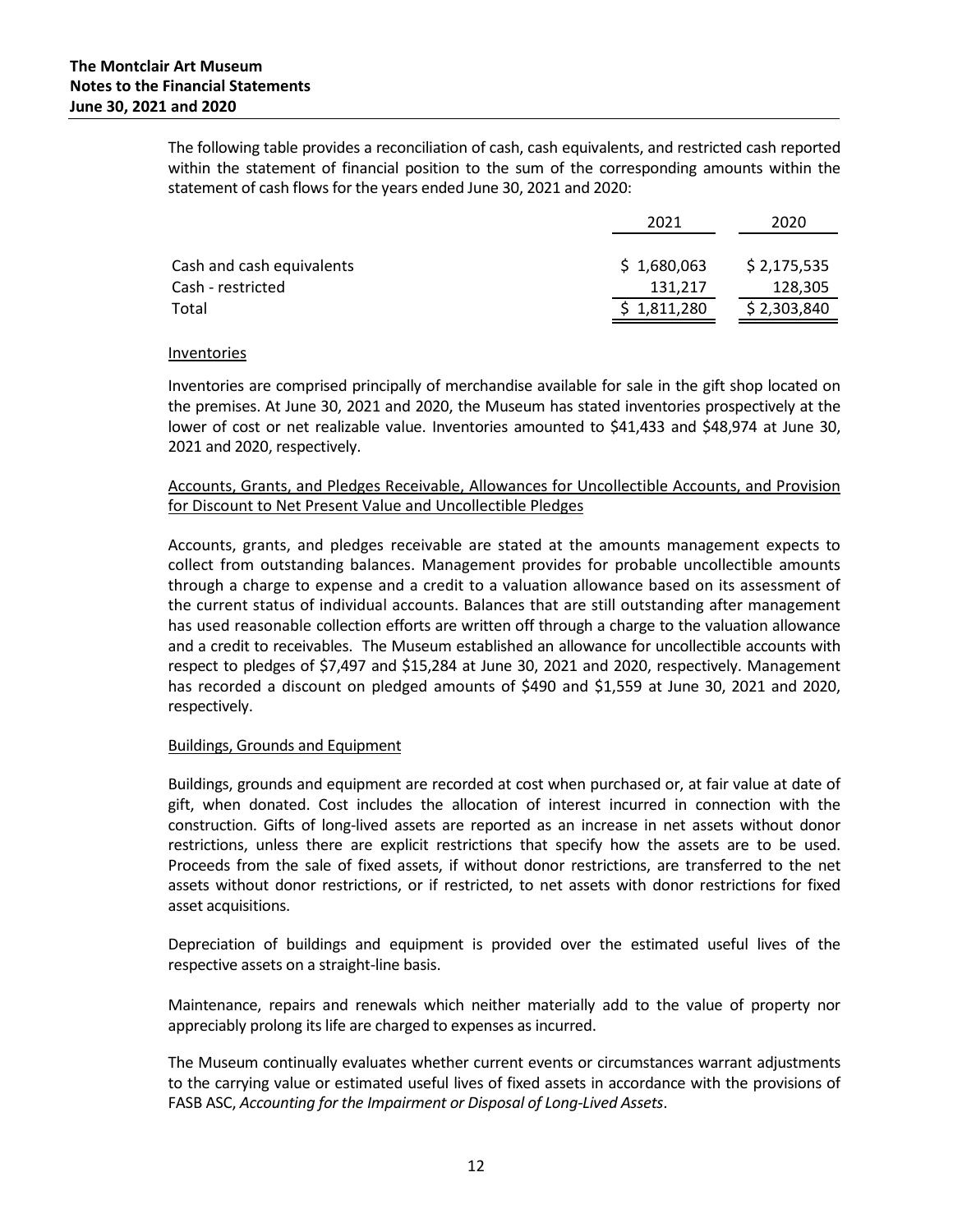## Deferred Bond Financing Costs

Costs incurred in connection with obtaining financing, such as origination fees, commitment fees, legal, and other third party costs, are capitalized and amortized over the life of the related debt using a method that approximates the effective interest method.

The Museum follows the provisions of FASB ASU 2015-03, *Interest-Imputation of Interest (Subtopic 835-30): Simplifying the Presentation of Debt Issue Costs*. This ASU requires that debt issuance costs related to a recognized debt liability be presented in the statement of financial position as a direct deduction from the carrying amount of that debt liability, consistent with debt discounts. Amortization of debt issuance costs are reported as interest expense in accordance with this standard.

# Investments

The Museum records investments in accordance with FASB ASC, *Accounting for Certain Investments Held by Not-for-Profit Organizations*. Under this standard, securities purchased for investment are carried at market value; those received as gifts are recorded at market value at date of gift and all investments in debt securities are reported at their fair market values in the statement of financial position. Unrealized gains and losses are included in the change in net assets. Investment income or loss (including interest and dividends) and gains and losses on the sale of investments are included in the statement of activities unless the income or loss is restricted by the donor or law. A decline in the market value of an investment security below its cost that is designated to be other than temporary is recognized through an impairment charge. That impairment charge would be included in the statement of activities and a new cost basis would be established. For the years ended June 30, 2021 and 2020, the Museum did not record any impairment charge in the statement of activities.

# Fair Value Measurements

In accordance with FASB ASC, *Fair Value Measurements and Disclosures*, fair value is defined as a market-based measurement, not an entity-specific measurement. The objective of a fair value measurement is to estimate the price at which an orderly transaction to sell the asset or to transfer the liability would take place between market participants at the measurement date under current market conditions (that is, an exit price at the measurement date from the perspective of a market participant that holds the asset or owes the liability). A fair value measurement assumes that the transaction to sell the asset or transfer the liability either occurs in the principal market (or in its absence, the most advantageous market) for the asset or liability.

The Fair Value Measurements Topic of the FASB ASC establishes a fair value hierarchy that prioritizes the inputs to valuation techniques used to measure fair value. The measurement of fair value focuses on the price that would be received to sell the asset or paid to transfer the liability regardless of whether an observable liquid market price existed (an exit price). An exit price valuation will include margins for risk even if they are not observable. As the Museum is released from risk, the margins for risk will also be released through net realized capital gains (losses) in net income.

The hierarchy gives the highest priority to unadjusted quoted prices in active markets for identical assets or liabilities (level 1 measurements) and the lowest priority to unobservable inputs (level 3 measurements). The three levels of the fair value hierarchy under FASB ASC are described below: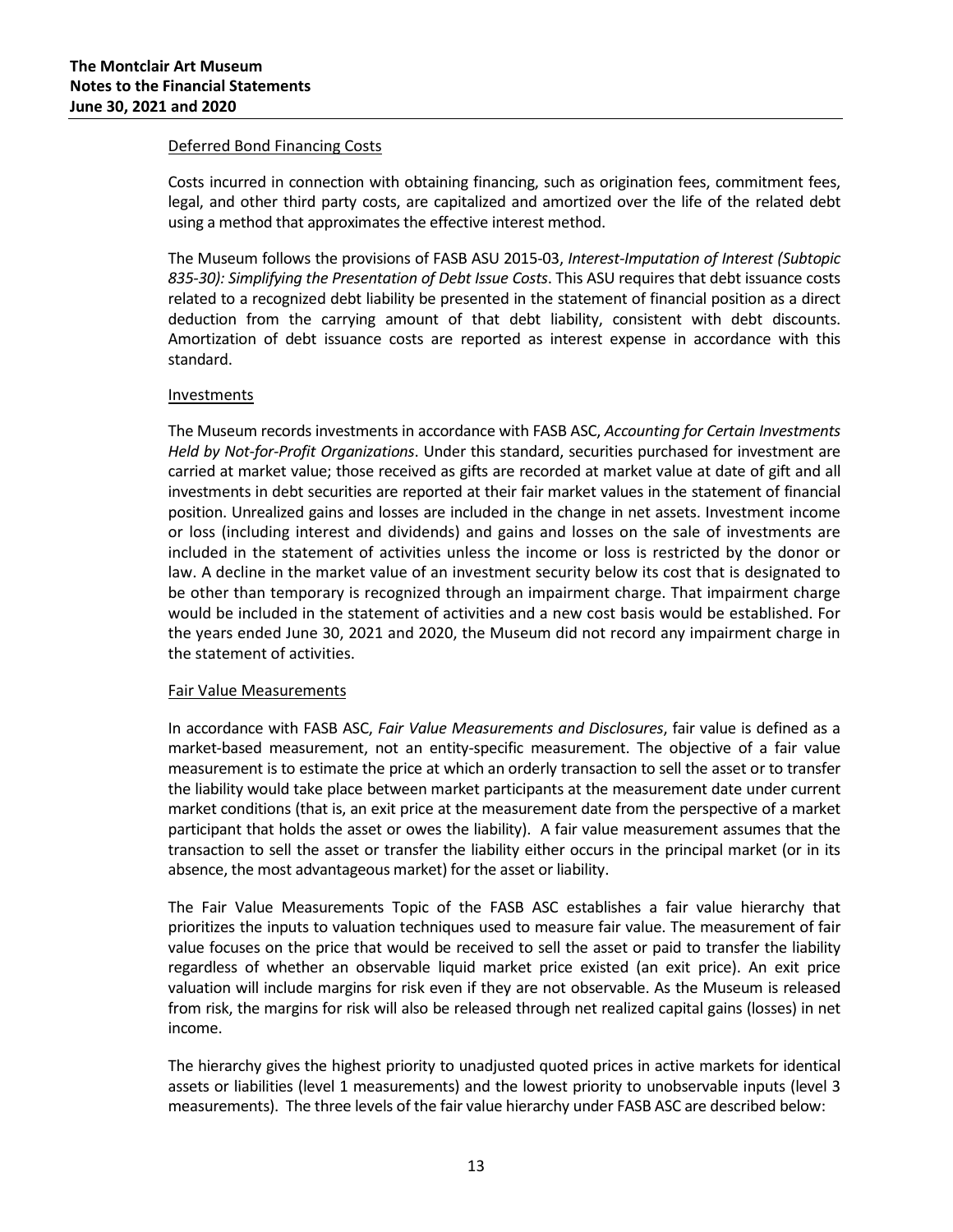- Level 1: Inputs to the valuation methodology are unadjusted quoted prices for identical assets or liabilities in active markets that the Museum has the ability to access.
- Level 2: Inputs to the valuation methodology include:
	- Quoted prices for similar assets or liabilities in active markets;
	- Quoted prices for identical or similar assets or liabilities in inactive markets;
	- Inputs other than quoted prices that are observable for the asset or liability;
	- Inputs that are derived principally from or corroborated by observable market data by correlation or other means.

If the asset or liability has a specified (contractual) term, the Level 2 input must be observable for substantially the full term of the asset or liability.

- Level 3: Inputs to the valuation methodology are unobservable and significant to the fair value measurement. Level 3 assets and liabilities measured at fair value are based on one or more of three valuation techniques:
	- Market approach Prices and other relevant information generated by market transactions involving identical or comparable assets or liabilities (including a business);
	- Cost approach Amount that would be required to replace the service capacity of an asset (i.e., replacement cost);
	- Income approach Techniques that convert future amounts to a single present amount based on market expectations (including present value techniques, optionpricing models, and lattice models).

The asset's or liability's fair value measurement level within the fair value hierarchy is based on the lowest level of any input that is significant to the fair value measurement. For some assets and liabilities, observable market transactions or market information may be available. For other assets and liabilities, observable market transactions and market information might not be available. When a price for an identical asset or liability is not observable, a reporting entity measures fair value using another valuation technique that maximizes the use of relevant observable inputs and minimizes the use of unobservable inputs. Because fair value is a market-based measurement, it is measured using the assumptions that market participants would use when pricing the asset or liability, including assumptions about risk. As a result, a reporting entity's intention to hold an asset or settle or otherwise fulfill a liability is not relevant when measuring fair value.

The following is a description of the valuation methodologies used for assets and liabilities measured at fair value. There have been no changes in the methodologies used at June 30, 2021 and 2020.

The carrying amounts of *cash and cash equivalents, receivables, other assets, accounts payable and accrued expenses, and other liabilities* approximate fair value because of the short term maturity of these instruments.

*Long-term debt* is carried at amortized cost. The Museum believes it can obtain similar loans at similar terms; therefore the Museum has determined that amortized cost approximates fair value.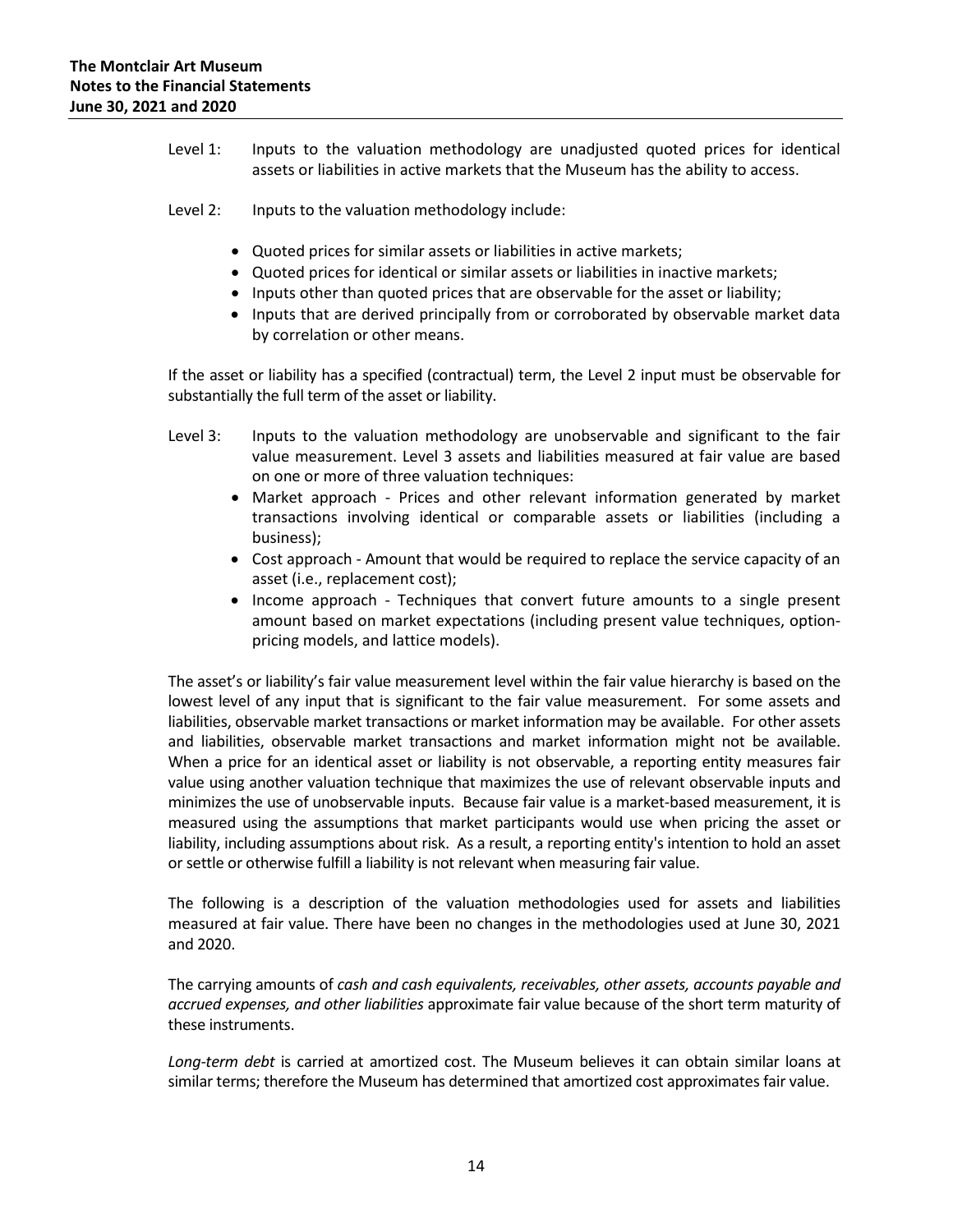*Equity securities*: Valued at the closing price reported in the active market in which the individual securities are traded.

*Mutual funds*: Valued at the net asset value (NAV) of shares held by the Museum as of the date of the financial statements.

 *Corporate bonds*: Certain corporate bonds are valued at the closing price reported in the active market in which the bond is traded. Other corporate bonds are valued based on yields currently available on comparable securities of issuers with similar credit ratings.

When quoted prices are not available for identical or similar bonds, the bond is valued under a discounted cash flows approach that maximizes observable inputs, such as current yields of similar instruments, but includes adjustments for certain risks that may not be observable, such as credit and liquidity risk.

*Preferred stocks:* Valued at the closing price reported on the active market on which the individual securities are traded.

*Mortgage-backed securities*: Valued at the closing price reported on the active market on which the individual securities are traded.

*Alternative mutual funds*: Valued at the net asset value (NAV) of shares held by the Museum as of the date of the financial statements.

*Refundable advance*: The Paycheck Protection Program ("PPP") advance, a government grant which may be forgiven or converted to a loan at a future point in time and which imputed interest does not apply, is carried at cost. However, management believes the Museum will receive full or partial forgiveness of the PPP advance or alternatively will return the funds or convert the advance to an amortizable loan and therefore, the Museum has determined it approximates fair value.

The preceding methods described may produce a fair value calculation that may not be indicative of net realizable value or reflective of future fair values. Furthermore, while the Museum believes its valuation methods are appropriate and consistent with other market participants, the use of different methodologies or assumptions to determine the fair value of certain financial instruments could result in a different fair value measurement at the reporting date.

The Museum invests in various investment securities. Investment securities are exposed to various risks such as interest rate, market and credit risks, any of which could affect their market value. Although the Museum invests in a diversified portfolio of investment securities, it is possible that changes in the market value of investment securities will occur and such changes could materially affect the value of the Museum's investments as reported in the statement of financial position and the statement of activities.

Management, in conjunction with its Investment Manager, review investments for other than temporary decline in accordance with the requirements of fair value measurements. The Museum's investments consist primarily of investments in mutual funds, equity and fixed income securities.

Within the balance of the funds certain individual investments may have fair values measured below cost. The severity of any impairment and the duration of any impairment correlate with current market conditions.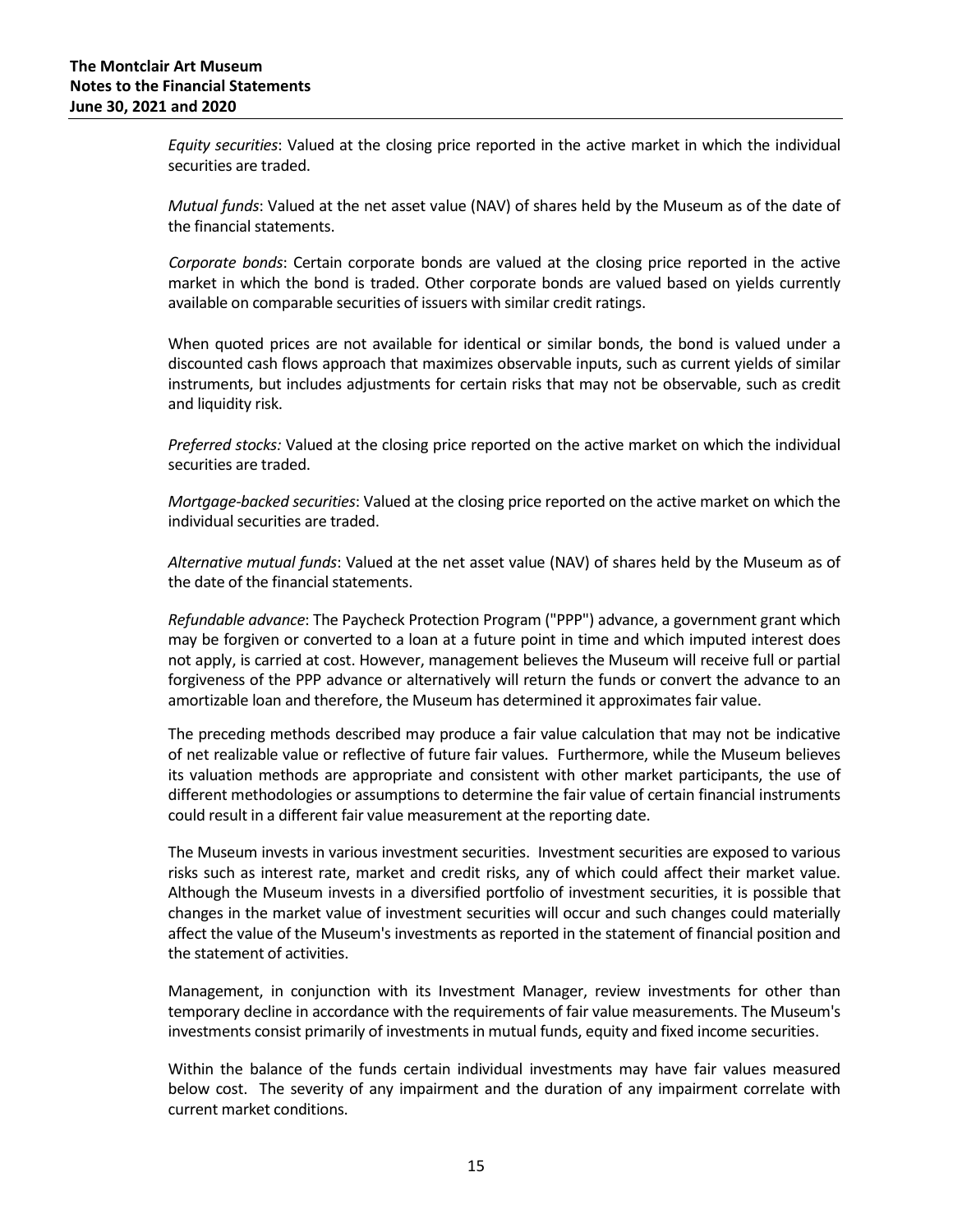Based upon the near-term prospects of the issuer of any of those securities in relation to the severity and duration of the impairment, and based upon the Museum's ability and intent to hold those investments for a reasonable period of time sufficient for a forecasted recovery of fair value, the Museum does not consider those investments to be other-than-temporarily impaired at June 30, 2021.

#### Concentrations of Credit Risk

Financial instruments, which potentially subject the Museum to concentrations of credit risk, consist primarily of cash and cash equivalents. At times, amounts invested with financial institutions may be in excess of FDIC insurance limits. Management believes that the Museum has no significant risk of loss on these accounts due to the failure of the institutions.

Concentration of credit risk associated with investments is considered low due to the credit quality of the financial institutions holding these investments.

In addition, the Museum has a risk associated with the collections of its pledges receivable. Management considers this risk low due to the credit quality of the individuals who have given the pledges.

# **Estimates**

The preparation of financial statements in conformity with accounting principles generally accepted in the United States of America requires management to make estimates and assumptions that affect the amounts of assets and liabilities, revenues and expenses and changes therein, and disclosures of contingent assets and contingent liabilities and accompanying notes. It is reasonably possible that the Museum's estimates may change in the near term.

# Contributed Services

Volunteers contribute their time to the Museum's operations and various programs. The voluntary services are performed principally by the officers, trustees, volunteer council members, and educational program docents. The value of this contributed time is not reflected in the financial statements since it does not meet the criteria for recognition under U.S. generally accepted accounting principles.

# Functional Expenses

The costs of program and supporting services activities have been summarized on a functional basis in the statement of activities. The statement of functional expenses presents the natural classification detail of expenses by function. Accordingly, certain costs have been allocated among program and supporting services benefited. The financial statements report certain categories of expense that are attributed to more than one program or supporting function. Therefore, expenses require allocation on a reasonable basis that is consistently applied.

Expenses are charged to each program based on direct expenditures incurred. Any program expenditures not directly chargeable are allocated to a program based on level of activity. Support costs are allocated to a program based on total program costs. Program expenses are those related to exhibits, education, membership and retail store related activities. Supporting service expenses are those related to the finance and administrative functions associated to those programs.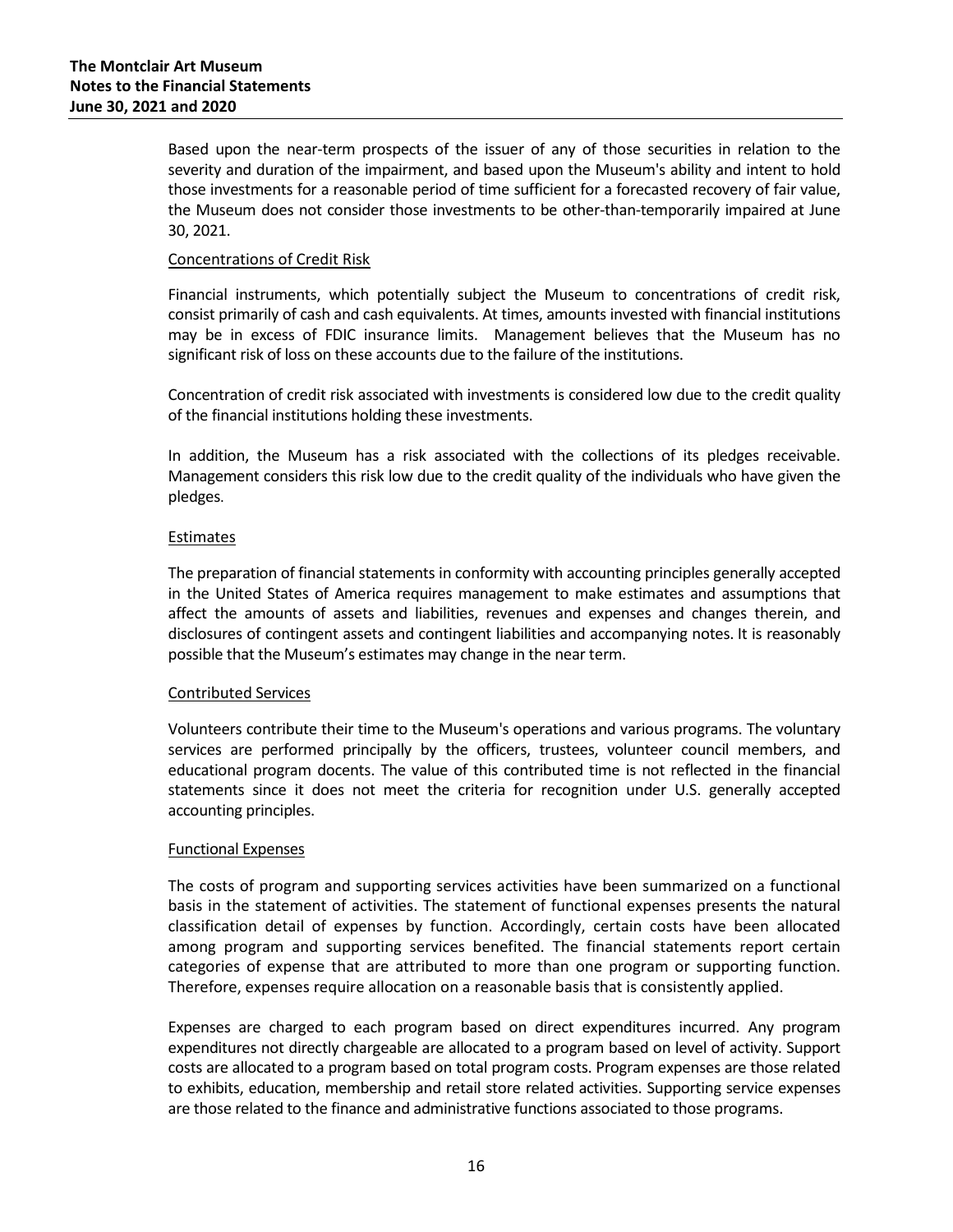Fundraising includes the direct costs of special events and the allocation of employees' salaries and other costs involved in fund-raising and special events based on methods considered by management to be reasonable.

The expenses that are allocated include salaries and wages, pension plan contributions, other employee benefits, payroll taxes, insurance, supplies and special program supplies, marketing, printing, photography, and publications, postage, shipping, and transportation, and professional and other services which are allocated on the basis of estimates of time and effort. Facilities, equipment, telephone, and depreciation are allocated on a square footage and usage basis. Interest and financing fees are direct supporting services management expenses, while event expenses are direct supporting services fundraising expenses.

## Advertising

It is the Museum's policy to expense advertising costs as incurred. Advertising expense for the years ended June 30, 2021 and 2020 amounted to \$16,238 and \$16,497, respectively.

## Income Taxes

The Museum is exempt from federal income taxes under the provision of Section 501(c)(3) of the Internal Revenue Code, and is also exempt from state income taxes under Chapter 104 of Title 54, Revised Statutes of the New Jersey Law. The Museum has also been classified as an entity that is not a private foundation within the meaning of Section 509(a) and qualifies for deductible contributions as provided in Section 170(b)(1)(A)(vi). Accordingly, no provision for federal or state income taxes has been presented in the accompanying financial statements.

The Museum follows the provisions of FASB ASC, *Income Taxes*. The standard prescribes a minimum recognition threshold and measurement methodology that a tax position taken or expected to be taken in a tax return is required to meet before being recognized in the financial statements. It also provides guidance for derecognition, classification, interest and penalties, accounting in interim periods, disclosure, and transition as they relate to those tax positions.

The Museum does not expect a significant increase or decrease to the total amounts of unrecognized tax positions during the fiscal year ended June 30, 2021. However, the Museum is subject to regular audit by tax authorities. The Museum believes that it has appropriate support for the positions taken on its tax returns. Nonetheless, the amounts ultimately paid, if any, upon resolution of the issues raised by the taxing authorities may differ materially from the amounts accrued each year. Management believes its nonprofit status would be upheld upon examination.

As required by law, the Museum files informational returns with both the United States federal and State of New Jersey jurisdictions on an annual basis – Form 990 with the Internal Revenue Service, and Form CRI-300R with the State. These returns are subject to examination by these authorities within certain statutorily defined periods for federal and for the State of New Jersey.

#### Reclassification

Certain amounts in the prior year financial statements have been reclassified in order to be consistent with the current year presentation.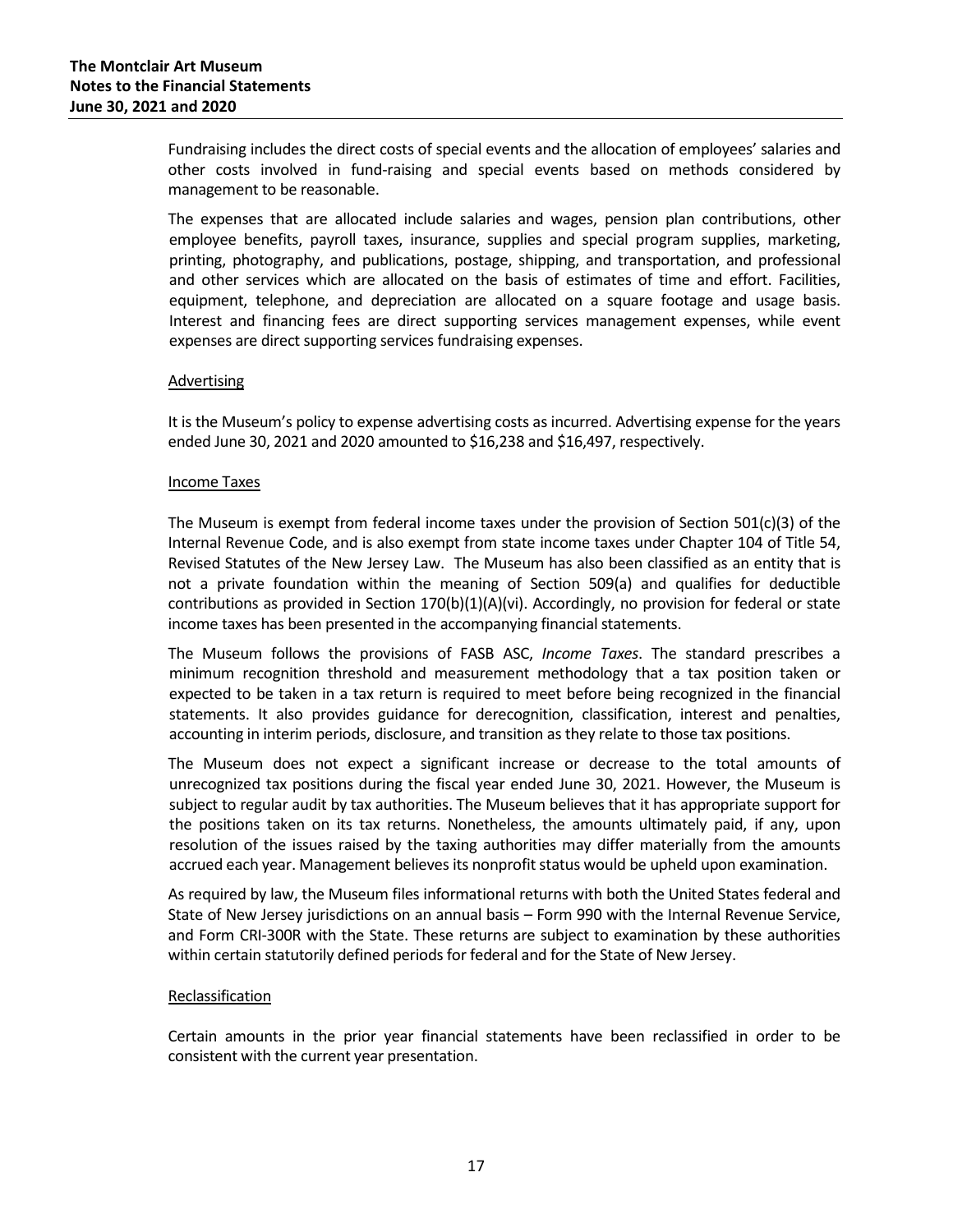#### New Accounting Pronouncements

In February 2016, the FASB issued ASU 2016-02, *Leases*. ASU 2016-02 requires all lessees to record a lease liability at lease inception, with a corresponding right of use asset, except for shortterm leases. The new standard requires lessors to account for leases using an approach that is substantially equivalent to existing guidance. ASU 2016-02 is effective for fiscal years beginning after December 15, 2021. The amendments in this update should be applied retrospectively. The Museum is currently evaluating the impact of this standard.

In September 2020, the FASB issued ASU 2020-07, *Presentation and Disclosures by Not-for-Profit Entities for Contributed Nonfinancial Assets* (Topic 958), which is effective for fiscal years beginning after June 15, 2021, with early adoption permitted. The FASB ASU requires nonprofits to present contributed nonfinancial assets as a separate line item in the statement of activities apart from contributions of cash or other financial assets along with expanded disclosure requirements. The FASB issued the update in an effort to improve transparency in reporting nonprofit gifts-in-kind. Management is evaluating the impact this ASU will have on its financial statements.

#### 3. Liquidity and Availability

The Museum receives significant contributions with donor restrictions to be used in accordance with the associated purpose restrictions which fall within the Museum's general operating expenses to fund their programs and mission. The Museum also has established an endowment that will exist in perpetuity; the income generated from such endowment is used to fund programs.

In addition, the Museum receives support without donor restrictions; such support has historically represented a majority of annual program funding needs, with the remainder funded by investment income without donor restrictions and appropriated earnings from gifts with donor restrictions. The Museum also generates program income from its various mission supporting programs that take place each year.

The Museum considers investment income without donor restrictions, appropriated earnings from donor-restricted and contributions without donor restrictions, contributions with donor restrictions for use in current programs which are ongoing, major, and central to its annual operations, and program income generated to be available to meet cash needs for general expenditures.

General expenditures within one year include administrative and general expenses and fundraising expenses to be paid in the subsequent year. Annual operations are defined as activities occurring during the Museum's fiscal year.

The Museum manages its cash available to meet general expenditures following three guiding principles:

- Operating within a prudent range of financial soundness and stability,
- Maintaining adequate liquid assets, and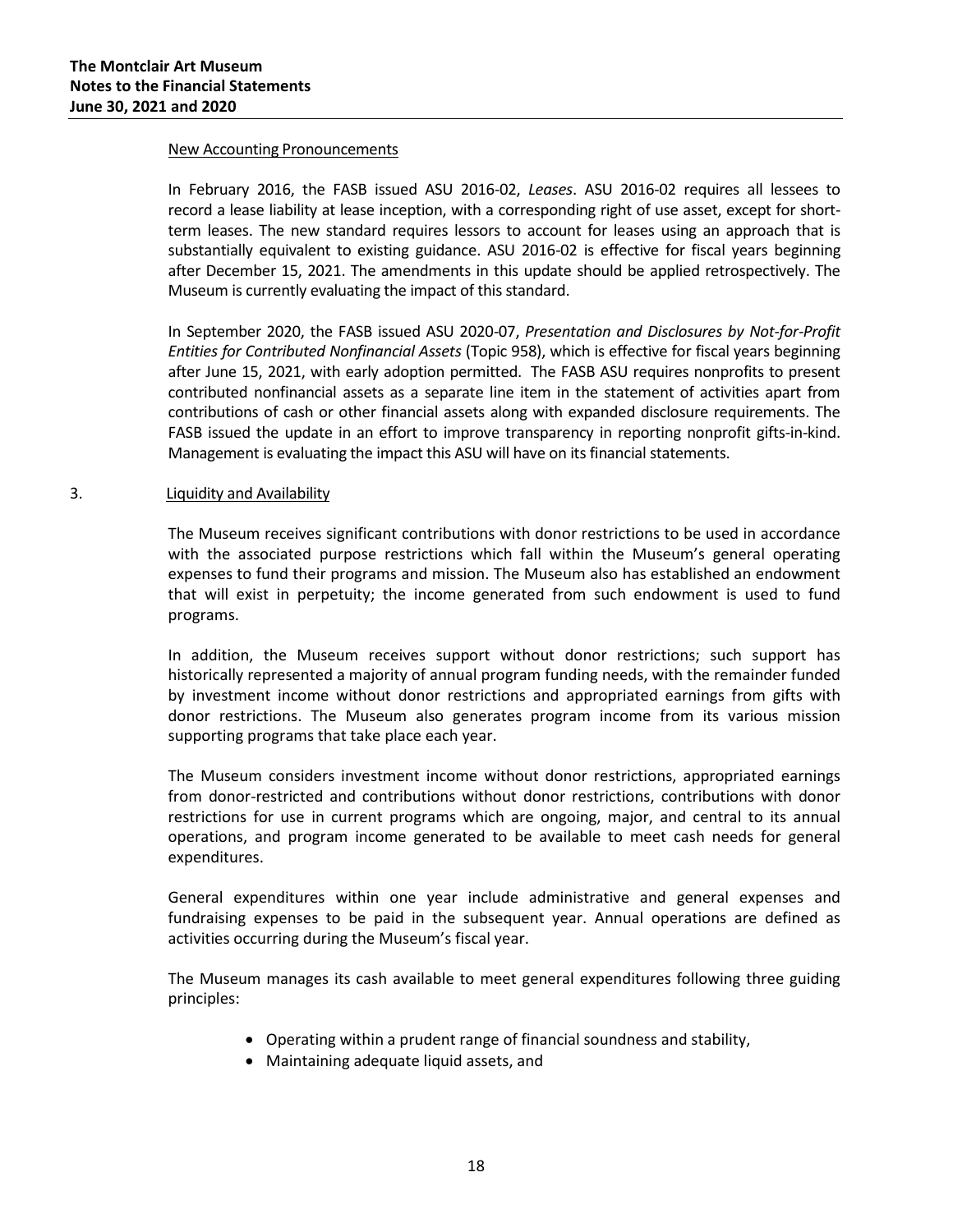• Maintaining sufficient reserves to provide reasonable assurance that long term commitments and obligations continue to be met through the Museum's endowment and investment policy which ensures adequate liquid assets.

The Museum strives to maintain financial assets available to meet general expenditures at a level that represents seasonal cash needs for administrative, general, and fundraising expenses.

As of June 30, 2021 and 2020, the following table shows the total financial assets held by the Museum and the amounts of those financial assets that could readily be made available within one year of the statement of financial position date to meet general expenditures:

| Financial assets at year end:                              | 2021            | 2020            |
|------------------------------------------------------------|-----------------|-----------------|
| Cash and cash equivalents                                  | \$<br>1,680,063 | \$<br>2,175,535 |
| Cash - restricted                                          | 131,217         | 128,305         |
| Accounts receivable                                        | 4,254           | 5,833           |
| Grants receivable                                          | 170,964         | 227,676         |
| Pledges receivable, net                                    | 486,773         | 747,368         |
| Investments, at market value                               | 11,454,148      | 9,420,523       |
| Investments, at market value - restricted                  | 1,211,021       | 960,330         |
| Total financial assets                                     | 15,138,440      | 13,665,570      |
| Less amounts not available to be used within one year:     |                 |                 |
| Cash - restricted                                          | (131, 217)      | (128, 305)      |
| Investments, at market value - restricted                  | (1,211,021)     | (960,330)       |
| Board designated funds                                     | (3,908,710)     | (4,241,626)     |
| Net assets with donor restrictions                         | (2,336,213)     | (2,435,494)     |
| Financial assets not available to be used within one year: | (7,587,161)     | (7, 765, 755)   |
| Financial assets available to meet general expenditures    |                 |                 |
| within one year                                            | 7,551,279       | 5,899,815       |

#### 4. Pledges Receivable

Pledges receivable representing unconditional promises to give at June 30, 2021 and 2020, are as follows:

|                                           | 2021     | 2020      |
|-------------------------------------------|----------|-----------|
| Receivable in less than one year          | 409,760  | 709,211   |
| Receivable in one to five years           | 85.000   | 55,000    |
| Less: discount to net present value       |          |           |
| at 2%, respectively                       | (490)    | (1, 559)  |
| Less: allowance for uncollectible pledges | (7, 497) | (15, 284) |
| Net unconditional pledges receivable      | 486,773  | 747,368   |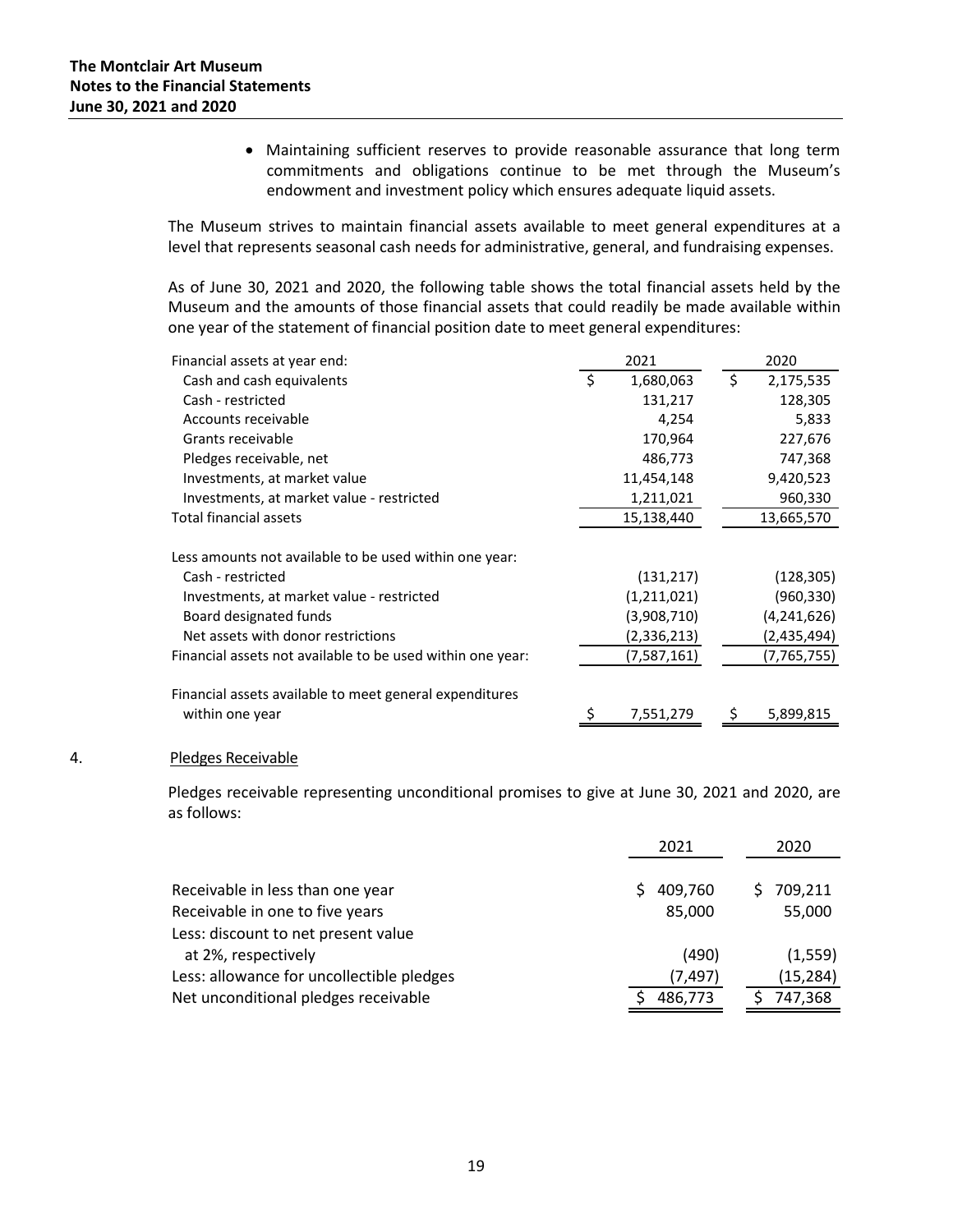## 5. Buildings, Grounds and Equipment

Buildings, grounds and equipment at June 30, 2021 and 2020, are comprised of the following:

|                                | Estimated     |               |   |            |
|--------------------------------|---------------|---------------|---|------------|
|                                | Useful Lives  | 2021          |   | 2020       |
| <b>Grounds</b>                 |               | \$<br>132,700 | Ś | 132,700    |
| <b>Buildings</b>               | $25-40$ years | 17,278,940    |   | 17,272,088 |
| Equipment                      | 3-10 years    | 2,630,366     |   | 2,602,596  |
|                                |               | 20,042,006    |   | 20,007,384 |
| Less: accumulated depreciation |               | 11,256,890    |   | 10,748,762 |
|                                |               | 8,785,116     |   | 9,258,622  |

Total depreciation expense charged to operations for the years ended June 30, 2021 and 2020 was \$519,273 and \$522,320 respectively.

#### 6. Investments - Donor Designated Endowments (SPMIFA)

The Museum's endowment is comprised of individual funds established for a variety of purposes. Its endowment includes both donor-restricted funds and funds designated by the Board of Trustees to function as endowments. As required by generally accepted accounting principles, net assets associated with endowment funds, including funds designated by the Board of Trustees to function as endowments, are classified and reported based on the existence or absence of donor-imposed restrictions.

The Board of Trustees of the Museum has interpreted the State Prudent Management of Institutional Funds Act (SPMIFA) as requiring the preservation of the fair value of the original gift as of the gift date of the donor-restricted endowment funds absent explicit donor stipulations to the contrary. As a result of this interpretation, the Museum classifies as net assets with donor restrictions held in perpetuity as (a) the original value of gifts donated to the permanent endowment, (b) the original value of subsequent gifts to the permanent endowment, and (c) accumulations to the permanent endowment made in accordance with the direction of the applicable donor gift instrument at the time the accumulation is added to the fund. The remaining portion of the donor-restricted endowment fund that is not classified in net assets with donor restrictions held in perpetuity is classified as net assets with donor restriction for time or purposes or board designated net assets until those amounts are appropriated for expenditure by the Museum in a manner consistent with the standard of prudence prescribed by SPMIFA.

In accordance with SPMIFA, The Museum considers the following factors in making a determination to appropriate or accumulate donor-restricted endowment funds: (1) the duration and preservation of the various funds, (2) the purposes of the donor-restricted endowment funds, (3) general economic conditions, (4) the possible effect of inflation and deflation, (5) the expected total return from income and the appreciation of investments, (6) other resources of the Museum, and (7) the Museum's investment policies.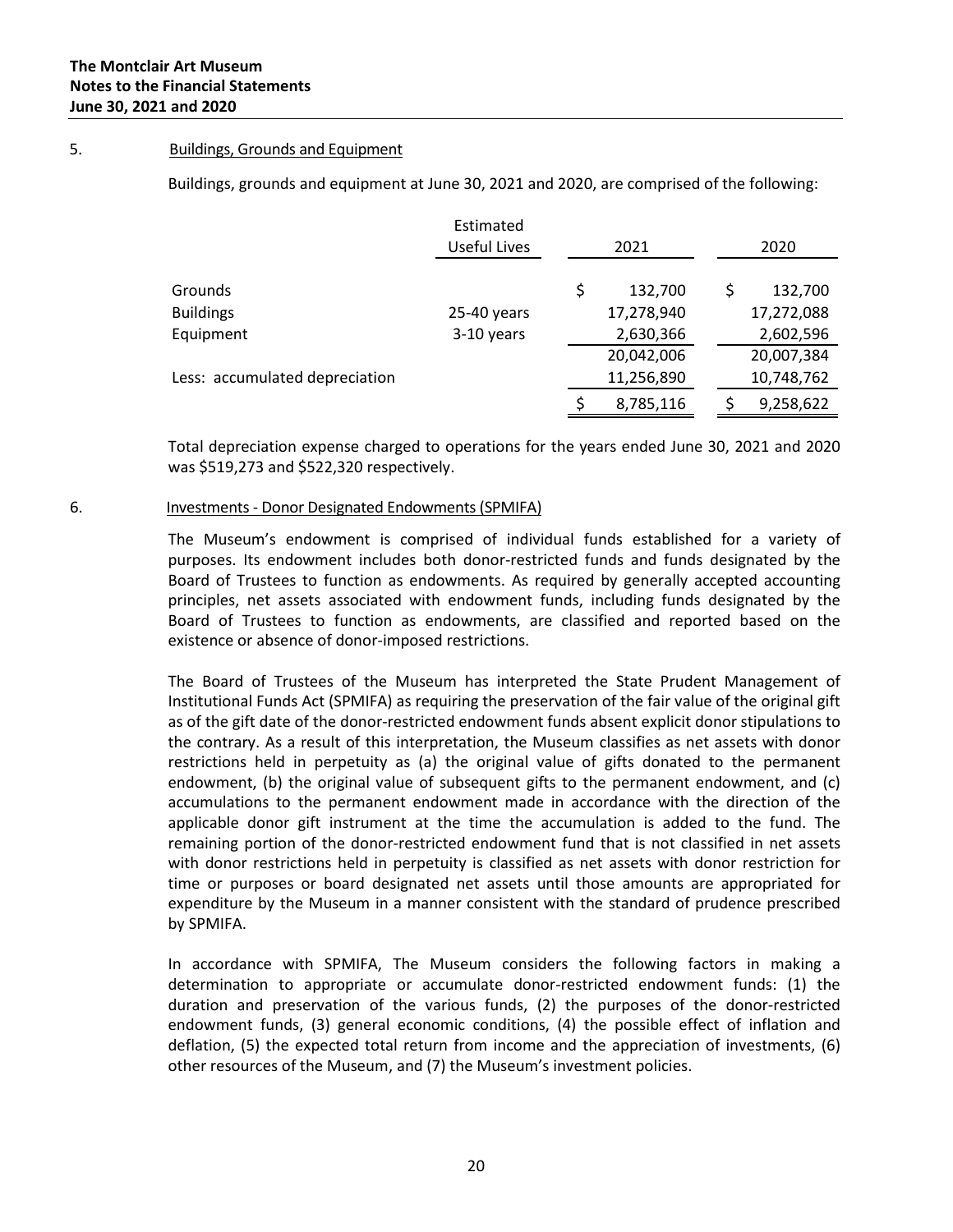*Investment Return Objectives, Risk Parameters and Strategies.* The Museum has adopted investment and spending policies, approved by the Board of Trustees, for endowment assets that attempt to provide a predictable stream of funding to programs supported by its endowment funds while also maintaining the purchasing power of those endowment assets over the long-term. Accordingly, the investment process seeks to achieve an after-cost total real rate of return, including investment income as well as capital appreciation, which exceeds the annual distribution with acceptable levels of risk.

Endowment assets are invested by approved third party institutional managers in well diversified investments, which include equity and debt securities, that are intended over time to result in an inflation-protected rate of return while maintaining sufficient liquidity to make an annual distribution of up to 5%. Accordingly, the Museum expects its endowment assets, over time, to produce an average gross rate of return of approximately 6-7% annually. Actual returns in any given year may vary from this amount. Investment risk is measured in terms of the total endowment fund; investment assets and allocation among managers, asset classes and investment strategies are intended not to expose the fund to unacceptable levels of risk.

*Spending Policy*. The Museum has established a spending policy of appropriating for distribution each year no more than 5% of its endowment fund's average fair value of the prior 12 quarters through the calendar year-end preceding the fiscal year in which the distribution is planned. In certain prior years the Board of Trustees has approved necessary appropriations in excess of this level. Investment fees and other direct investment expenses shall be in addition to this appropriation.

In establishing this policy, the Museum considered the long-term expected return on its investment assets, the nature and duration of the individual endowment funds, some of which must be maintained in perpetuity because of donor-restrictions, and the possible effects of inflation.

The Museum intends that the current spending policy should allow its endowment funds, net of appropriations, to grow at a nominal average rate of 1-2% annually, which is consistent with the Museum's objective to maintain the purchasing power of the endowment assets as well as to provide additional real growth through investment return.

Endowment net asset composition by type of fund as of June 30, 2021 is as follows:

|                                                                      | Net Assets With<br>Board<br>Designation |           |    |           |                        |  | Net Assets<br>With Donor<br>Restrictions |  | <b>Total Net</b><br>Endowment<br>Assets |
|----------------------------------------------------------------------|-----------------------------------------|-----------|----|-----------|------------------------|--|------------------------------------------|--|-----------------------------------------|
| Donor-restricted endowment funds<br>Board-designated endowment funds |                                         | 3,908,710 | S. | 1,578,191 | 1,578,191<br>3,908,710 |  |                                          |  |                                         |
| Total funds                                                          |                                         | 3,908,710 | S  | 1,578,191 | 5,486,901              |  |                                          |  |                                         |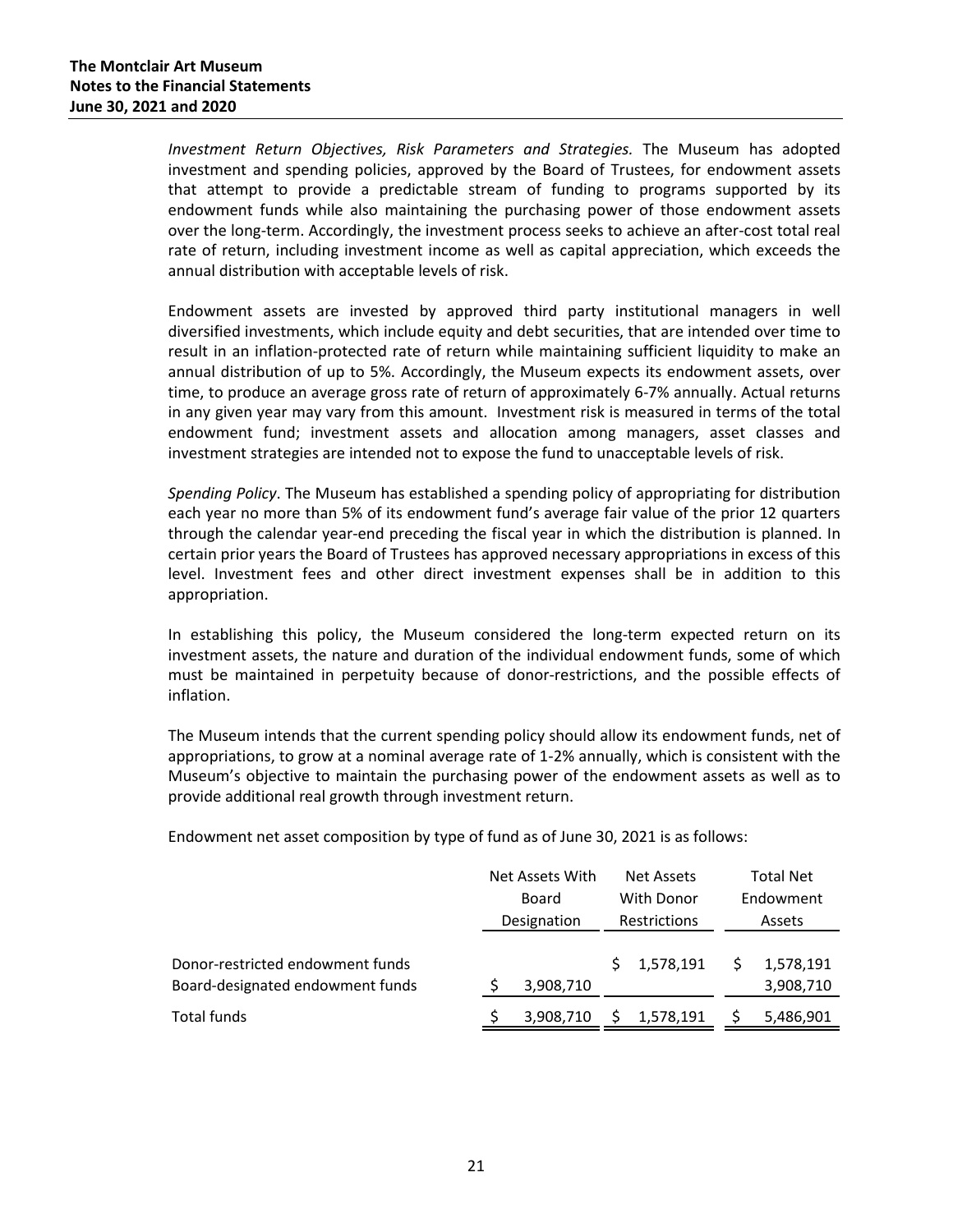Endowment net asset composition by type of fund as of June 30, 2020 is as follows:

|                                                                      | Net Assets With<br>Board<br>Designation |           | Net Assets<br>With Donor<br>Restrictions | <b>Total Net</b><br>Endowment<br>Assets |
|----------------------------------------------------------------------|-----------------------------------------|-----------|------------------------------------------|-----------------------------------------|
| Donor-restricted endowment funds<br>Board-designated endowment funds |                                         | 4,241,626 | 1,350,283                                | 1,350,283<br>4,241,626                  |
| <b>Total funds</b>                                                   |                                         | 4,241,626 | 1,350,283                                | 5,591,909                               |

Changes in endowment net assets as of June 30, 2021 are as follows:

|                                      | Net Assets With | <b>Net Assets</b> |                     |    | <b>Total Net</b> |  |
|--------------------------------------|-----------------|-------------------|---------------------|----|------------------|--|
|                                      | Board           | With Donor        |                     |    | Endowment        |  |
|                                      | Designation     |                   | <b>Restrictions</b> |    | Assets           |  |
| Endowment net assets:                |                 |                   |                     |    |                  |  |
| Beginning of year                    | \$<br>4,241,626 | S                 | 1,350,283           | \$ | 5,591,909        |  |
| Contributions                        |                 |                   | 25,000              |    | 25,000           |  |
| Investment income                    | 43,361          |                   | 13,770              |    | 57,131           |  |
| Net appreciation                     | 716,828         |                   | 227,639             |    | 944,467          |  |
| Transfers (see Note 14)              | (741, 414)      |                   |                     |    | (741, 414)       |  |
| Amounts appropriated for expenditure | (351, 691)      |                   | (38,501)            |    | (390,192)        |  |
| End of year                          | \$<br>3,908,710 |                   | 1,578,191           | S  | 5,486,901        |  |

Changes in endowment net assets as of June 30, 2020 are as follows:

|                                      | Net Assets With |             | Net Assets   |           | <b>Total Net</b> |  |
|--------------------------------------|-----------------|-------------|--------------|-----------|------------------|--|
|                                      |                 | Board       | With Donor   |           | Endowment        |  |
|                                      |                 | Designation | Restrictions |           | Assets           |  |
| Endowment net assets:                |                 |             |              |           |                  |  |
| Beginning of year                    | \$              | 6,552,435   | Ś            | 1,318,858 | \$<br>7,871,293  |  |
| Contributions                        |                 |             |              | 25,000    | 25,000           |  |
| Investment income                    |                 | 84,149      |              | 16,899    | 101,048          |  |
| Net appreciation                     |                 | 161,969     |              | 32,526    | 194,495          |  |
| Transfers (see Note 14)              |                 | (2,536,527) |              |           | (2,536,527)      |  |
| Amounts appropriated for expenditure |                 | (20, 400)   |              | (43,000)  | (63,400)         |  |
| End of year                          |                 | 4,241,626   |              | 1,350,283 | 5,591,909        |  |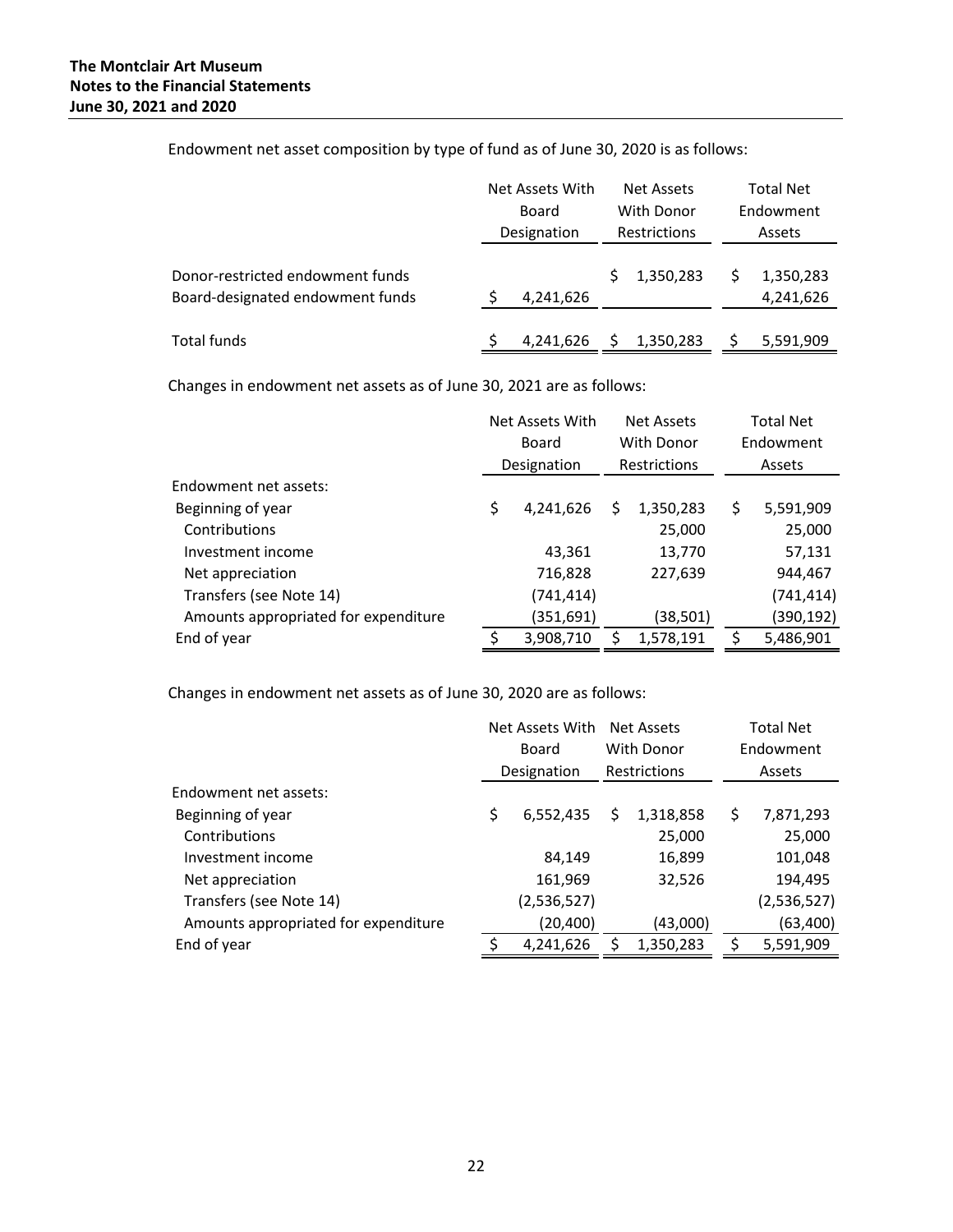# 7. Investments

Investments at June 30, 2021 are comprised of the following:

|                                | June 30, 2021 |           |     |                   |    |                   |    |             |
|--------------------------------|---------------|-----------|-----|-------------------|----|-------------------|----|-------------|
|                                |               |           |     | <b>Fair Value</b> |    | <b>Fair Value</b> |    | Unrealized  |
|                                |               | Cost      |     | (Level 1)         |    | (Level 2)         |    | Gain (Loss) |
| Equity securities (by sector): |               |           |     |                   |    |                   |    |             |
| <b>Basic materials</b>         | \$            | 172,461   | Ś.  | 245,251           |    |                   | \$ | 72,790      |
| Consumer non-cyclical          |               | 767,107   |     | 976,052           |    |                   |    | 208,945     |
| Consumer cyclical              |               | 385,935   |     | 676,113           |    |                   |    | 290,178     |
| Energy                         |               | 135,175   |     | 163,763           |    |                   |    | 28,588      |
| <b>Financials</b>              |               | 807,815   |     | 1,250,699         |    |                   |    | 442,884     |
| Healthcare                     |               | 570,924   |     | 795,459           |    |                   |    | 224,535     |
| Industrials                    |               | 315,088   |     | 492,645           |    |                   |    | 177,557     |
| Real estate                    |               | 216,175   |     | 297,402           |    |                   |    | 81,227      |
| Technology                     |               | 907,350   |     | 1,681,029         |    |                   |    | 773,679     |
| <b>Utilities</b>               |               | 475,109   |     | 616,114           |    |                   |    | 141,005     |
| Total                          |               | 4,753,139 |     | 7,194,527         |    |                   |    | 2,441,388   |
| Fixed income securities:       |               |           |     |                   |    |                   |    |             |
| Corporate bonds                |               | 1,529,583 |     |                   | \$ | 1,555,502         |    | 25,919      |
| Mortgage-backed securities     |               | 1,739     |     |                   |    | 1,983             |    | 244         |
| Total                          |               | 1,531,322 |     |                   |    | 1,557,485         |    | 26,163      |
| Mutual funds:                  |               |           |     |                   |    |                   |    |             |
| Equity funds                   |               | 1,860,833 |     | 2,202,027         |    |                   |    | 341,194     |
| Fixed income - taxable funds   |               | 977,133   |     | 976,412           |    |                   |    | (721)       |
| <b>Balanced funds</b>          |               | 372,481   |     | 734,718           |    |                   |    | 362,237     |
| Total                          |               | 3,210,447 |     | 3,913,157         |    |                   |    | 702,710     |
|                                | \$            | 9,494,908 | \$. | 11,107,684        | \$ | 1,557,485         | \$ | 3,170,261   |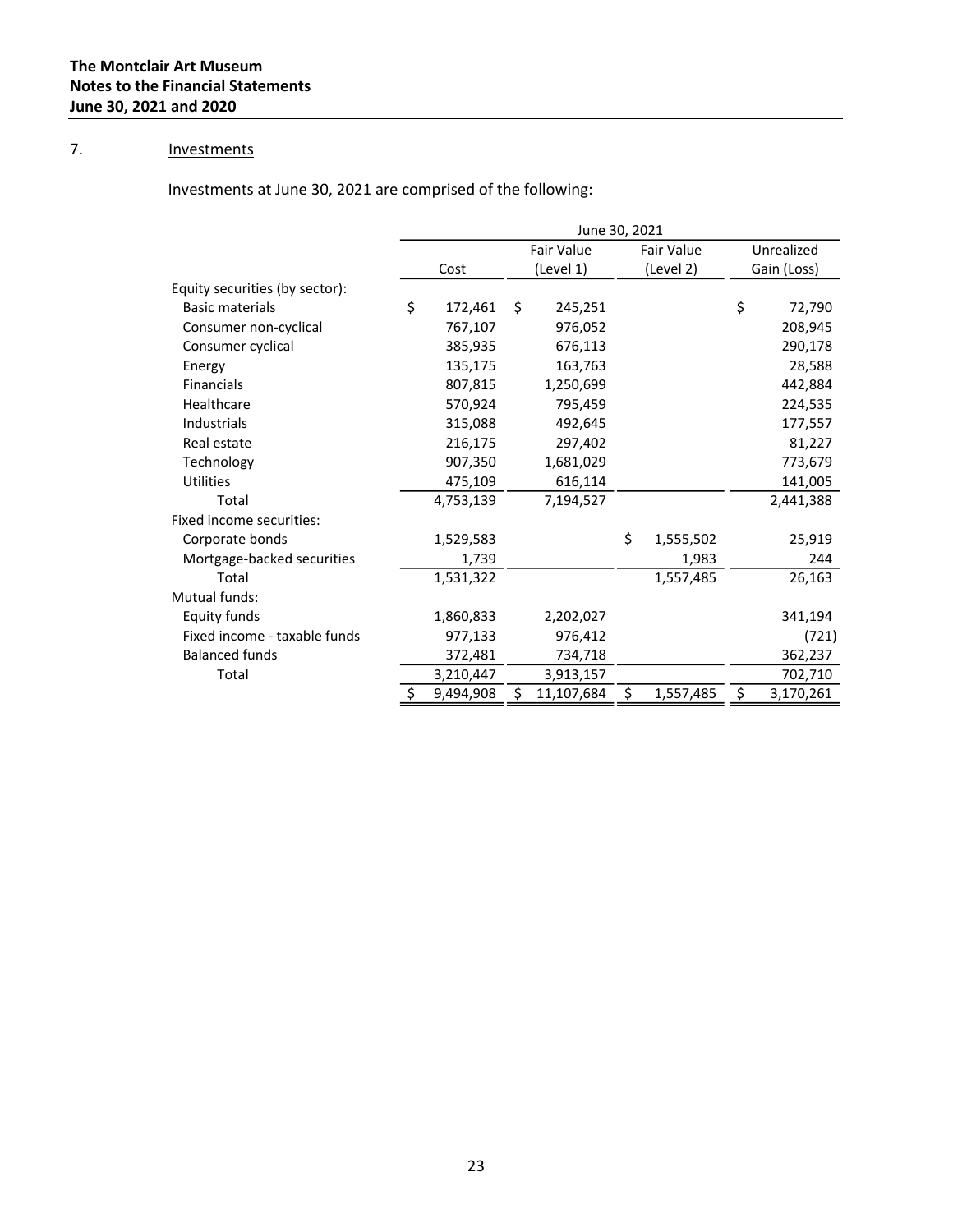|                                | June 30, 2020 |           |    |                   |    |                   |    |             |
|--------------------------------|---------------|-----------|----|-------------------|----|-------------------|----|-------------|
|                                |               |           |    | <b>Fair Value</b> |    | <b>Fair Value</b> |    | Unrealized  |
|                                |               | Cost      |    | (Level 1)         |    | (Level 2)         |    | Gain (Loss) |
| Equity securities (by sector): |               |           |    |                   |    |                   |    |             |
| <b>Basic materials</b>         | \$            | 287,247   | Ś. | 281,989           |    |                   | \$ | (5,258)     |
| Communications                 |               | 39,090    |    | 38,591            |    |                   |    | (499)       |
| Consumer non-cyclical          |               | 42,079    |    | 77,114            |    |                   |    | 35,035      |
| Consumer cyclical              |               | 376,744   |    | 453,278           |    |                   |    | 76,534      |
| Energy                         |               | 509,063   |    | 771,964           |    |                   |    | 262,901     |
| <b>Financials</b>              |               | 161,895   |    | 121,197           |    |                   |    | (40, 698)   |
| Healthcare                     |               | 660,671   |    | 937,713           |    |                   |    | 277,042     |
| <b>Industrials</b>             |               | 545,896   |    | 687,405           |    |                   |    | 141,509     |
| Real estate                    |               | 184,520   |    | 209,516           |    |                   |    | 24,996      |
| Technology                     |               | 762,442   |    | 1,491,197         |    |                   |    | 728,755     |
| <b>Utilities</b>               |               | 248,920   |    | 338,641           |    |                   |    | 89,721      |
| Total                          |               | 3,818,567 |    | 5,408,605         |    |                   |    | 1,590,038   |
| Fixed income securities:       |               |           |    |                   |    |                   |    |             |
| Corporate bonds                |               | 2,917,872 |    |                   | \$ | 2,929,439         |    | 11,567      |
| Preferred stock                |               | 50,840    |    |                   |    | 51,060            |    | 220         |
| Mortgage-backed securities     |               | 1,961     |    |                   |    | 2,235             |    | 274         |
| Total                          |               | 2,970,673 |    |                   |    | 2,982,734         |    | 12,061      |
| Mutual funds:                  |               |           |    |                   |    |                   |    |             |
| <b>Equity funds</b>            |               | 580,903   |    | 691,865           |    |                   |    | 110,962     |
| Alternate mutual funds         |               | 440,000   |    | 446,549           |    |                   |    | 6,549       |
| Fixed income - taxable funds   |               | 309,722   |    | 283,197           |    |                   |    | (26, 525)   |
| <b>Balanced funds</b>          |               | 372,481   |    | 567,903           |    |                   |    | 195,422     |
| Total                          |               | 1,703,106 |    | 1,989,514         |    |                   |    | 286,408     |
|                                | \$            | 8,492,346 | \$ | 7,398,119         | \$ | 2,982,734         | \$ | 1,888,507   |

Investments at June 30, 2020 are comprised of the following:

The Museum had restricted investments in the amount of \$1,211,021 and \$960,330 at June 30, 2021 and 2020, respectively.

Return on investments for the years ended June 30, 2021 and 2020, is comprised of the following:

|                                | 2021       | 2020      |
|--------------------------------|------------|-----------|
| Interest and dividend income   | 254,536    | 277,741   |
| Realized gain on investments   | 1,295,255  | 109,181   |
| Unrealized gain on investments | 1,163,050  | 249,222   |
| Investment fees                | (105, 831) | (91, 536) |
| Total return on investments    | 2,607,010  | 544,608   |
|                                |            |           |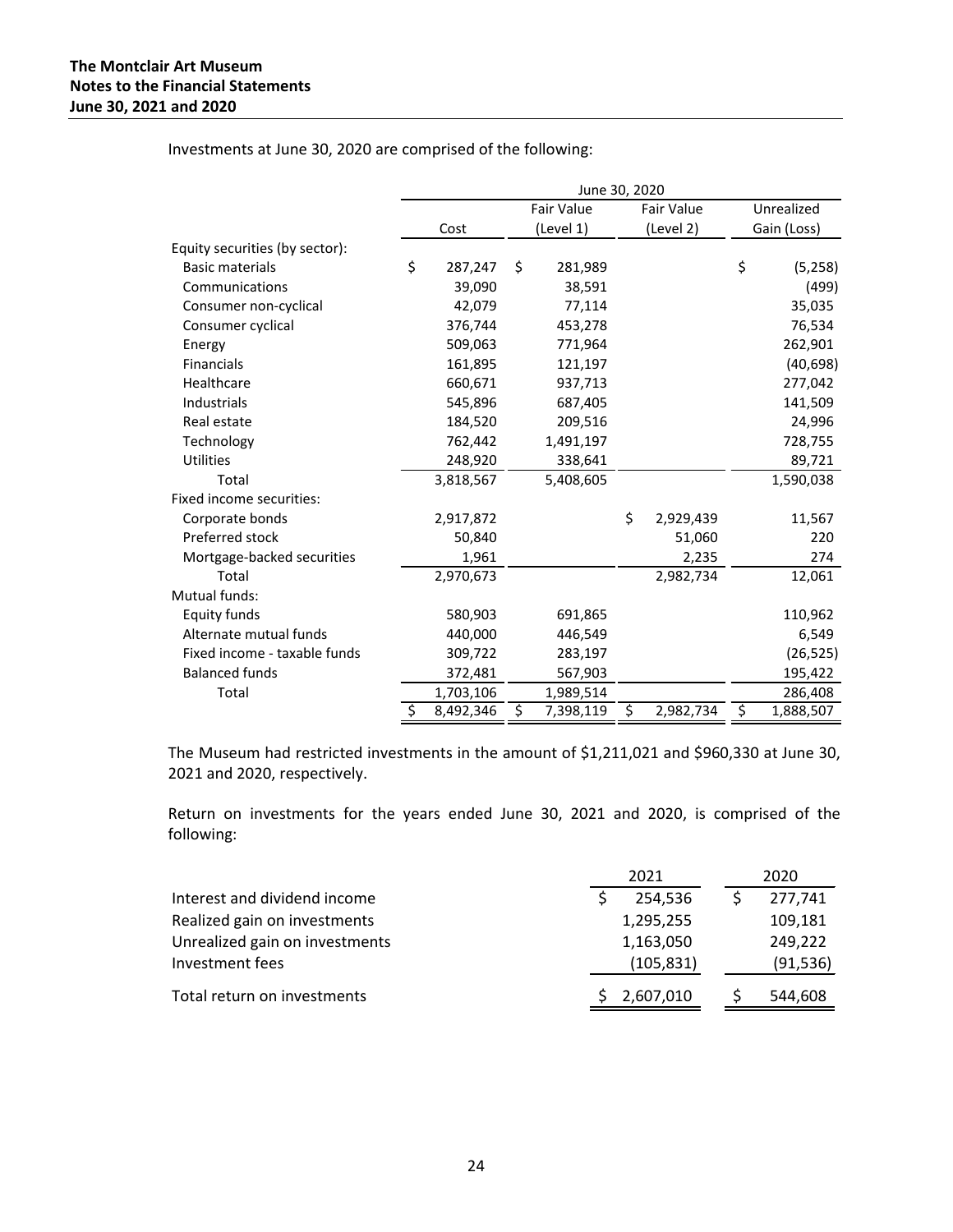#### 8. 403(b) Retirement Plan

The Museum provides a 403(b) retirement plan for the benefit of employees that work at least half time on an annual basis. The plan allows employees to make tax deferred contributions which are used to purchase mutual funds. The Museum matches the employees' contributions up to a maximum of 2% of annual salary. The Museum may elect to make an employer discretionary contribution for employees with at least two years of service. For the years ended June 30, 2021 and 2020, the Museum did not make discretionary contributions to the plan.

Employees may draw from their plans upon retirement, termination or hardship. Termination of the plan will not affect amounts due to participants under the plan. During the years ended June 30, 2021 and 2020, the Museum contributed \$0 and \$13,950 respectively, to the plan.

## 9. Note Payable

In August 2017, The Museum entered into a five year financing agreement for equipment valued at \$24,700. The note is payable in quarterly installments of \$1,235 through June 30, 2023. The total amount due under those notes was \$9,880 and \$14,820 at June 30, 2021 and 2020, respectively. The future annual minimum payments for the next two years are \$4,940 for each of the fiscal years ending June 30, 2022 through June 30, 2023.

## 10. Bonds and Derivatives

During 2001 and 2002, the Museum constructed a three-story addition (the "Project") to the existing museum structure. Additionally, a significant portion of the existing building was rehabilitated to improve galleries, public areas and administrative offices. The purpose of the expansion is to better accommodate the cultural needs of the community and the region.

In connection with this project, in April 2014, the Museum refinanced the original debt for the construction and rehabilitation with the 2014 series, designated as the New Jersey Economic Development Authority Economic Development Bonds (The Montclair Art Museum Project) Series 2014 with an initial principal amount of \$4,549,200. The 2014 Series have a maturity date of April 1, 2030, and a fixed interest rate of 3.42%, see Note 18.

On June 1, 2014, the first payment started at \$30,811, including principal and interest, and thereafter recurring monthly payments with a total of \$369,734 per year.

Bond financing costs incurred in connection with the related debt liability are being amortized using a method that approximates the effective interest method over the life of the bond. Deferred bond financing costs are presented net of accumulated amortization of \$58,644 and \$50,462 as of June 30, 2021 and 2020, respectively, and are reported in the statement of financial position as a direct deduction from the carrying amount of the related debt liability. Amortization of these costs amounted to \$8,183 for the years ended June 30, 2021 and 2020 and is reported as interest expense in the statement of activities.

Due to the adverse effect of the COVID-19 pandemic, the Museum received a waiver of principal payments on its loan from April 2020 to September 2020. Interest on the loan continued to accrue during the waiver period. Deferred principal payments will be added to the principal amount of the loan at maturity and equal \$130,180 as of June 30, 2021.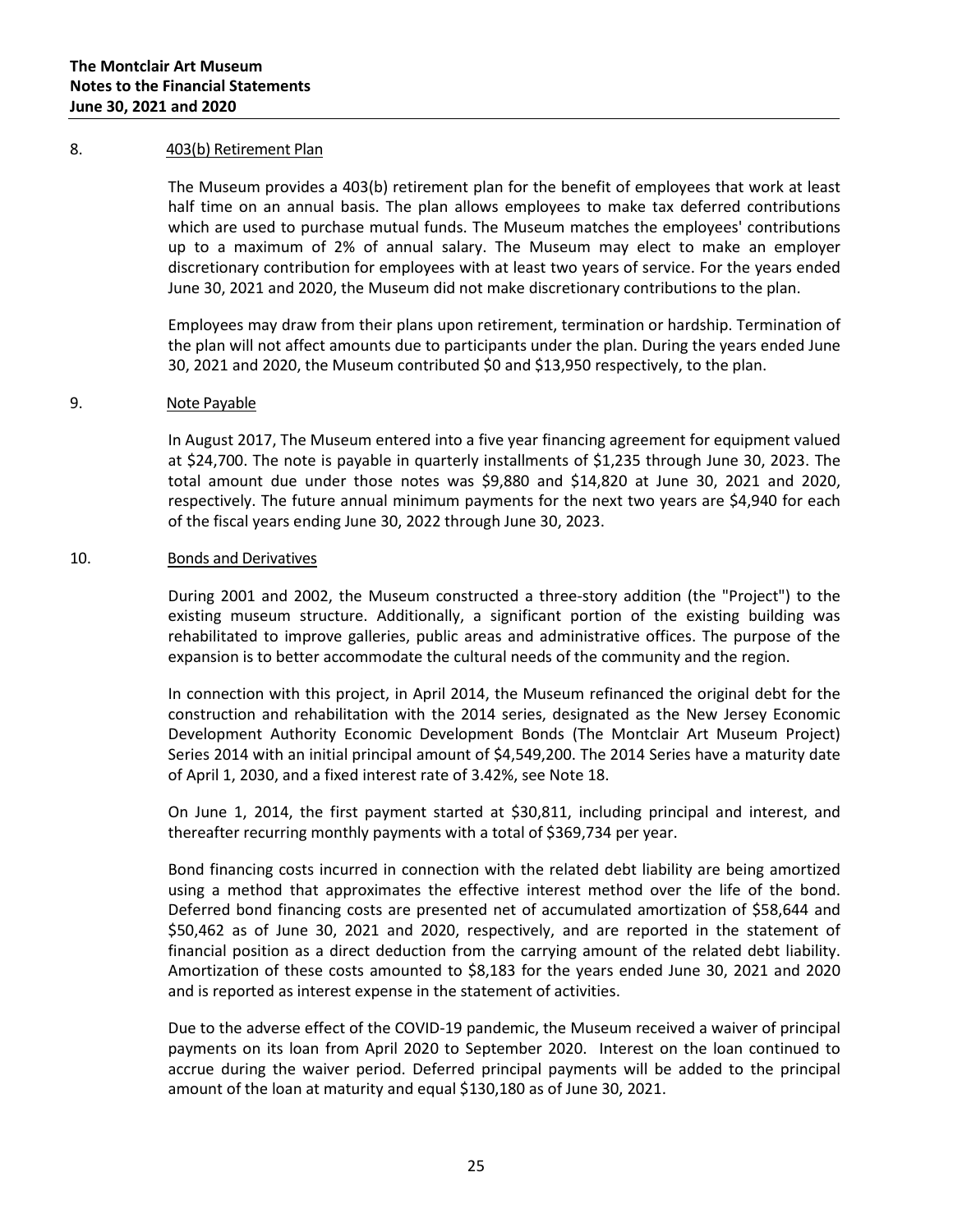| <b>Year Ending</b> | <b>Future Minimum</b> |  | <b>Deferred Finnancing</b> |                   |  |    |           |
|--------------------|-----------------------|--|----------------------------|-------------------|--|----|-----------|
| June 30,           | Payments              |  |                            | <b>Bond Costs</b> |  |    | Total     |
| 2022               | 410,078               |  |                            | (8, 183)          |  | \$ | 401,895   |
| 2023               | 285,677               |  |                            | (8, 183)          |  |    | 277,494   |
| 2024               | 295,540               |  |                            | (8, 183)          |  |    | 287,357   |
| 2025               | 306,154               |  |                            | (8, 183)          |  |    | 297,971   |
| 2026               | 316,940               |  |                            | (8, 183)          |  |    | 308,757   |
| Thereafter         | 1,349,259             |  |                            | (32,869)          |  |    | 1,316,390 |
| Total              | 2,963,648             |  |                            | (73, 784)         |  |    | 2,889,864 |

The following is a schedule of the Museum's bond obligation, by years, of future annual principal payments, net of deferred loan costs:

The related loan obligation is collateralized by the Museum's property. The loan agreement contains various covenants, which among other things, place restrictions on the Museum's ability to incur additional indebtedness and require the Museum to maintain certain financial ratios. As of the date of these reports, the Museum was in compliance with all covenants.

## 11. Commitments and Contingency

#### Operating leases

The Museum has entered into various equipment agreements expiring through December 2025. The following is a schedule of future minimum lease payments required under operating leases that have terms in excess of one year at June 30, 2021:

| Year Ending |              |  |
|-------------|--------------|--|
| June 30,    | Amount       |  |
| 2022        | 32,526<br>\$ |  |
| 2023        | 1,360        |  |
| 2024        | 1,360        |  |
| 2025        | 1,360        |  |
| 2026        | 340          |  |
|             | 36,946<br>S  |  |

Rent expense on the above agreements amounted to \$33,627 and \$34,995 for the years ended June 30, 2021 and 2020, respectively.

#### Government grants

Government grants require fulfillment of certain basic conditions as set forth in the grant agreement. Failure to fulfill the conditions may result in the return of part or all of the funds to the government agencies. In management's opinion, all conditions of these grants have been met and no provision is required for cost adjustments.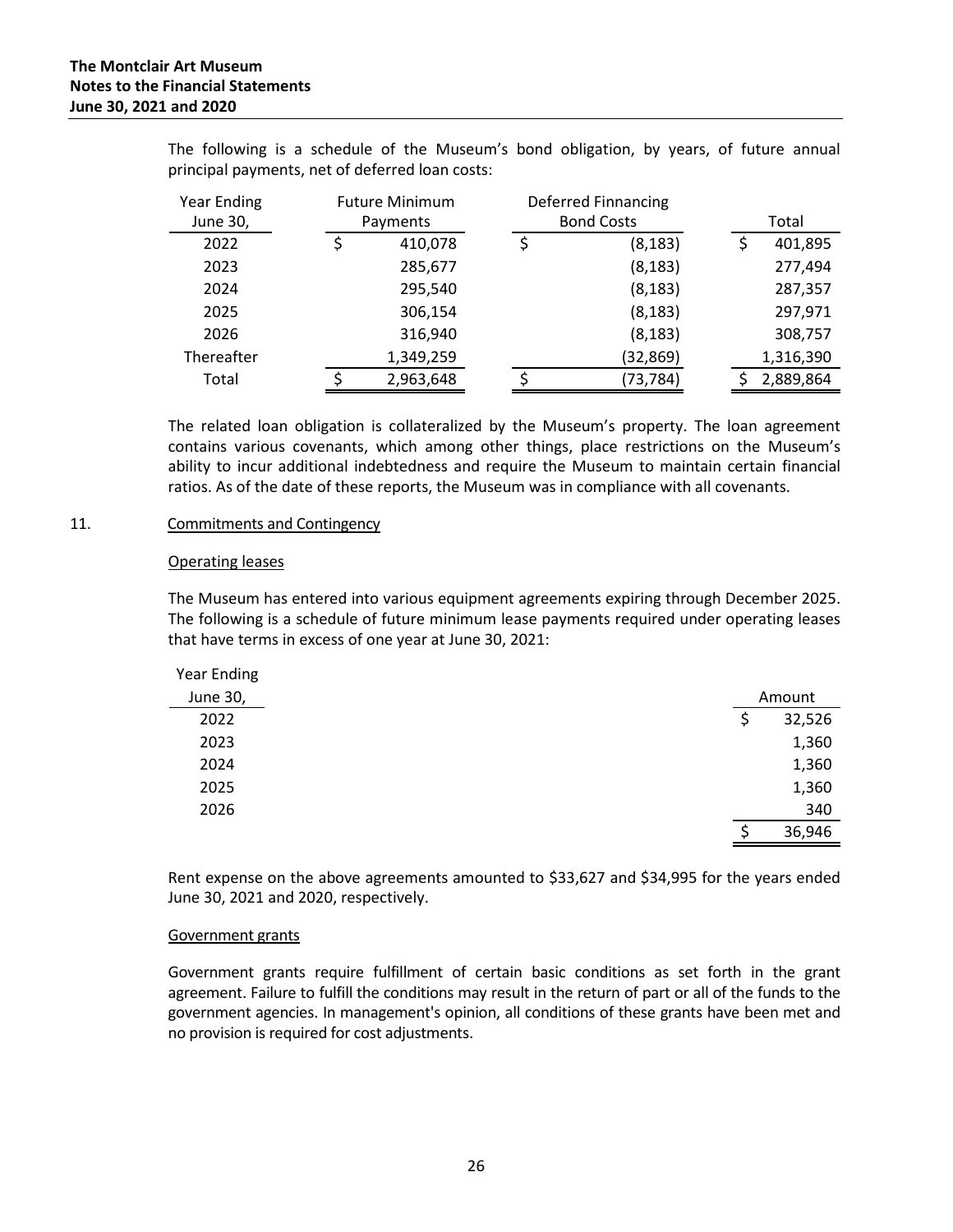#### Contingency and Risk Management

The Museum may be subject to various claims, legal proceedings, and investigations covering a wide range of matters that arise in the ordinary course of business. In the opinion of management, all such matters are adequately covered by insurance and, if not so covered, are without merit or are of such kind, or involve such amounts that would not have a significant effect on the financial position or results of operations of the Museum if disposed of unfavorably.

#### 12. Concentrations

Most of the Museum's funding comes from the State of New Jersey, public, corporate and individual donors, and membership dues.

This funding represented the following percentage of total support and revenue, excluding net realized and unrealized gains on investments, as follows for the years ended:

|                                         | 2021 | 2020 |
|-----------------------------------------|------|------|
| Government and foundation grants        | 34%  | 20%  |
| Public, corporate and individual donors | 20%  | 33%  |
| Membership dues                         | 9%   | 8%   |

This funding also represented the following percentage of total accounts receivable as follows for the years ended:

|                                         | 2021 | 2020 |
|-----------------------------------------|------|------|
| Government and foundation grants        | 32%  | 30%  |
| Public, corporate and individual donors | 68%  | 70%  |

#### 13. Net Assets With Donor Restrictions

Net assets with donor restrictions are restricted for the following purposes or periods:

|                                                                                             | 2021 |           |  | 2020      |  |
|---------------------------------------------------------------------------------------------|------|-----------|--|-----------|--|
| Subject to time restriction for future expenditures:<br>Curatorial and education activities | \$   | 758,022   |  | 1,085,211 |  |
| Endowments:                                                                                 |      |           |  |           |  |
| Subject to Museum endowment spending policy                                                 |      |           |  |           |  |
| and appropriation:                                                                          |      |           |  |           |  |
| General use                                                                                 |      | 888,932   |  | 662,335   |  |
| Not subject to spending policy and appropriation:                                           |      |           |  |           |  |
| Held in perpetuity                                                                          |      | 689,259   |  | 687,948   |  |
|                                                                                             |      | 2,336,213 |  | 2,435,494 |  |

Net assets released from restrictions as of June 30, 2021 and 2020 amounted to \$480,712 and \$481,472, respectively, due to satisfaction of specific program requirements.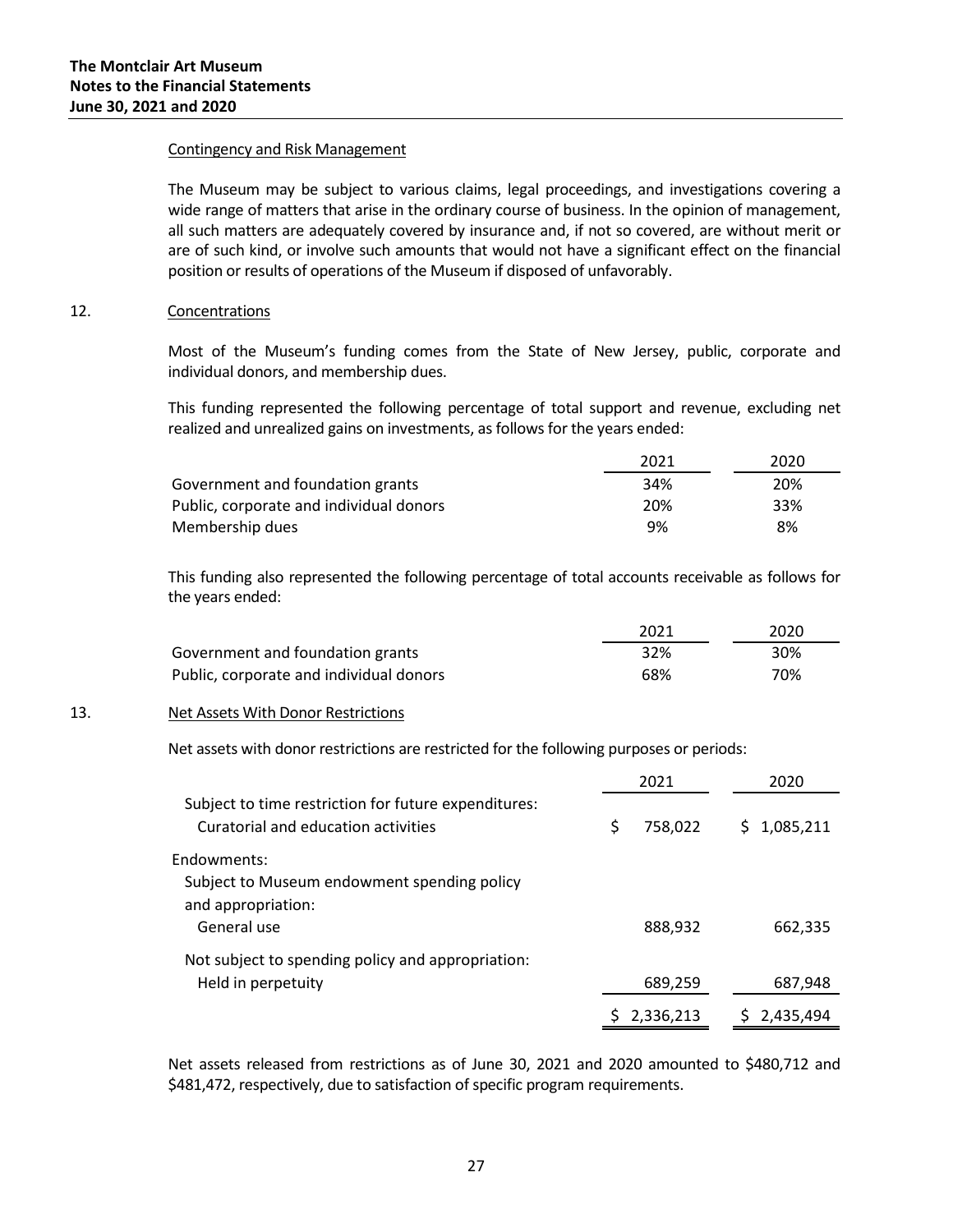Net assets with donor restrictions held in perpetuity are also held for curatorial and education activities. A portion of the investment income from these funds is allocated to net assets with donor restrictions for specific time or purposes annually based on donor stipulations. The principal balance of these funds may not be used without donor consent.

#### 14. Transfer of Board-Designated Net Assets

The AAMD (Association of Art Museum Directors) has put out guidelines "concerning the use of restricted endowment funds during the COVID-19 emergency" in recognition of the significant negative implications of the Pandemic on museum operations. The intent is to provide museums with financial flexibility without risking censorship, suspension, or sanctions. The resolution from the board of trustees of the AAMD specifically states: "the circumstances created by the Pandemic constitute an emergency situation, justifying the taking by art museums of certain extraordinary measures to protect and preserve their collections, their staffs and their ability to resume normal operations once the restrictions caused by the Pandemic are lifted."

The Museum has interpreted the resolution based on guidelines provided with the goal of insuring the survival of the collection and the operating institution as well as to augment funds for staff compensation and benefits. The directive states that over the next 24 months, "Income (not principal) from endowment funds or trusts distributable as to income held by a museum and that are normally restricted to purposes other than general operations such as art acquisition, conservation, or research" and "the income (not Principal) from funds generated by deaccessioned works of art, regardless of whether the works were deaccessioned before or after the date of these resolutions" can be used for general operations.

In June 2020, the trustees of the Montclair Art Museum agreed to designate the income on the funds held in the Board designated account restricted for art purchases, which excludes the named Restricted Art Funds, as part of the Museum's unrestricted endowment. Income is defined as the change in asset value due to interest, dividends and market movement which is consistent with Museum's accounting for endowment investments in its audited statements.

# 15. Refundable Advance

In April 2020, the Museum applied and received an advance under the United States Small Business Administration's (SBA) Paycheck Protection Program (PPP) first draw of funding in an amount of \$486,807. The PPP funding is legally structured as a forgivable loan by the SBA. In order to achieve forgiveness of the loan, the Museum must spend the funding for specific purposes and also must generally maintain its full-time equivalent level of staffing over a defined time period. The Museum has accounted for the PPP funding as a conditional contribution in the financial statements by applying ASC Topic 958- 605, *Revenue Recognition*. Revenue is recognized only when conditions are met. PPP funding is subject to audit and acceptance by the U.S. Department of Treasury, Small Business Administration, or lender; as a result of such audit, adjustments could be required to the recognition of revenue. During the year ended June 30, 2021, the Museum has used the entire proceeds for purposes consistent with the PPP, resulting in recognition of the entire PPP funding of \$486,807 plus accrued interest of \$5,517 as contribution revenue (governmental grant) in the accompanying financial statements.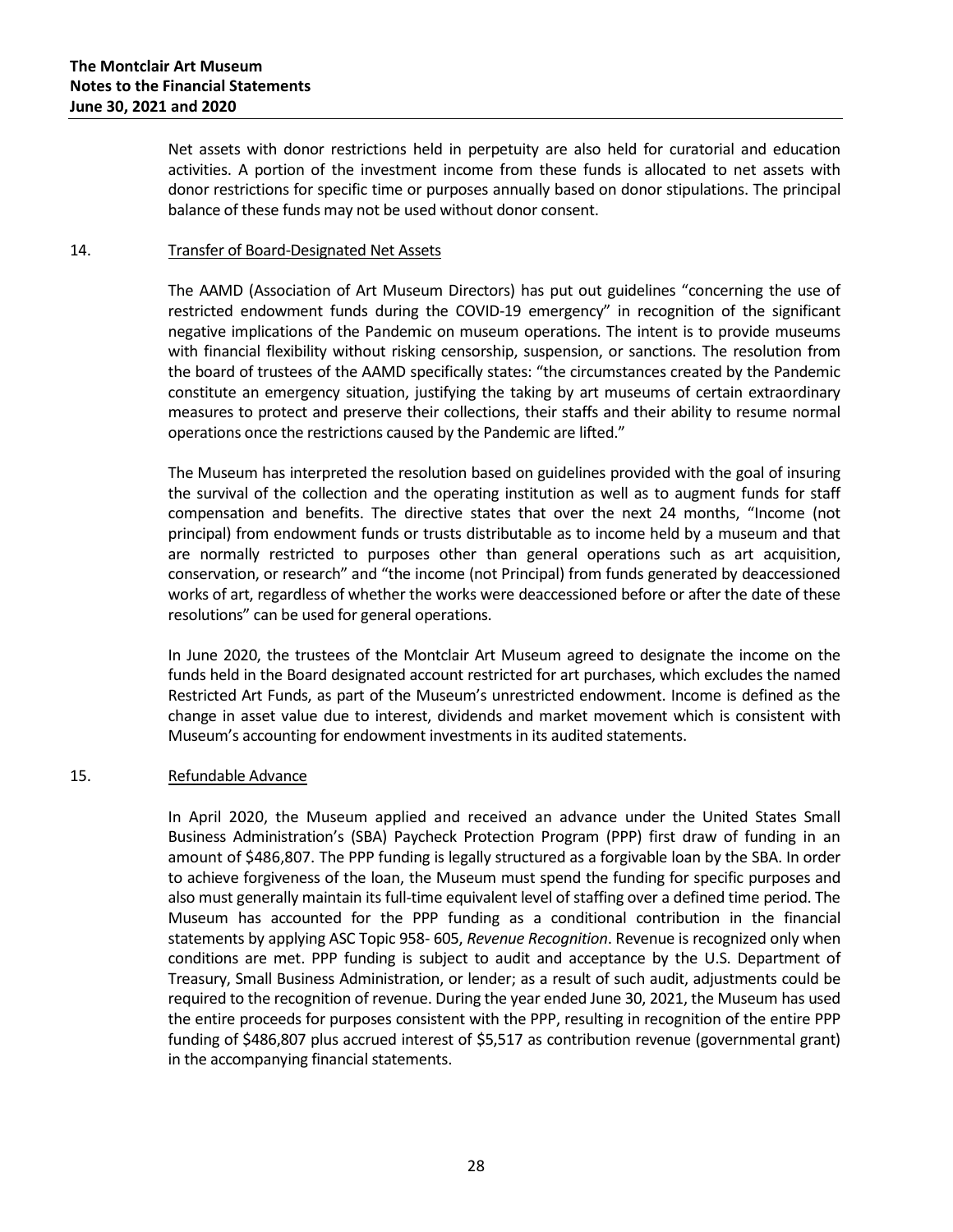In March 2021, the Museum applied and received \$486,807 under the United States Small Business Administration's (SBA) Paycheck Protection Program (PPP) second draw of funding. The PPP funding of \$486,807 is recognized as a refundable advance as of June 30, 2021, as the conditions have not been met.

#### 16. Risk and Uncertainty

The ongoing COVID-19 pandemic has caused an economic downturn on a global scale, disrupted global supply chains, and created significant uncertainty, volatility, and disruption across economies and financial markets. The COVID-19 pandemic remains a rapidly evolving situation. The extent of the impact of COVID-19 on the Museum and financial results will depend on future developments, including the duration and spread of the outbreak within the markets in which the Museum operates and the related impact on consumer confidence and spending, all of which are highly uncertain.

#### 17. Transfer of Net Assets

During the year ended June 30, 2021, the Museum had a transfer of net assets previously designated as with donor restrictions to without donor restrictions in the amount of \$10,000.

#### 18. Subsequent Events

Management has reviewed subsequent events and transactions that occurred after June 30, 2021 through the date of the independent auditors' report and the date the financial statements were available to be issued, September 30, 2021. The financial statements include all events or transactions, including estimates, required to be recognized in accordance with generally accepted accounting principles. Management has determined that there are no nonrecognized subsequent events that require additional disclosure.

In August 2021, the museum amended its New Jersey Economic Development Authority Bonds to lower the interest rate for the remaining term of the loan. The new rate on the loan was set at 2.2% from August 1, 2021 until April 30, 2030. The new monthly loan amortization is \$30,865, and fees related to the refinancing will be amortized over the remaining life of the bonds, see Note 10.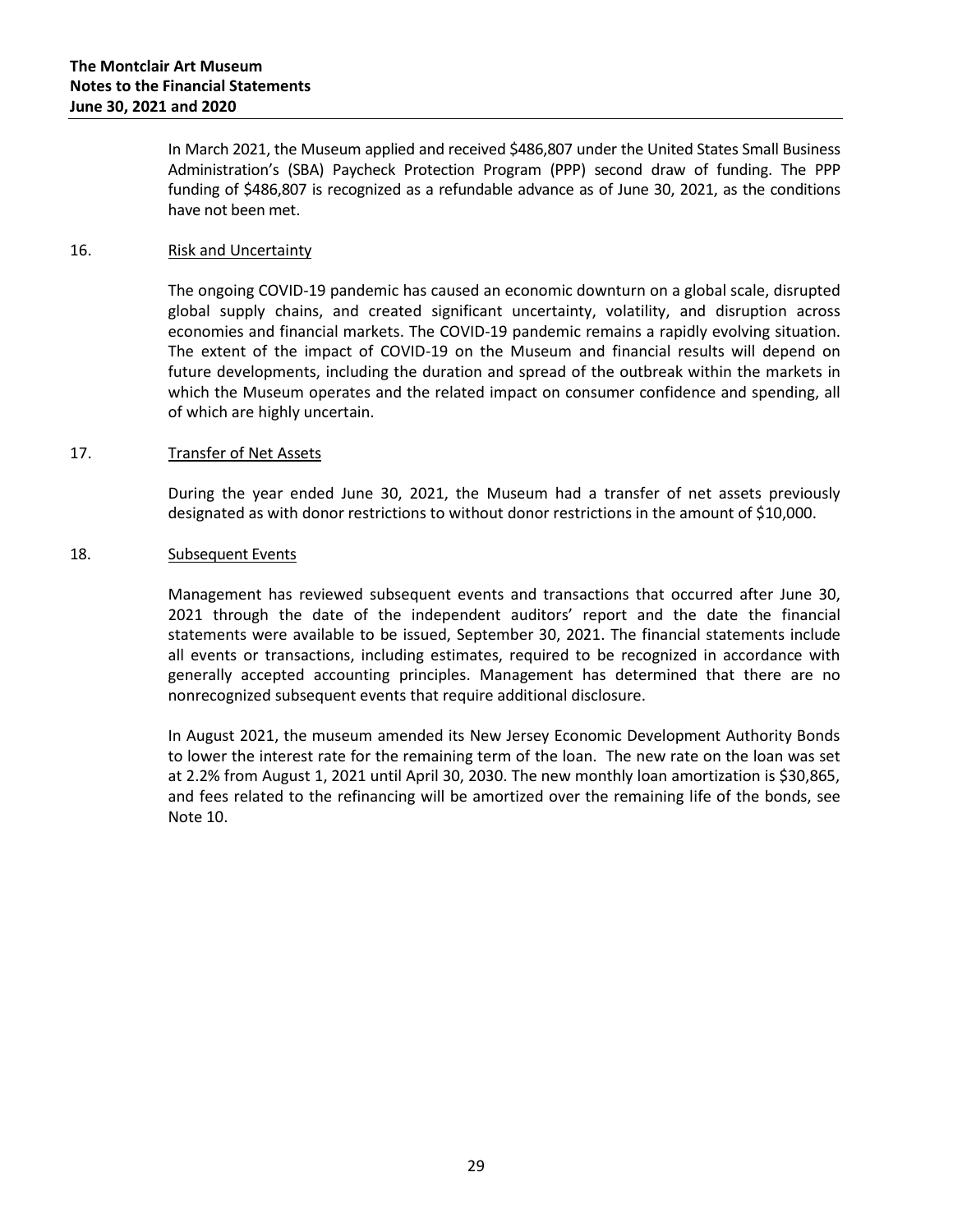# **The Montclair Art Museum Schedule of Expenditures of Federal Awards Year Ended June 30, 2021**

| Federal Grantor/Pass-through Grantor/Program Title                                                                                                           | CFDA<br>Number | Pass-<br>through<br>Entity's ID<br>Number | Contract<br>Number | Amount<br>Expended | Pass-through to<br>Subrecipients |        |
|--------------------------------------------------------------------------------------------------------------------------------------------------------------|----------------|-------------------------------------------|--------------------|--------------------|----------------------------------|--------|
| National Endowment for the Arts:<br>Passed-through New Jersey State Council On the Arts:<br>Promotion of the Arts-Grants to Organizations<br>and Individuals | 45.024         | N/A                                       | 1865736-44-21 \$   | 25,000             | $\frac{1}{2}$                    |        |
| Total expenditures of federal awards                                                                                                                         |                |                                           |                    | \$<br>25,000       | \$                               | $\sim$ |
|                                                                                                                                                              |                |                                           |                    |                    |                                  |        |
|                                                                                                                                                              |                |                                           |                    |                    |                                  |        |
|                                                                                                                                                              |                |                                           |                    |                    |                                  |        |
|                                                                                                                                                              |                |                                           |                    |                    |                                  |        |
|                                                                                                                                                              |                |                                           |                    |                    |                                  |        |
|                                                                                                                                                              |                |                                           |                    |                    |                                  |        |
|                                                                                                                                                              |                |                                           |                    |                    |                                  |        |
|                                                                                                                                                              |                |                                           |                    |                    |                                  |        |
|                                                                                                                                                              |                |                                           |                    |                    |                                  |        |
|                                                                                                                                                              |                |                                           |                    |                    |                                  |        |
|                                                                                                                                                              |                |                                           |                    |                    |                                  |        |
|                                                                                                                                                              |                |                                           |                    |                    |                                  |        |
|                                                                                                                                                              |                |                                           |                    |                    |                                  |        |
|                                                                                                                                                              |                |                                           |                    |                    |                                  |        |
|                                                                                                                                                              |                |                                           |                    |                    |                                  |        |
|                                                                                                                                                              |                |                                           |                    |                    |                                  |        |
|                                                                                                                                                              |                |                                           |                    |                    |                                  |        |
|                                                                                                                                                              |                |                                           |                    |                    |                                  |        |
|                                                                                                                                                              |                |                                           |                    |                    |                                  |        |
|                                                                                                                                                              |                |                                           |                    |                    |                                  |        |
|                                                                                                                                                              |                |                                           |                    |                    |                                  |        |
|                                                                                                                                                              |                |                                           |                    |                    |                                  |        |
| See Accompanying Notes to the Schedule of Expenditures of Federal and State Awards                                                                           |                | 30                                        |                    |                    |                                  |        |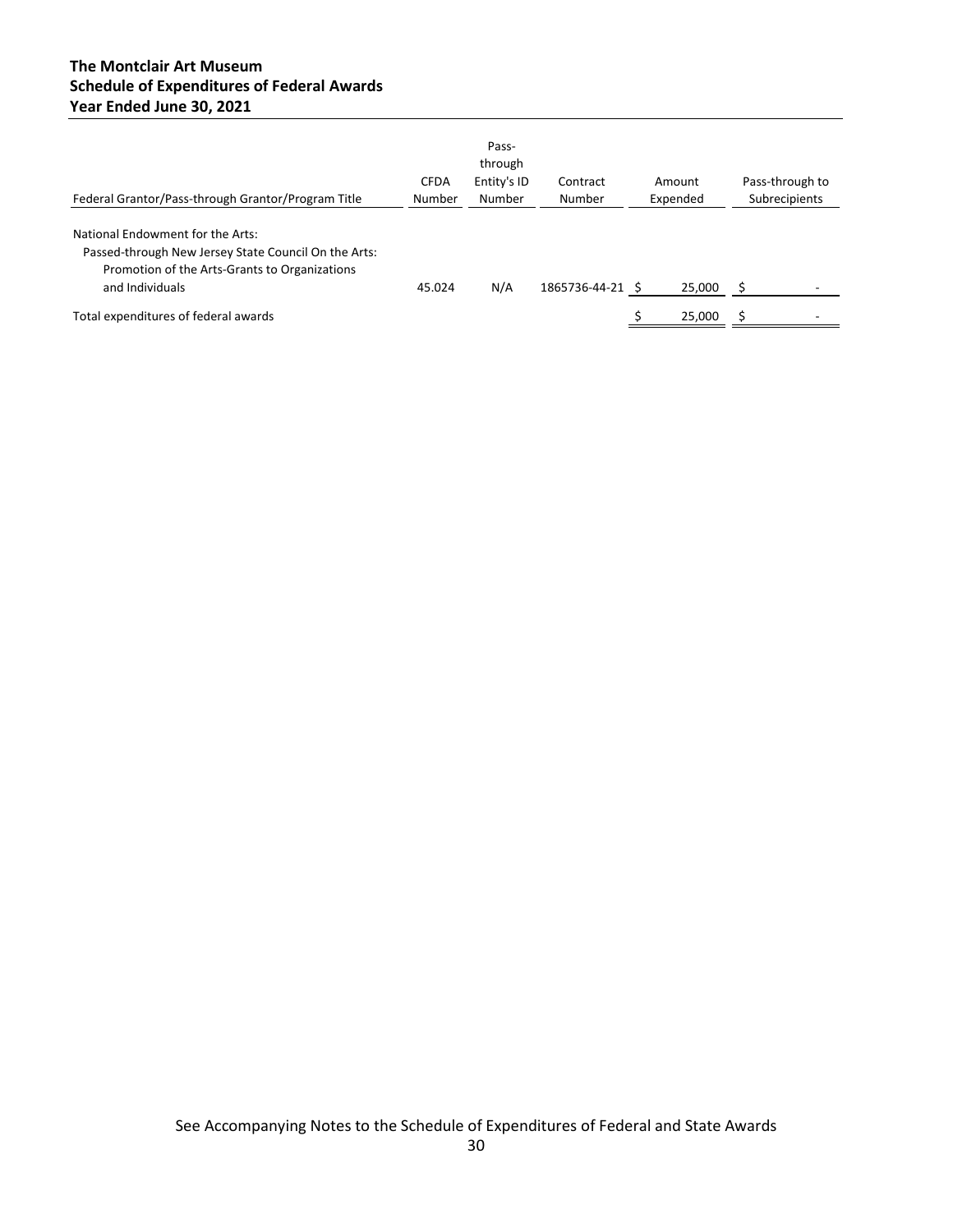# **The Montclair Art Museum Schedule of Expenditures of State Awards Year Ended June 30, 2021**

| State Grantor/ Pass-through Grantor/<br>Program Title                                                                | Contract<br>Number | <b>Contract Period</b> | Amount<br>Expended |  |
|----------------------------------------------------------------------------------------------------------------------|--------------------|------------------------|--------------------|--|
| State of New Jersey Department of State<br>New Jersey State Council on the Arts:<br><b>General Operating Support</b> | 2105X010055        | 07/01/20-06/30/21      | Ś<br>333,285       |  |
| <b>Application Short Form Support</b>                                                                                | 2138X380042        | 03/01/21-6/30/21       | 20,000             |  |
| <b>Emergency Financial Assistance</b><br>for Non-Profit Art Organizations                                            | 20COA-CRF-047      | 03/01/20-12/30/20      | 68,935             |  |
| Total expenditures of state awards                                                                                   |                    |                        | 422,220            |  |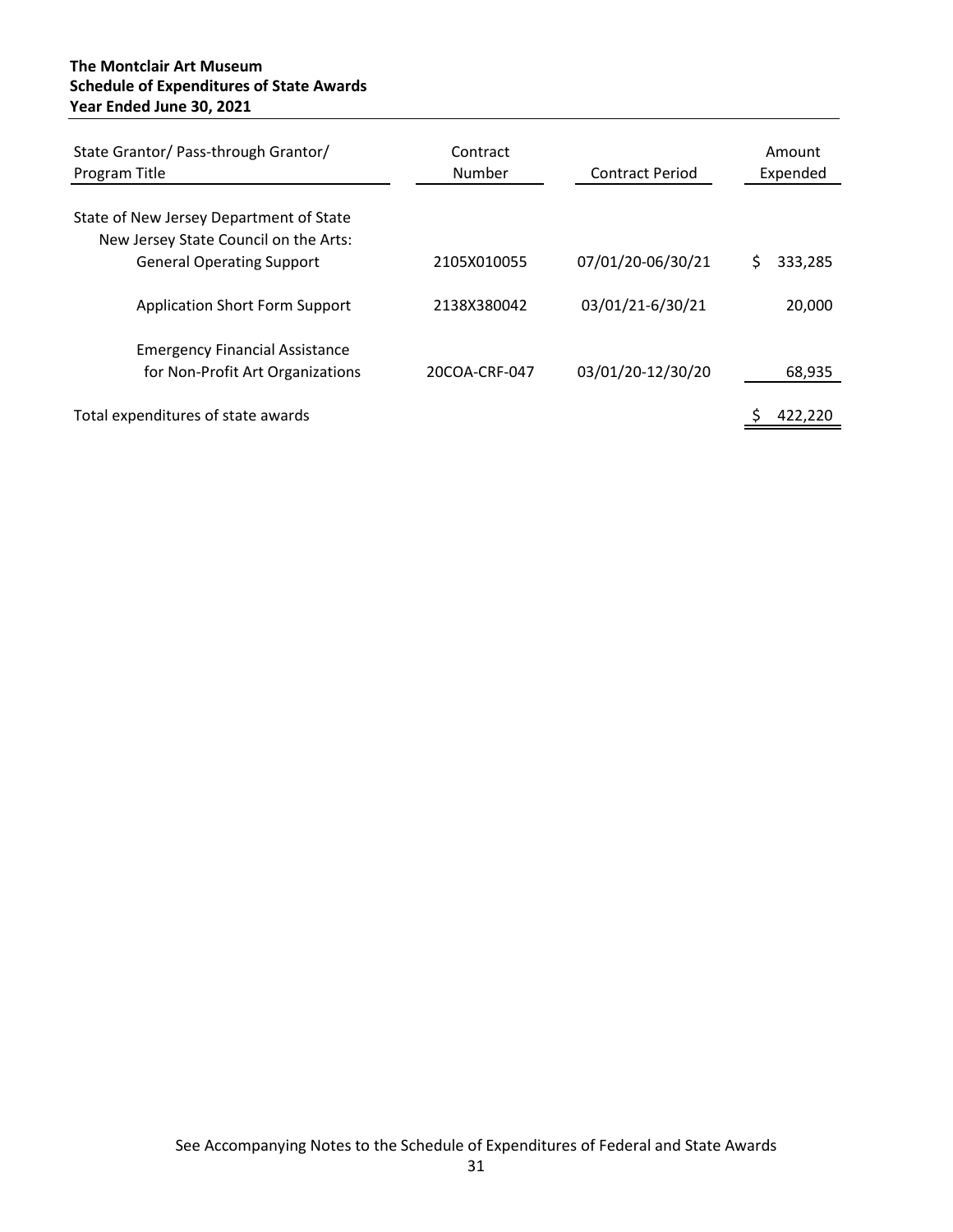## 1. General

The accompanying schedules of expenditures of federal and state awards present the activity of all federal and state financial assistance programs of The Montclair Art Museum. The information in these schedules are presented in accordance with the requirements of Title 2 U.S. *Code of Federal Regulations* (CFR) Part 200, *Uniform Administrative Requirements, Cost Principles, and Audit Requirements for Federal Awards* (Uniform Guidance) and the New Jersey State Circular 15-08-OMB, *Single Audit Policy for Recipients of Federal Grants, State Grants, and State Aid.* Therefore, some amounts presented in these schedules may differ from amounts presented in, or used in the preparation of the basic financial statements. All federal and state financial assistance received directly from federal and state agencies, as well as financial assistance passed through other government agencies are included on the appropriate schedules. Because these schedules present only a selected portion of the operations of the Museum, it is not intended to and does not present the financial position, changes in net assets, or cash flows of the Museum.

## 2. Basis of Accounting

The accompanying schedules of expenditures of federal and state awards are presented using the accrual basis of accounting which is described in Note 2 to the financial statements. Such expenditures are recognized following the cost principles contained in the Uniform Guidance and New Jersey State Circular 15-08-OMB, wherein certain types of expenditures are not allowable or are limited as to reimbursement. Pass-through entity identifying numbers are presented where available.

#### 3. Indirect Cost Rate

The Museum has elected not to use the 10-percent de minimis indirect cost rate allowed under the Uniform Guidance.

#### 4. Sub-recipients

No federal or state awards were provided to sub-recipients.

#### 5. Relationship to State Financial Reports

The regulations and guidelines governing the preparation of federal and state financial reports vary by federal and state agencies and among programs administered by the same agency. Accordingly, the amounts reported in the federal and state financial reports do not necessarily agree with the amounts reported in the accompanying schedules of expenditures of federal and state awards, which are prepared on the accrual basis explained in Note 2.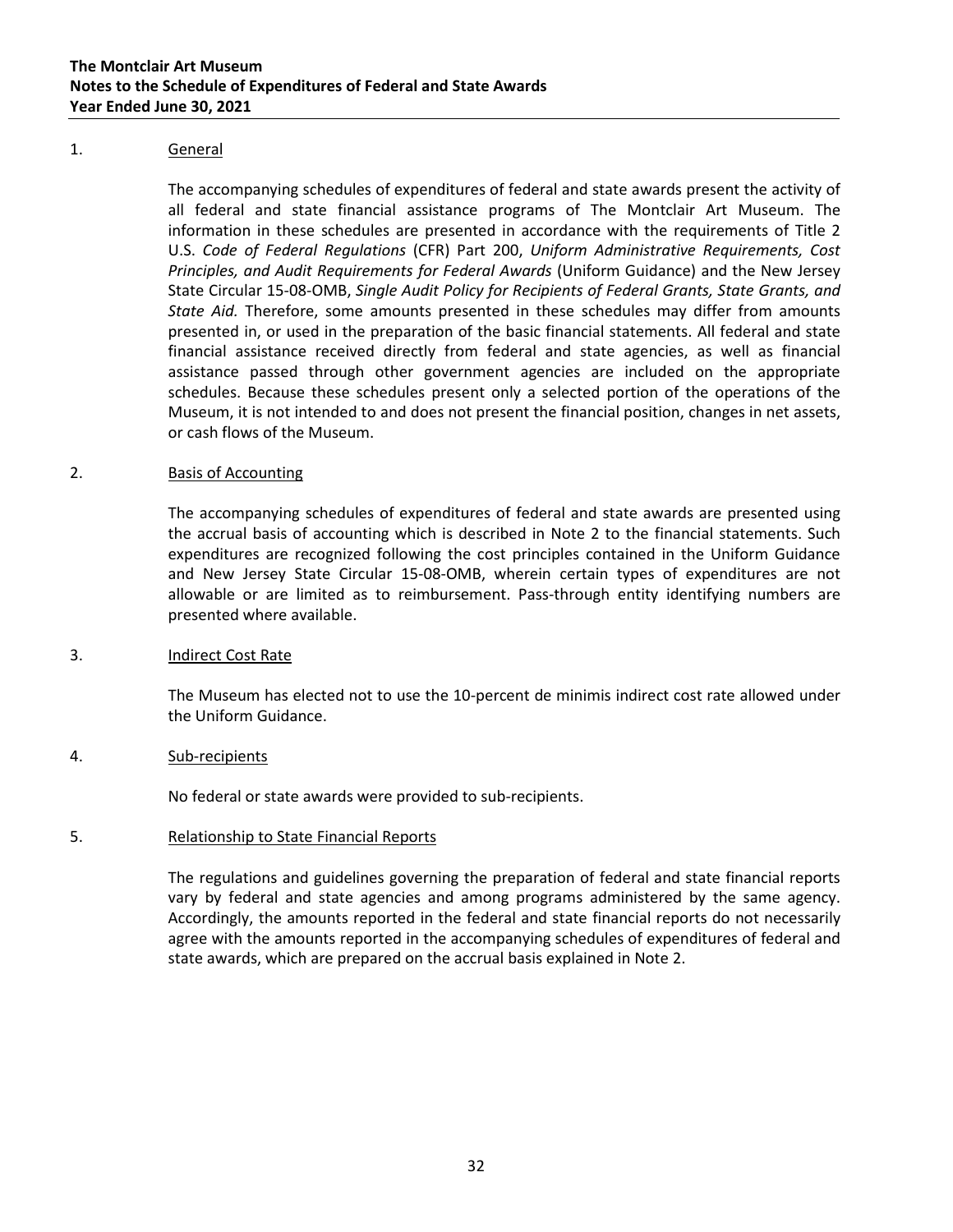200 Valley Road, Suite 300 Mt. Arlington, NJ 07856 973.298.8500

11 Lawrence Road Newton, NJ 07860 973.383.6699

nisivoccia.com

Independent Member **BKR** International



# Independent Auditors' Report on Internal Control Over Financial Reporting and on Compliance and Other Matters Based on an Audit of Financial Statements Performed in Accordance with *Government Auditing Standards*

To the Board of Trustees of The Montclair Art Museum Montclair, NJ 07042

We have audited, in accordance with the auditing standards generally accepted in the United States of America and the standards applicable to financial audits contained in *Government Auditing Standards* issued by the Comptroller General of the United States, the financial statements of The Montclair Art Museum (the "Museum") (a nonprofit organization) which comprise the statement of financial position as of June 30, 2021, and the related statements of activities, functional expenses, and cash flows for the year then ended, and the related notes to the financial statements, and have issued our report thereon dated September 30, 2021.

# **Internal Control Over Financial Reporting**

In planning and performing our audit of the financial statements, we considered the Museum's internal control over financial reporting (internal control) to determine the audit procedures that are appropriate in the circumstances for the purpose of expressing our opinion on the financial statements, but not for the purpose of expressing an opinion on the effectiveness of the Museum's internal control. Accordingly, we do not express an opinion on the effectiveness of the Museum's internal control.

A *deficiency in internal control* exists when the design or operation of a control does not allow management or employees, in the normal course of performing their assigned functions, to prevent, or detect and correct, misstatements on a timely basis. A *material weakness* is a deficiency, or a combination of deficiencies, in internal control, such that there is a reasonable possibility that a material misstatement of the entity's financial statements will not be prevented, or detected and corrected on a timely basis. A *significant deficiency* is a deficiency, or a combination of deficiencies, in internal control that is less severe than a material weakness, yet important enough to merit attention by those charged with governance.

Our consideration of internal control was for the limited purpose described in the first paragraph of this section and was not designed to identify all deficiencies in internal control that might be material weaknesses or significant deficiencies. Given these limitations, during our audit we did not identify any deficiencies in internal control that we consider to be material weaknesses. However, material weaknesses may exist that have not been identified.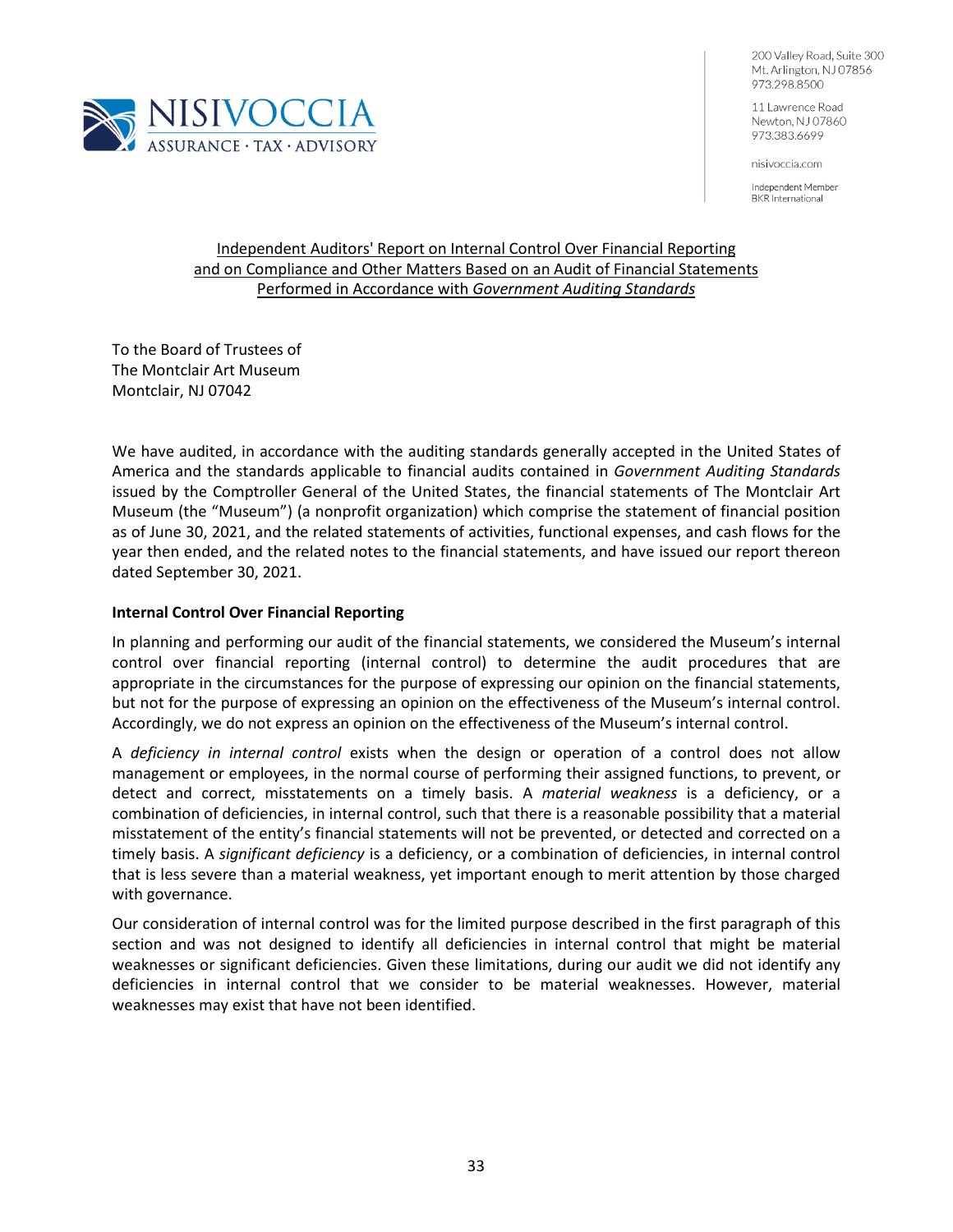# **To the Board of Trustees of The Montclair Art Museum**

# **Compliance and Other Matters**

As part of obtaining reasonable assurance about whether the Museum's financial statements are free of material misstatement, we performed tests of its compliance with certain provisions of laws, regulations, contracts, and grant agreements, noncompliance with which could have a direct and material effect on the determination of financial statement amounts. However, providing an opinion on compliance with those provisions was not an objective of our audit, and accordingly, we do not express such an opinion. The results of our tests disclosed no instances of noncompliance or other matters that are required to be reported under *Government Auditing Standards*.

# **Purpose of this Report**

The purpose of this report is solely to describe the scope of our testing of internal control and compliance and the results of that testing, and not to provide an opinion on the effectiveness of the organization's internal control or on compliance. This report is an integral part of an audit performed in accordance with *Government Auditing Standards* in considering the Museum's internal control and compliance. Accordingly, this communication is not suitable for any other purpose.

Mt. Arlington, New Jersey September 30, 2021

Nisivoccia LLP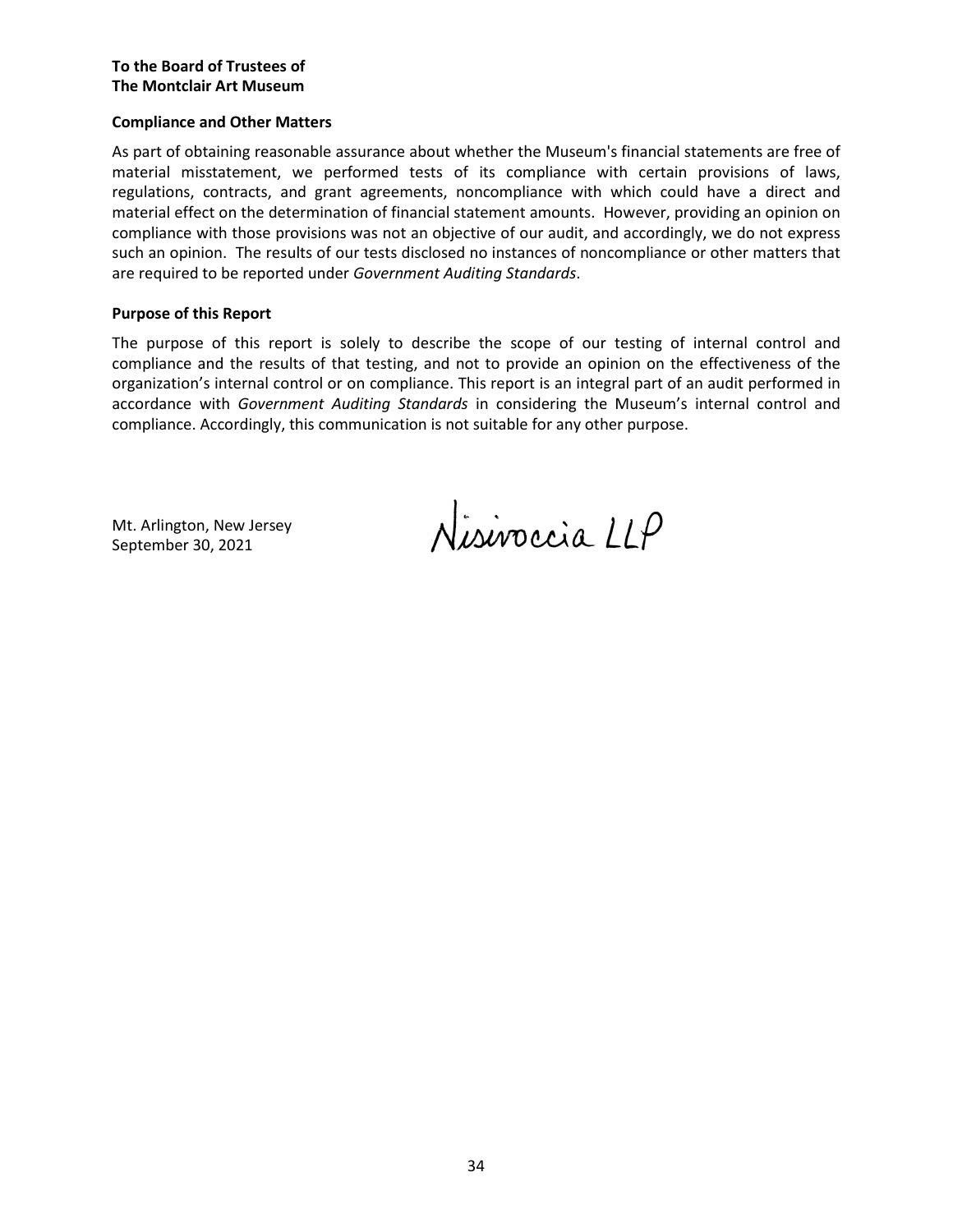## I. Summary of Auditors' Results:

An unmodified report was issued on The Montclair Art Museum's financial statements.

The audit did not disclose any material weaknesses or significant deficiencies in the internal controls of The Montclair Art Museum.

The audit did not disclose any noncompliance which is material in relation to the financial statements of The Montclair Art Museum.

II. Findings Relating to the Financial Statements which are required to be Reported in Accordance with Generally Accepted Government Auditing Standards:

The audit did not disclose any findings required to be reported under Generally Accepted Government Auditing Standards.

III. Findings and Responses for Federal and State Awards:

None noted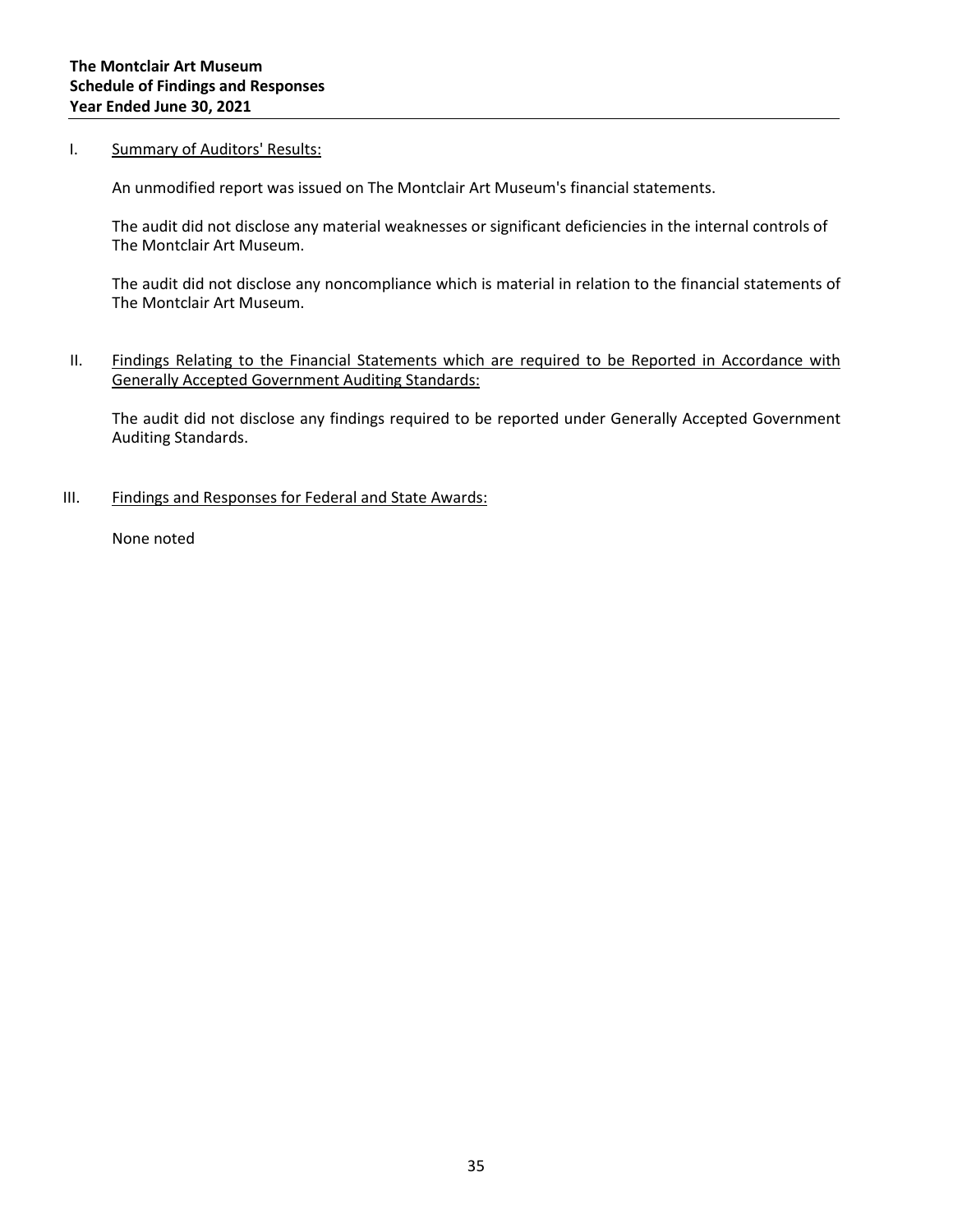# Status of Prior Year Findings:

There were no audit findings in the prior year.